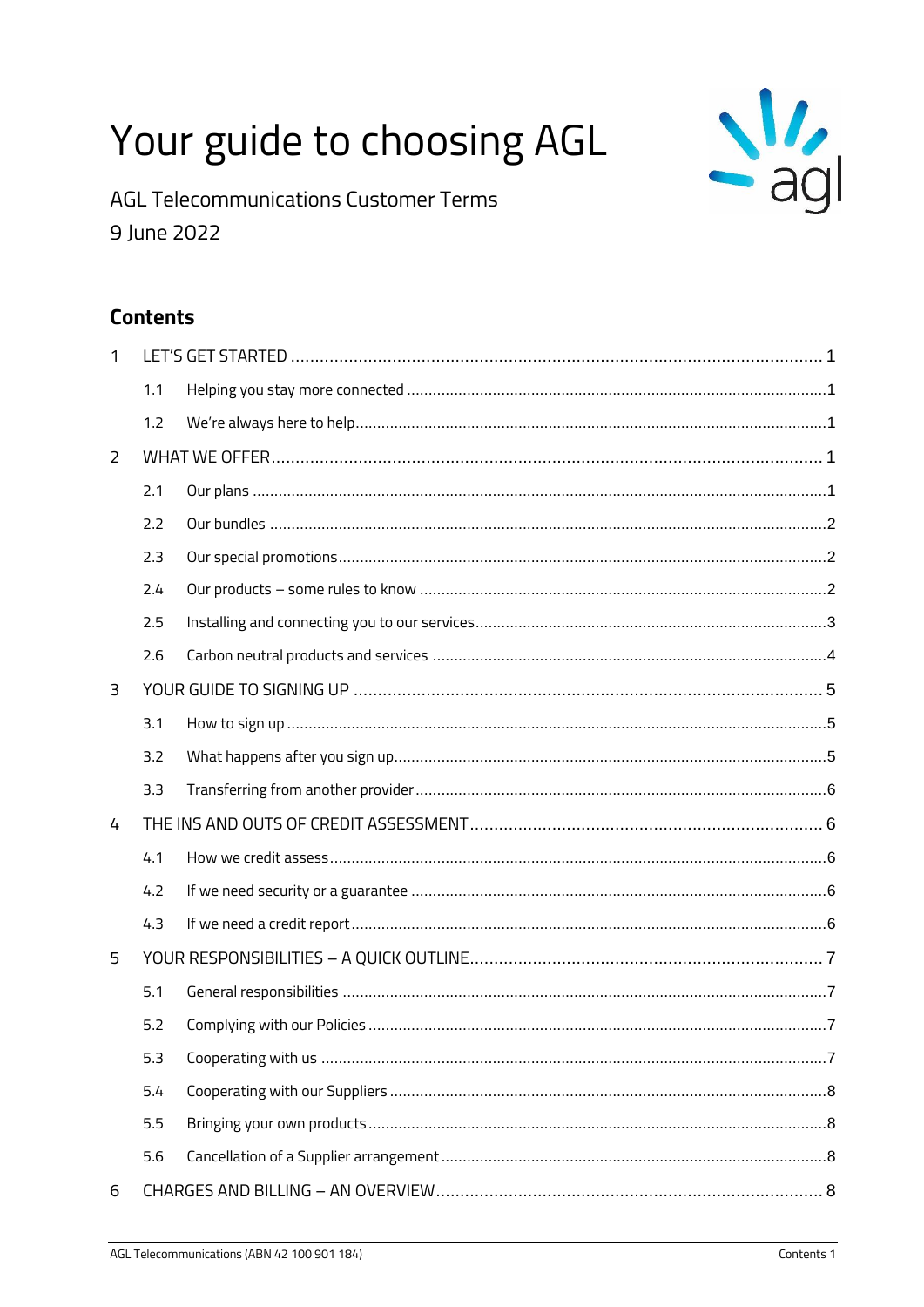|                | 6.1  |  |
|----------------|------|--|
|                | 6.2  |  |
|                | 6.3  |  |
|                | 6.4  |  |
|                | 6.5  |  |
|                | 6.6  |  |
|                | 6.7  |  |
|                | 6.8  |  |
|                | 6.9  |  |
|                | 6.10 |  |
|                | 6.11 |  |
|                | 6.12 |  |
| $\overline{7}$ |      |  |
|                | 7.1  |  |
|                | 7.2  |  |
|                | 7.3  |  |
|                | 7.4  |  |
|                | 7.5  |  |
|                | 7.6  |  |
|                | 7.7  |  |
| 8              |      |  |
|                | 8.1  |  |
|                | 8.2  |  |
|                | 8.3  |  |
| 9              |      |  |
|                | 9.1  |  |
|                | 9.2  |  |
| 10             |      |  |
|                | 10.1 |  |
|                | 10.2 |  |
|                | 10.3 |  |
|                |      |  |
| 11             |      |  |
|                | 11.1 |  |
|                |      |  |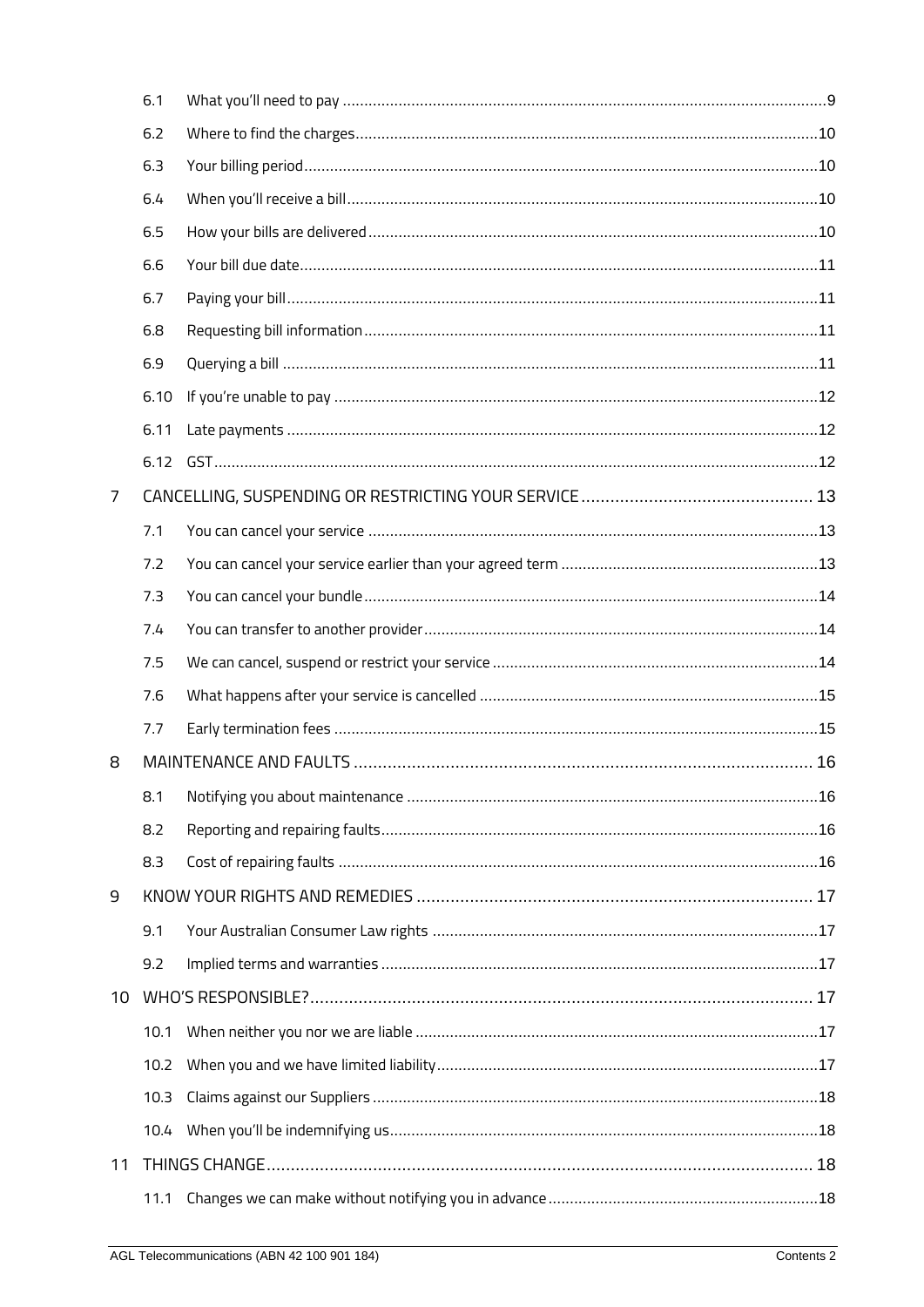|                 | 11.2 |  |
|-----------------|------|--|
|                 | 11.3 |  |
|                 | 11.4 |  |
|                 | 11.5 |  |
| 12 <sup>2</sup> |      |  |
| 13              |      |  |
|                 | 13.1 |  |
|                 |      |  |
|                 |      |  |
|                 | 14.1 |  |
|                 |      |  |
| 15              |      |  |
|                 | 15.1 |  |
|                 | 15.2 |  |
|                 | 15.3 |  |
| 16              |      |  |
|                 |      |  |
|                 |      |  |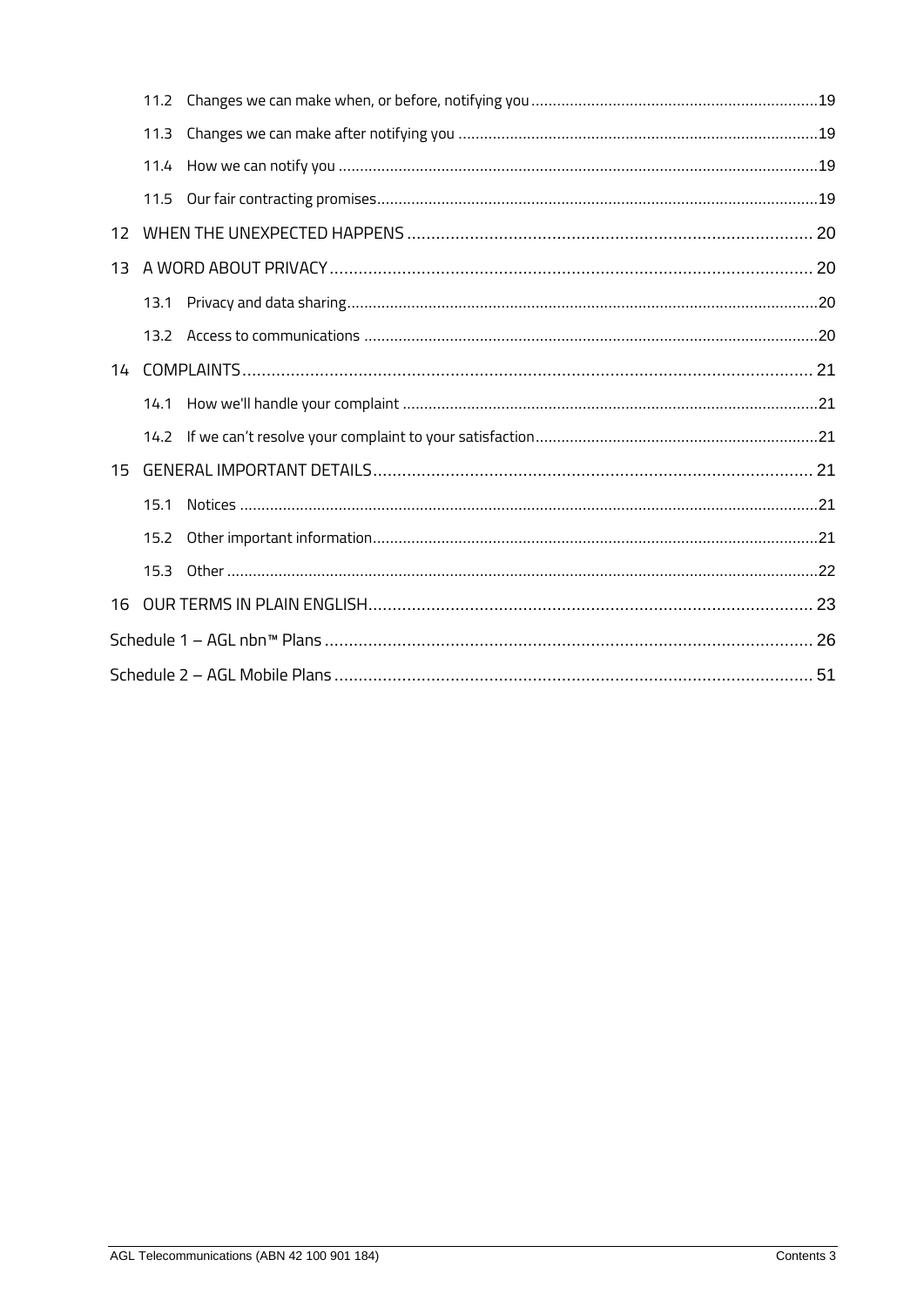# **Part 1 – Welcome to AGL Telecommunications**

# <span id="page-3-0"></span>**1 LET'S GET STARTED**

### <span id="page-3-1"></span>**1.1 Helping you stay more connected**

These Customer Terms are here to help you decide whether our telecommunications products and services are right for you. You'll find useful details and key information about what we offer and the terms and conditions that apply. It's a good idea to read these terms carefully so you can make a wellinformed decision.

It's also important you know that these Customer Terms don't set out all the details we're required to give you before you sign up to an Agreement. The rest of the details are set out in your order confirmation, the Critical Information Summary for your plan (if any), and our Policies. If there are inconsistencies in these documents, the earlier one mentioned here applies, unless your Agreement says otherwise.

Some words in these Customer Terms have special meanings. We're making it easier for you to see these words by capitalising them. You can find their meanings in claus[e 16](#page-25-0) of this document.

These Customer Terms are issued by Southern Phone Company Limited (trading as AGL Telecommunications) ABN 42 100 901 184 and are current as at the date on the front page. They may change from time to time.

# <span id="page-3-2"></span>**1.2 We're always here to help**

Want to get in touch with us? Our team is happy to answer any questions and help you with more details you may need about our products and services. Visit agl.com.au or call us on 1300 001 035.

You can also appoint an Advocate or Authorised Representative to contact us about your account with us. You may need to send us some documents before we speak with the person you've appointed.

Here's what an Advocate or Authorised Representative can and can't do:

- (a) An **Advocate** can contact us on your behalf and discuss your Agreement with us, but they can't change the Agreement unless you're with them and provide your permission.
- (b) An **Authorised Representative** can discuss your Agreement with us and can also change the Agreement on your behalf.

# <span id="page-3-3"></span>**2 WHAT WE OFFER**

# <span id="page-3-4"></span>**2.1 Our plans**

We offer a range of plans to suit your needs and budget. Your Agreement sets out the details about your plan, including any special conditions that may apply, such as On-Peak or Off-Peak rates and Allowances.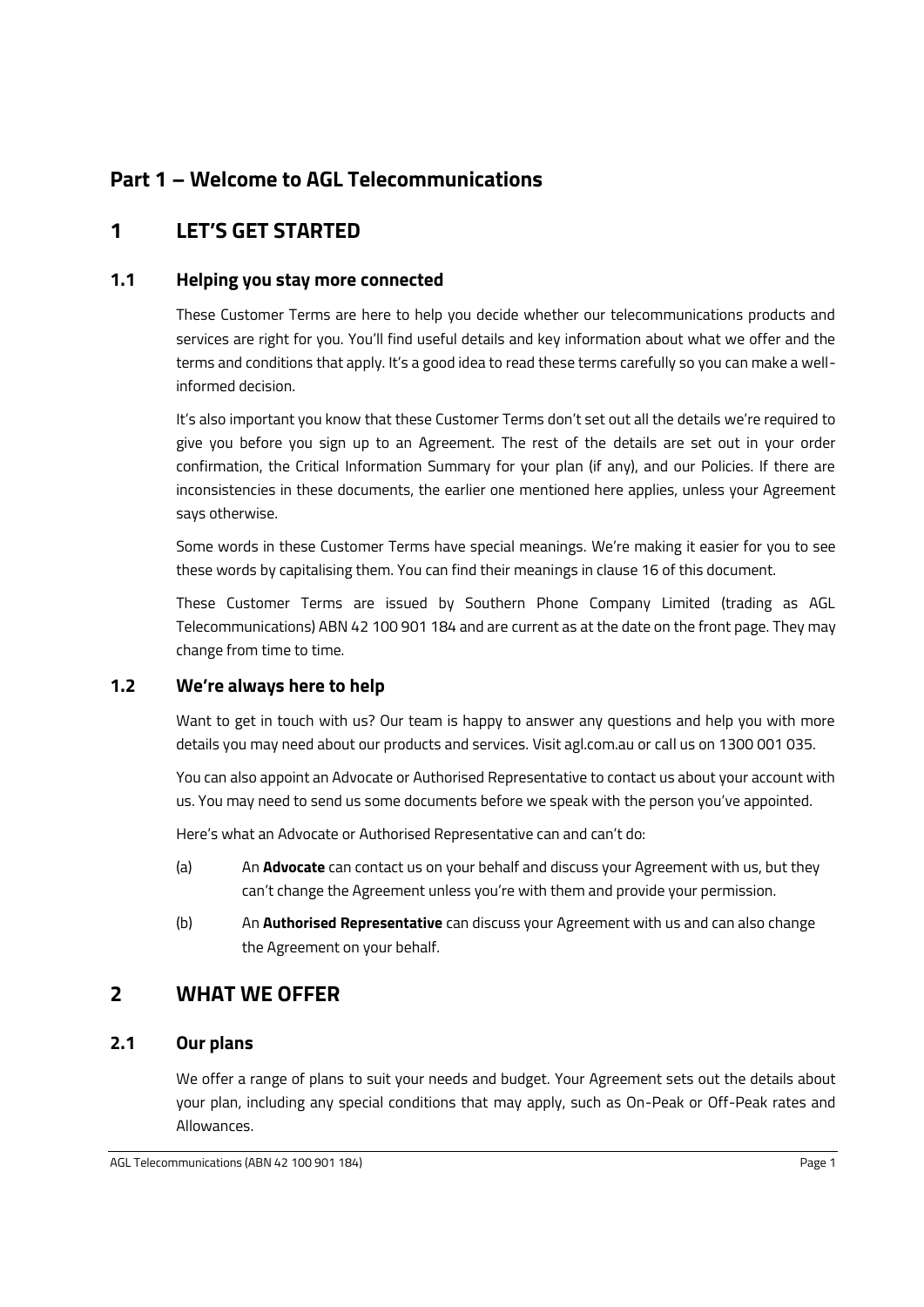### <span id="page-4-0"></span>**2.2 Our bundles**

- (a) **Bundles and discounts**: we may supply a bundle of products and services to you for a total discounted charge. We may also supply products or services at a discount, subject to certain conditions (such as the purchase of a product or service from an AGL Group member). If you cancel a bundle (or part of a bundle) or no longer meet the conditions for a discount, you may be billed non-discounted charges for the remaining products or services. A separate Agreement applies to each bundle.
- <span id="page-4-3"></span>(b) **Bundled products**: we may supply products to you (such as a modem or mobile handset) bundled with our services. You may not have to pay the full purchase price of that product upfront, but certain conditions set out in your Agreement may apply to the bundled product.

Where a product is bundled with a service, it may be provided at no cost to you (where we pay the entire cost, subject to some conditions), on a subsidised basis (where we pay some of the cost and you pay the rest, either upfront or in instalments over a set period), or on a periodic basis (where you pay the cost in instalments over a set period). Your Agreement will include any specific conditions, including the terms of any 'device payment plan' and what happens if you don't meet the conditions.

### <span id="page-4-1"></span>**2.3 Our special promotions**

We may offer special promotions on terms set out in your order confirmation and/or Critical Information Summary which will apply instead of any other terms (including these Customer Terms) to the extent of any inconsistency.

### <span id="page-4-5"></span><span id="page-4-2"></span>**2.4 Our products – some rules to know**

- (a) **Risk and ownership**: if we supply a product to you, you assume risk in that product from the delivery date. We or our Suppliers will own the product until the minimum term ends (for bundled products under clause [2.2\(b\)\)](#page-4-3) or until full payment is made (for any other products). Where we or our Suppliers own the product, you hold it on our (or our Supplier's) behalf unless title has passed to you.
- (b) **Delivery**: we'll take reasonable steps to deliver a product to you on the delivery date and at the address set out in your Agreement, during normal business hours in that area. If you'd like to change the date or location of delivery, just get in touch with us. Please note that any changes are at our discretion and may be subject to conditions or require payment of additional charges.
- <span id="page-4-4"></span>(c) **Loss or damage**: you're responsible for a product owned by us or our Suppliers if the product is on your property, in your possession or under your control. Any loss or damage to, or theft of, that product is your responsibility, unless it is caused by us, our staff or our Suppliers.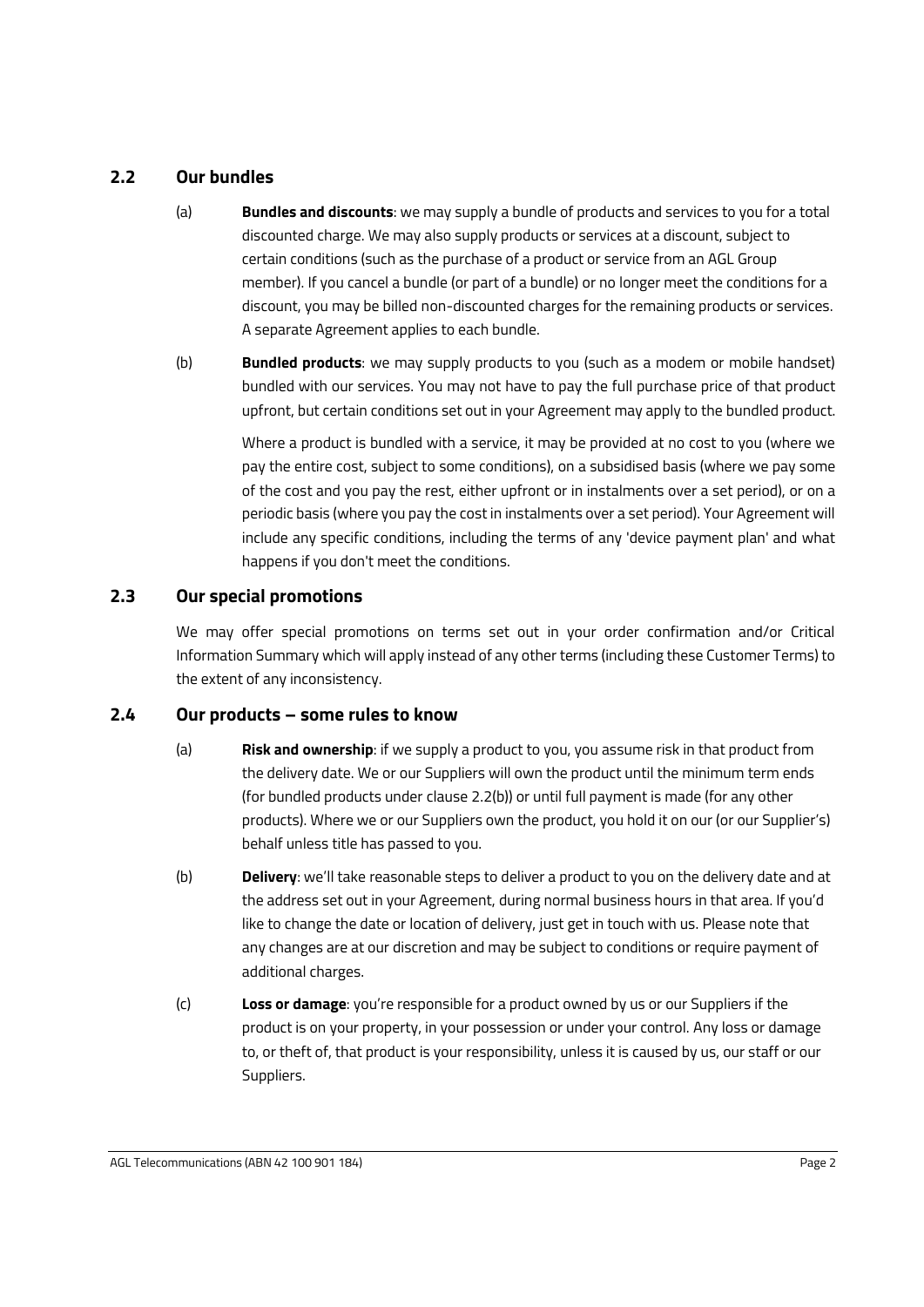- (d) **Substituted products**: if a product is unavailable, we'll take reasonable steps to let you know and may provide you with a similar product. If a product isn't technically suitable for your needs, we'll take reasonable steps to let you know and may provide you with a similar product or a modified product that is suitable.
- (e) **Cancelling your Agreement**: except as specified below, if you have a product that's paid for on a subsidised or periodic basis, and your Agreement is cancelled for a reason other than our fault, you may be charged for the unpaid balance of the product cost (excluding any subsidised amounts), or we may require you to return the product to us within 10 calendar days. If the product isn't returned within 10 calendar days, we may take steps to recover it or charge you for its replacement value.

If you choose to cancel your Agreement under clause [11.5,](#page-21-3) and you find that the product you've purchased from us is incompatible with similar services provided by other telecommunications providers, please get in touch with us to discuss options for that product. These may include a reasonable pro-rata refund of charges you've paid us for the product, or the ability to return the product to us.

- <span id="page-5-1"></span>(f) **Loan or rental products**: if you're using our loan or rental products and your Agreement is cancelled for any reason (except our fault), those products must be returned to us within 10 calendar days. If not, we may take steps to recover them or you may be charged for their replacement value.
- (g) **Repairs**: if you have any concerns with products we've supplied to you, please get in touch with us. You may request additional services for your product, such as repairs. If we agree to those additional services, you'll be charged on a time and materials basis plus any additional charges from our Suppliers. Nothing in this clause affects your rights under the Australian Consumer Law – see clause [9.1.](#page-19-1)
- <span id="page-5-2"></span>(h) **Intellectual property**: we or our Suppliers retain all intellectual property rights in any software, manuals or user documentation provided with products.
- <span id="page-5-3"></span>(i) **Personal property security**: we or our Suppliers may register a security interest in the products we provide to you under your Agreement (as a 'purchase money security interest'), where permitted by law. If we ask you, you must promptly sign all documents that we need from you to ensure that our security interest is valid, enforceable and that it takes priority over other securities. When we supply products to you, we may provide you with further details about the security interest and your rights under the applicable laws.

# <span id="page-5-0"></span>**2.5 Installing and connecting you to our services**

Subject to any extra requirements in a schedule, when we install or connect a product or service for you: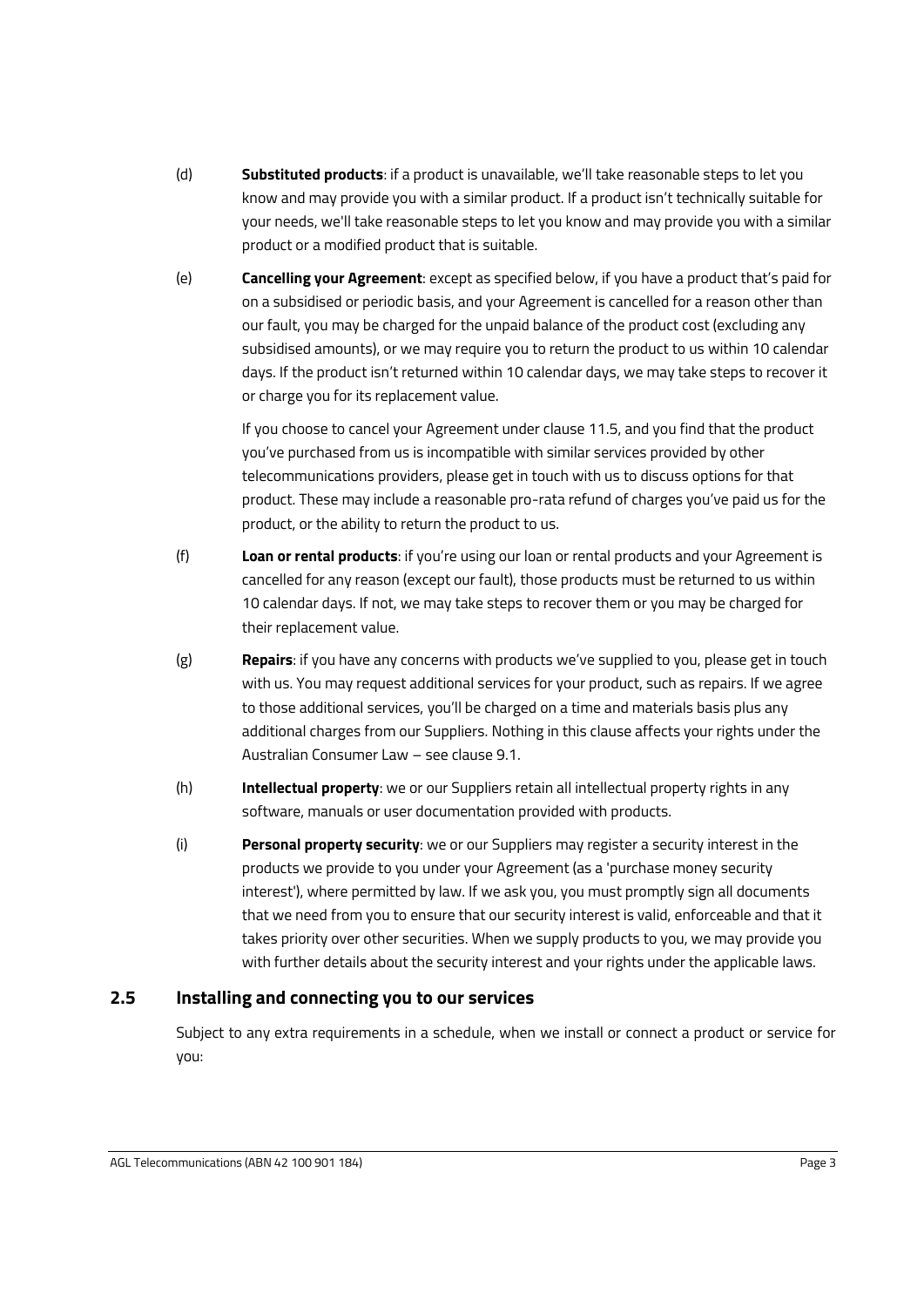- (a) we'll do so during normal business hours at the address specified in your order confirmation. We'll take reasonable steps to complete the installation or connection by the installation date set out in your order confirmation;
- (b) you must ensure we have safe access to the property, and prepare the site for installation or connection in accordance with any requirements we provide to you, all at your expense; and
- (c) you must notify any third parties and obtain all consents for us to enter onto your site to install or connect the product, as well as any permits or approvals (such as local council approvals) required to install or use the product or service.

If you're unable to meet these requirements before the installation date, we may reschedule the installation to another date at our discretion and require you to comply with additional conditions and pay any additional charges.

### <span id="page-6-0"></span>**2.6 Carbon neutral products and services**

- (a) Carbon Neutral applies to the products and services set out in your Agreement and is provided at no extra charge, unless your Critical Information Summary says otherwise.
- (b) We hold Climate Active Certification in respect of our provision of the products and services to you. You may view our Climate Active Certification and Public Disclosure Statements at https://www.climateactive.org.au/buy-climate-active/certified-brands as may be updated from time to time.
- (c) Our Climate Active Certification for the products and services provided by us under this Agreement to be Carbon Neutral does not apply to the embodied emissions of network infrastructure for mobile, internet and home phone (VoIP) services, any BYO products, any purchased goods and services for our retail operations and base building energy use of our retail offices.
- <span id="page-6-1"></span>(d) Our Climate Active Certification and provision of the products and services provided by us under this Agreement is subject to all Regulatory Requirements from time to time. We will not be liable to you or any third parties for any loss or damage arising from or in connection with:
	- any changes to our Climate Active Certification or the Carbon Neutral product provided by us under this Agreement, caused or contributed to, by changes to or new Regulatory Requirements;
	- our Climate Active Certification ceasing or being suspended or terminated for any reason; or
	- any information in connection with our Climate Active Certification or the products and services provided by us under this Agreement being Carbon Neutral (including the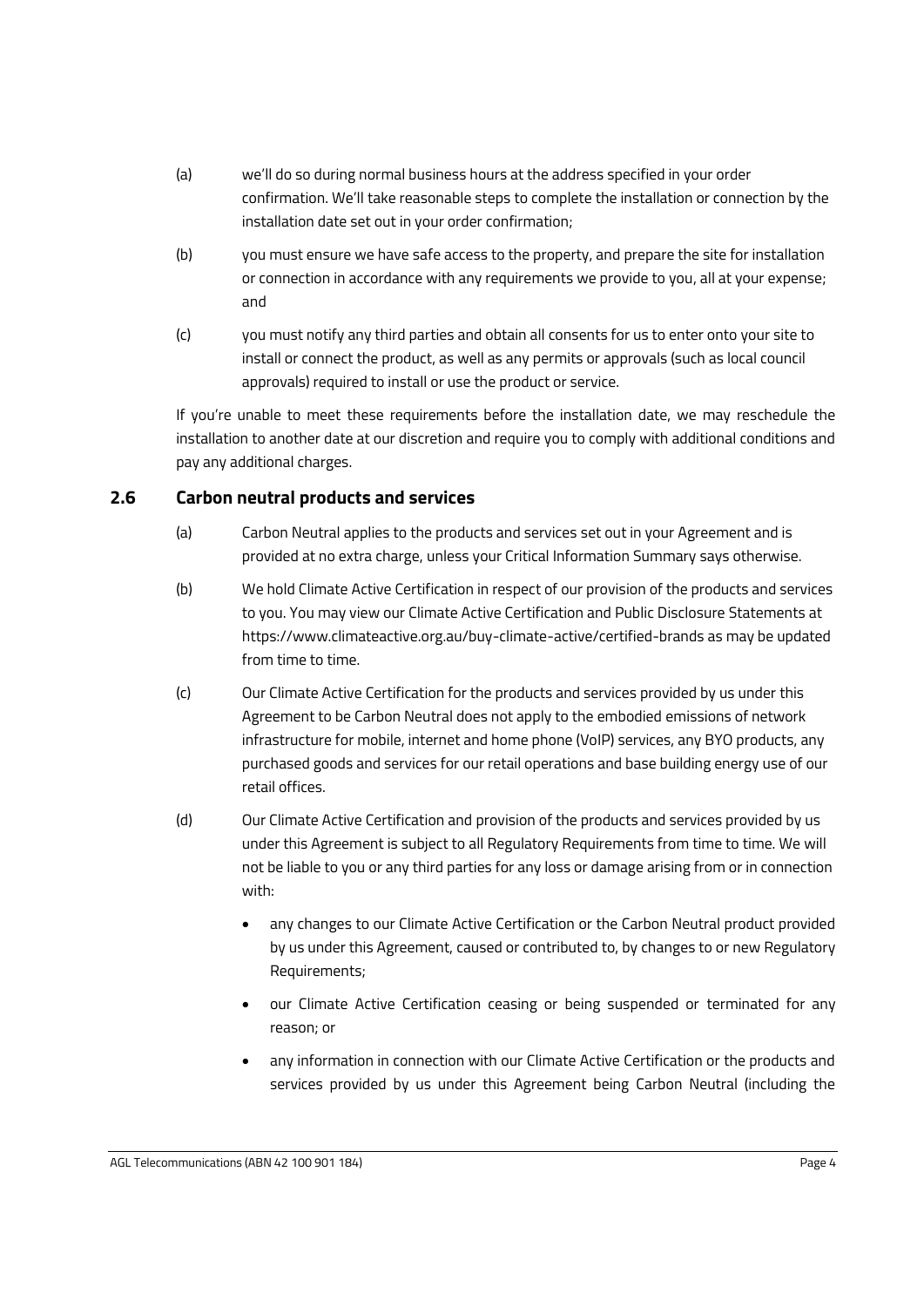information provided in Public Disclosure Statements or on the Climate Active website), including if that information is inaccurate, incomplete or contains errors.

Clause [2.6\(d\)](#page-6-1) continues after the termination or expiry of the Agreement.

- (e) To obtain and maintain our Climate Active Certification, we will (amongst other things) acquire and retire eligible carbon offset units from greenhouse gas abatement suppliers which are eligible under the Climate Active Certification program, in our absolute discretion. You are not able to direct or otherwise require us to allocate funds to any particular abatement projects or suppliers.
- (f) Notwithstanding clause [11,](#page-20-2) we may change this clause [2.6](#page-6-0) (such as to introduce a charge for Carbon Neutral, or the ability to opt-out of Carbon Neutral) by notifying you at least 5 business days before the change. If you disagree with the change, let us know within those 5 business days and the change won't affect nor form part of your Agreement, unless required by law.
- (g) We may cease providing you the Carbon Neutral product under this Agreement if our Climate Active Certification ceases, is suspended or is terminated for any reason.

# <span id="page-7-0"></span>**3 YOUR GUIDE TO SIGNING UP**

Ready to connect with us? Welcome aboard! Here's a handy guide on what you need to do to start using our services.

# <span id="page-7-1"></span>**3.1 How to sign up**

Signing up is easy. Simply apply on online at agl.com.au or call us on 1300 001 035 or get in touch with us in any other ways we make available.

We'll process your application and if we need more details from you or anyone else, we'll let you or them know. We may also conduct a credit assessment, including external credit checks, as set out in clause [4.](#page-8-1)

Once your application is accepted and the product or service is confirmed by us, we'll start providing the product or service you applied for. Anything you do before we confirm your application, such as cancelling your existing service with another provider, is your responsibility.

# <span id="page-7-2"></span>**3.2 What happens after you sign up**

Your Agreement starts on the date we accept your application, which is the date that we confirm in writing that we'll provide the product or service to you (the **Agreement Date**).

We'll start providing the product or service to you as soon as is reasonable after the Agreement Date.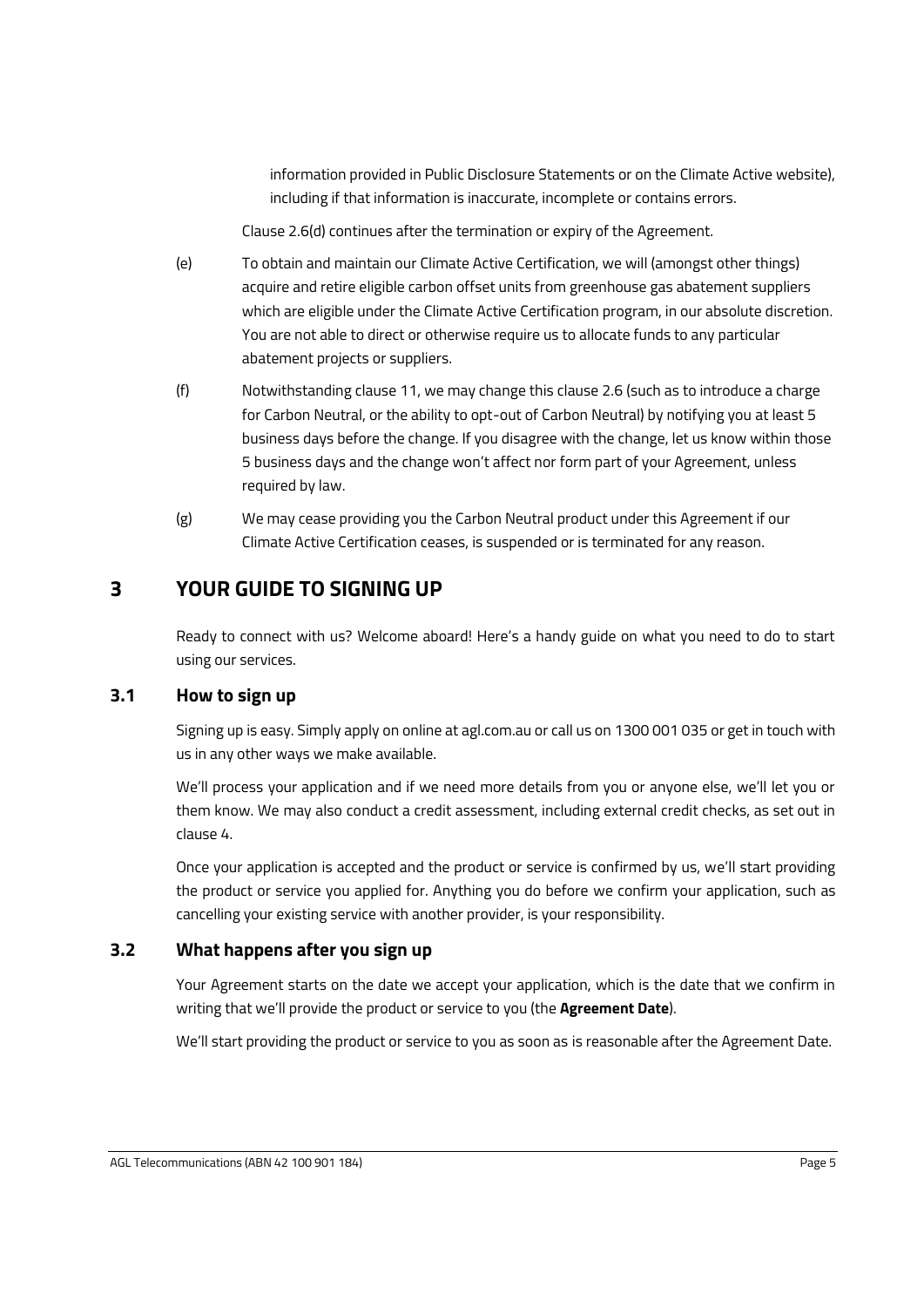### <span id="page-8-0"></span>**3.3 Transferring from another provider**

If you're transferring to us from another provider, it's definitely worth checking with that provider if there are any costs or restrictions on transferring.

Standard industry processes may apply when transferring to us. If such processes apply, you authorise us to arrange the transfer of your service to us. If such processes don't apply, then you're responsible for cancelling your existing service and for any ongoing use or termination charges.

# <span id="page-8-1"></span>**4 THE INS AND OUTS OF CREDIT ASSESSMENT**

As part of your application, we may need to check your credit to work out if the plan you've chosen is a good fit and also to confirm that you're able to pay your bills on time. Here's a quick outline of what we may review or require:

### <span id="page-8-2"></span>**4.1 How we credit assess**

We may need to assess your ability to pay for our products or services by requiring you to provide information to help us assess your application. We may also need an external credit check. We collect, use and disclose your personal information as set out in clause [13.](#page-22-1)

Depending on the outcome of this assessment, and the value and nature of the services or products, we may supply the services or products to you on the condition that you take certain steps, such as maintaining security or providing a guarantee.

# <span id="page-8-3"></span>**4.2 If we need security or a guarantee**

We may require security or a guarantee as a result of your credit assessment. We may also require security or a guarantee as a condition of continuing to provide services to you if we have a right to suspend or terminate the services (for example, if you don't pay the charges on time).

If we need you to give security or a guarantee, you must provide, and maintain, that security or guarantee to our reasonable satisfaction for the duration of your Agreement. We may rely on the security or guarantee to satisfy any undisputed, unpaid charges that are overdue, if we give you at least 5 business days' notice and you haven't paid the overdue charges within that time.

# <span id="page-8-4"></span>**4.3 If we need a credit report**

At any time, including as part of a credit assessment, we or an AGL Group member may obtain a credit report about you from a third party credit reporting service, for the purposes set out in our privacy policy (including our credit reporting policy) as set out in clause [13.](#page-22-1)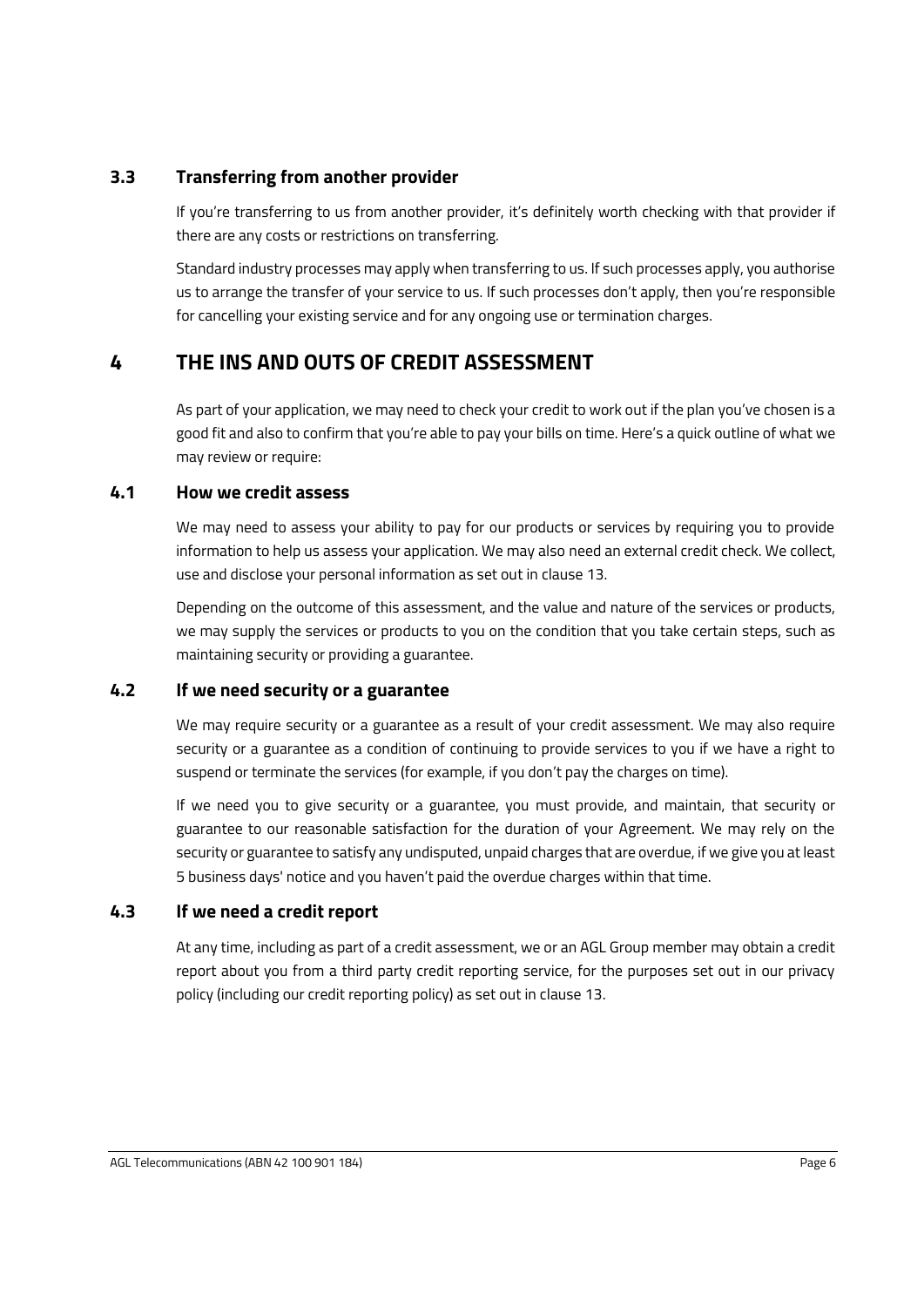# <span id="page-9-0"></span>**5 YOUR RESPONSIBILITIES – A QUICK OUTLINE**

# <span id="page-9-1"></span>**5.1 General responsibilities**

As our customer, you agree to comply with the requirements set out in these Customer Terms, the schedules and any other terms and conditions in your Agreement. In particular, you must not use the services:

- (a) in breach of law;
- (b) in breach of another person's rights or to infringe copyright;
- (c) to create, transmit or communicate anything that may be considered defamatory, obscene, pornographic, discriminatory, offensive, in breach of confidence, illegal, or which may bring us, our Related Companies or any of our Suppliers into disrepute;
- (d) to send, allow to be sent, or assist in the sending of spam, to use or distribute email harvesting software, or otherwise breach the Spam Act;
- (e) in a way that is misleading or deceptive;
- (f) in a way that results, or is likely to result, in damage to property or injury to any person;
- (g) in any way that damages or interferes with our services to other customers, our Suppliers or any Facilities, or exposes us to liability; or
- (h) to provide a carriage service as a carrier or carriage service provider (as defined in the Act).

You also agree that you won't share, resell or resupply the services to another person for reward or payment.

Whenever you provide information to us, it must be true, complete and not misleading.

# <span id="page-9-2"></span>**5.2 Complying with our Policies**

You must comply with our Policies, such as our Acceptable Use Policy and any service-specific fair use policy in the schedules (each referred to as a **Use Policy**). We may update our Policies from time to time.

You must ensure that anyone who uses your service does so in accordance with the terms and conditions of your Agreement, including applicable Use Policies. You're responsible for the use of your products and services by you or anyone else.

# <span id="page-9-3"></span>**5.3 Cooperating with us**

You must always cooperate with us and comply with our reasonable directions:

(a) to enable us to provide the services, address any problems that arise, resolve any disputes or complaints and to meet our obligations to our Suppliers; and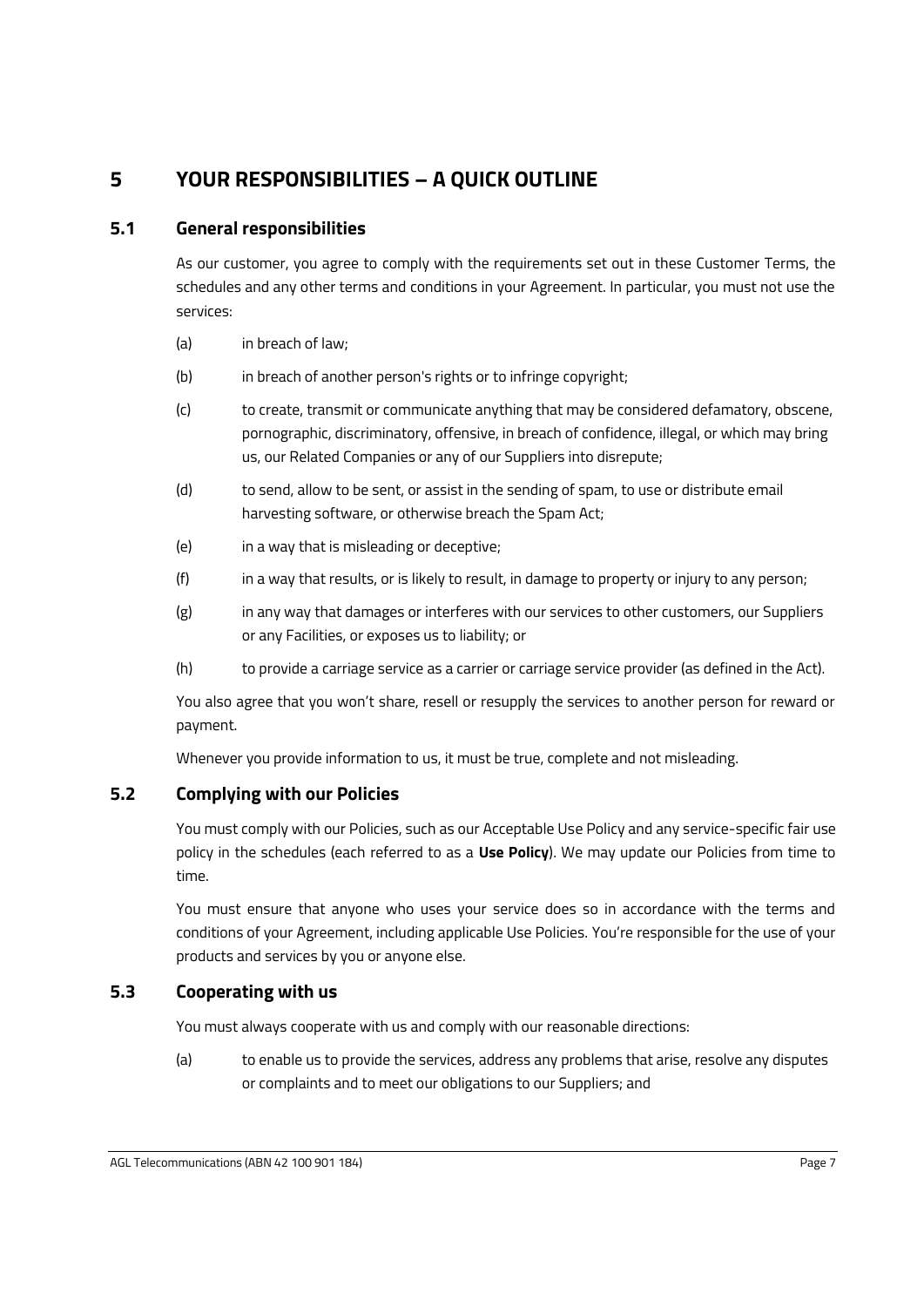(b) for safety, security or reliability of the services or Facilities, compliance with law or when dealing with an emergency.

When you interact with our staff, you agree to be respectful at all times. You must not harass, be rude or be misleading. If you breach this requirement, you may receive a written warning. If you breach this requirement again, you'll be in material breach of your Agreement and we may suspend or restrict your service, or cancel your Agreement, in accordance with clause [7.5.](#page-16-2)

# <span id="page-10-0"></span>**5.4 Cooperating with our Suppliers**

To help provide you with our services and certain Facilities as part of the Network, we use third party service providers (**Suppliers**). To access and use those Facilities, we need to meet certain Supplier requirements.

As our customer, you must comply with any Supplier requirements (including Supplier requirements in the schedules or that we notify you about). If a Supplier requirement says that the Supplier can exercise a right or power in relation to the service provided to you, the Supplier may exercise its right or power directly, or we may do so on its behalf.

Supplier requirements may change during the term of your Agreement. We'll notify you of those changes in accordance with claus[e 11.](#page-20-2) Our fair contracting promises in clause [11.5](#page-21-3) will apply to new or changed requirements where applicable.

# <span id="page-10-1"></span>**5.5 Bringing your own products**

You're welcome to Bring Your Own (**BYO**) products to use with our services. Before you do, you must ensure the products comply with law and any requirements and directions provided by us or our Suppliers, and are used in accordance with technical standards and requirements.

We're not responsible for loss arising from your use of BYO products except to the extent caused by our breach of consumer guarantees under the Australian Consumer Law or our negligence.

### <span id="page-10-2"></span>**5.6 Cancellation of a Supplier arrangement**

If we can't provide a service to you because we've cancelled an arrangement with a Supplier, our Supplier may arrange to supply you with the service directly. In these circumstances, we may transfer our rights and obligations under your Agreement to that Supplier so it can continue to supply the service to you. If we do so, you agree that the rate plan and charges may be altered to the Supplier's nearest applicable rate plan and charges. Our fair contracting promises in clause [11.5](#page-21-3) will apply to alteration of the rate plan or charges where applicable.

# <span id="page-10-3"></span>**6 CHARGES AND BILLING – AN OVERVIEW**

This overview includes details about what you need to pay for, your payment methods, and when your payment is due.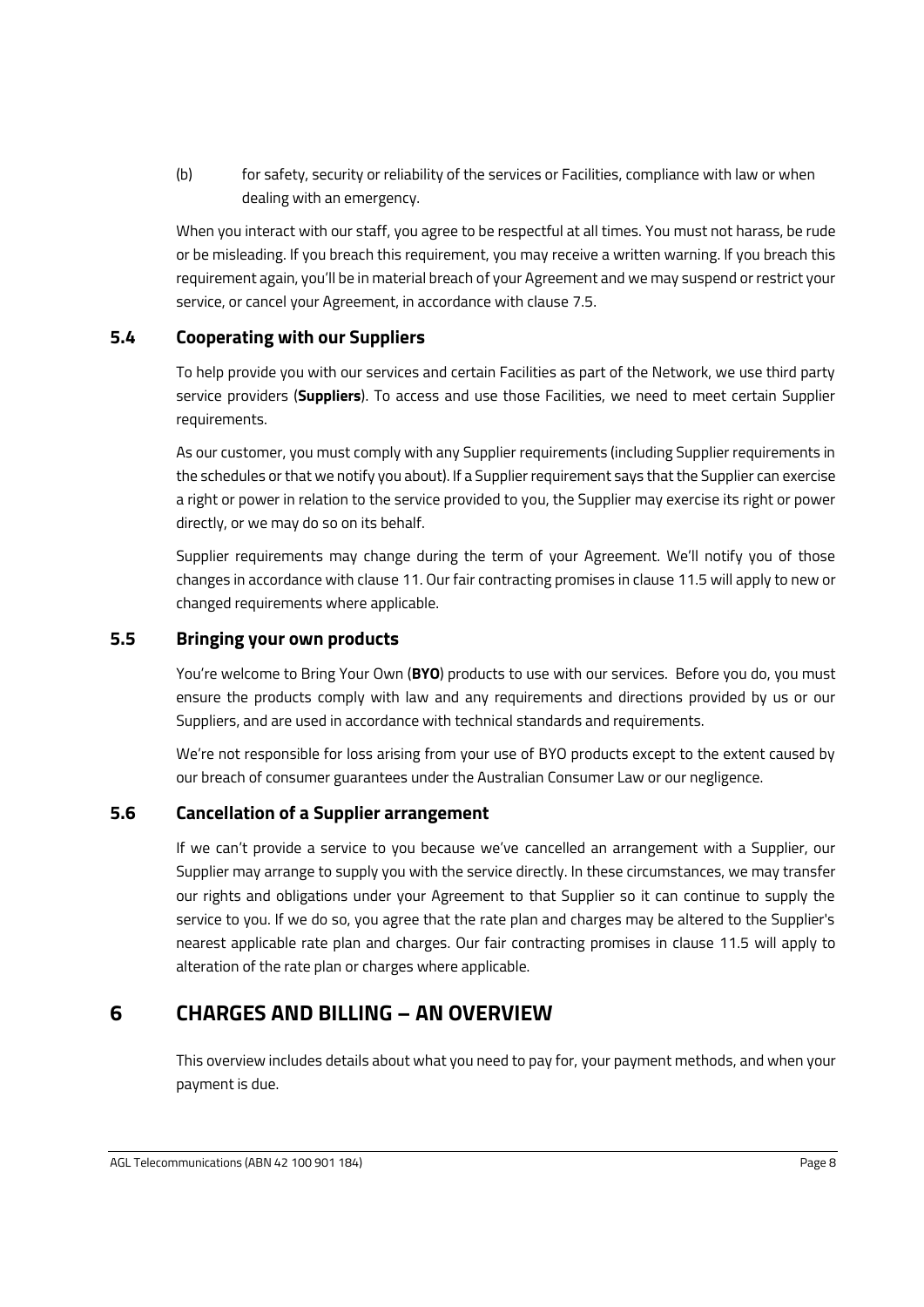### <span id="page-11-2"></span><span id="page-11-0"></span>**6.1 What you'll need to pay**

- (a) **Usage and charges**: you're responsible for all usage and charges for your service as set out in your Agreement (whether incurred by you or someone else using your service), including:
	- charges to install, set up and/or use your service (including connection fees);
	- charges for products or installation as set out in your Agreement or a separate quote we give you. We'll always take reasonable steps to notify you of additional charges that our Suppliers may charge you, or that may be required by our Suppliers. For example, if we find that installation may cost more than expected, you may need to pay additional charges before we install or connect your services;
	- charges relating to billing, such as a \$1.75 fee (inclusive of GST) to receive paper bills and a \$10 late payment fee if you don't pay your bill by the due date;
	- other charges or expenses, including out of pocket expenses which we may ask you to pay before providing the service. We may decline to provide the service if you decline to pay those expenses;
	- early termination charges (if applicable) see clause [7.7;](#page-17-1)
	- charges for third party products and services you've agreed to, such as mobile content; and
	- charges for third party products or services which we on-charge to you (**Third Party Charges**), such as **nbn**™ ancillary charges set out in [Schedule 1.](#page-28-1) Charges will be considered to be Third Party Charges if they relate to the sale or supply of telecommunications products or services to you, are passed through to you, and we don't bill you for those costs or charges as a component of any other charges. Third Party Charges may include an administrative fee set by us. See clause [11.1](#page-20-3) which explains how Third Party Charges may change.

These charges may change from time to time in accordance with clause [11.5.](#page-21-3) Our fair contracting promises in claus[e 11.5](#page-21-3) will apply to these changes where applicable.

Because you may be responsible for charges incurred due to someone else using your service, you should keep your account details secret. If charges are a result of our mistake, you won't be responsible for those charges.

- <span id="page-11-1"></span>(b) **Reimbursing us for charges**: upon request, you must reimburse us for costs or expenses we incur as a result of, or in connection with:
	- a request or direction to provide information or evidence in relation to you or your use of the services from law enforcement, a court or other competent authority or a demand to do so from a legal practitioner; or
	- any third party claims of actual or alleged illegal use of the services, or breach of a third party's rights, in relation to your use of the services.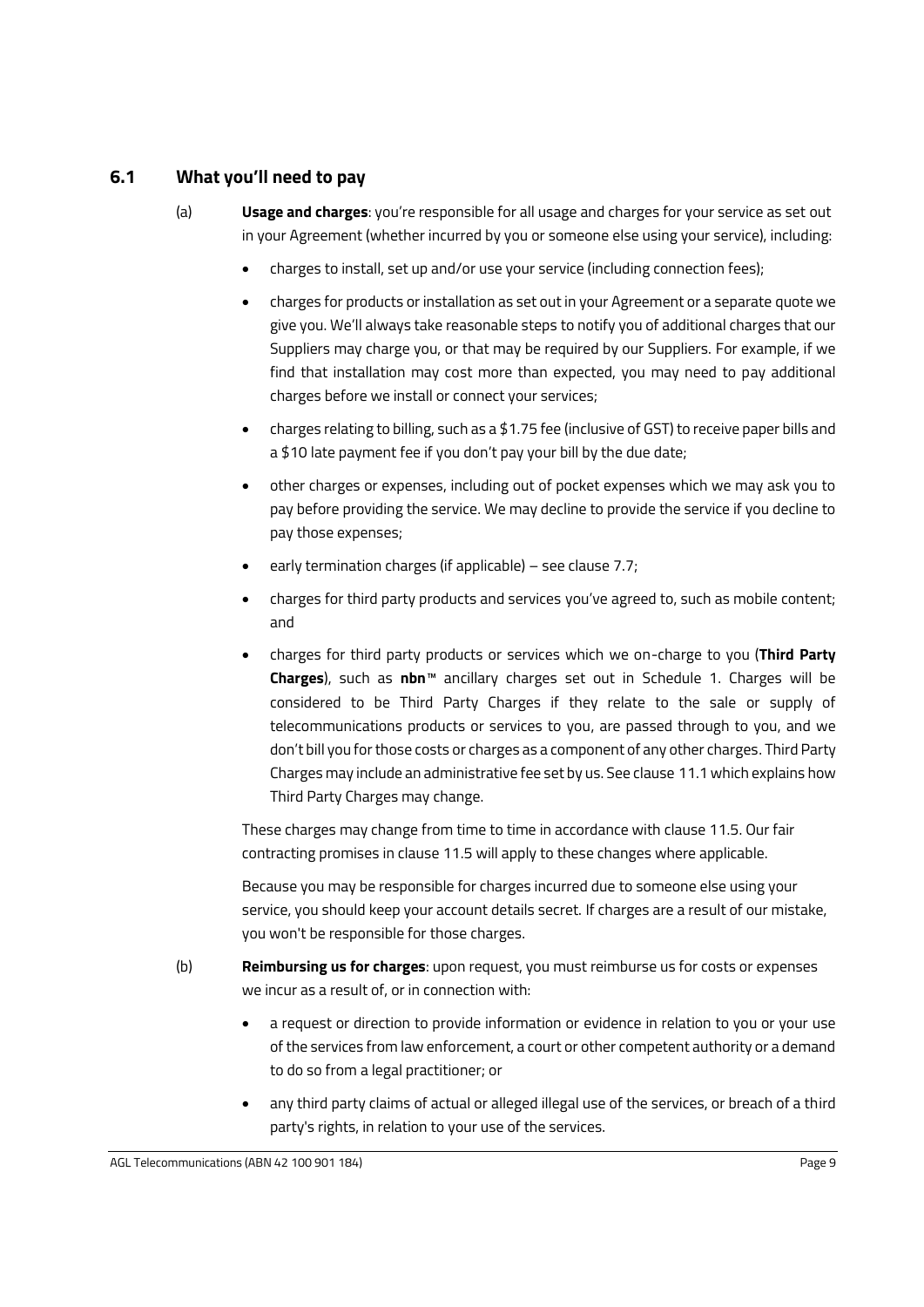### <span id="page-12-0"></span>**6.2 Where to find the charges**

You can find the charges in your order confirmation or Critical Information Summary. Charges may also be set out in the schedules, on our website, or be notified to you. Some charges for services supplied by our Suppliers (such as international calls or other Third Party Charges) may be varied by our Suppliers on little to no notice. In those cases, the Supplier's charge applies and we'll use reasonable efforts to update any price lists as soon as practical. Our fair contracting promises in clause [11.5](#page-21-3) will apply to these changes where applicable.

### <span id="page-12-1"></span>**6.3 Your billing period**

Unless your Agreement says otherwise, your Billing Period starts from the day that your service is activated and ends after one calendar month from that day.

*Example 1: a billing period that starts on 1 January ends on 31 January.* 

*Example 2: a billing period that starts on 15 January ends on 14 February.*

If a billing period doesn't fall naturally within a complete calendar month, we'll extend the billing period to end on the first day of the next month.

*Example 1: a billing period that starts on 30 January ends on 29 February (if a leap year) or 1 March (if not a leap year, since 29 February wouldn't exist).* 

*Example 2: a billing period that starts on 31 January ends on 1 March, since 30 February doesn't exist.*

If you sign up for additional services, all services will have the same Billing Period. In the first month, we may bill you for the new service on a pro rata basis for the remainder of the Billing Period.

*Example: if the Billing Period for existing services is 1 to 31 January and you add a new service on 15 January, you'll receive a bill for the first part month (15 January to 31 January) for the new service, and afterwards the Billing Period for all your services will be the same (1 February to 28 February etc).* 

### <span id="page-12-2"></span>**6.4 When you'll receive a bill**

Unless your Agreement says otherwise, you'll receive a bill at the start of each Billing Period. Your first bill will include the fees and charges for your plan in the first Billing Period and any other fees and charges that we're able to bill at the time.

Depending on your type of service or activity, you may be billed at a different time. For example, we may bill you for certain products or services either upfront or over a period of time.

While we always strive to ensure your bills are accurate, we may be unable to determine all the applicable charges by the time a bill is issued. If this occurs, we may need to provide you with a late bill or to bill you for charges from a previous Billing Period as permitted in the TCP Code.

### <span id="page-12-3"></span>**6.5 How your bills are delivered**

Your bills are sent by email, unless you request paper bills. You'll need to pay for non-standard bill information, or if you request a non-standard bill delivery method such as a paper bill. Paper bill charges are set out in claus[e 6](#page-10-3) and your Agreement.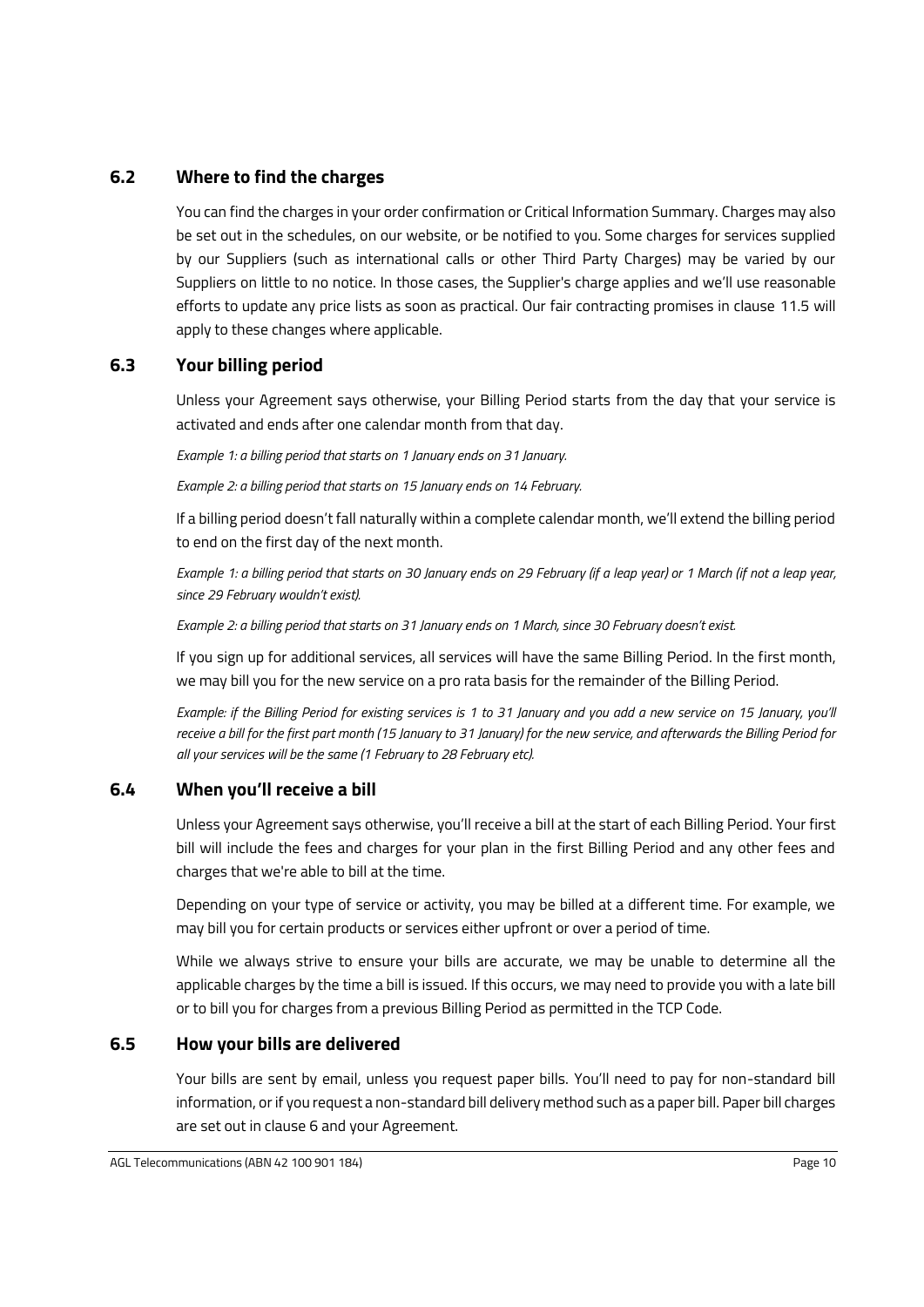You'll receive a bill each Billing Period. We may issue bills using a billing agent (such as an AGL Group member). If so, payment to our billing agent is payment to us and failure to pay our billing agent is a failure to pay us.

# <span id="page-13-0"></span>**6.6 Your bill due date**

Except as set out below, your bills must be paid within 14 calendar days of being issued.

If you have a direct debit or credit card arrangement set up, we may charge your chosen payment method at the end of each Billing Period. We'll make sure you have access to sufficient billing information for a reasonable period of time before your payment method is charged. However, you agree that this time may be less than the 10 business day period set out in the TCP Code.

If a bill becomes overdue, you must pay all undisputed charges immediately.

### <span id="page-13-1"></span>**6.7 Paying your bill**

If your Agreement specifies 'direct debit only', then you must pay for your service with direct debit. We may suspend your service if your direct debit arrangements are cancelled, or if you cause a reversal of direct debit charges, without our approval. If you reverse a transaction without our approval, you may need to pay our costs of reinstating the transaction where we consider it reasonable in the circumstances (subject to us notifying you in accordance with the TCP Code). We may provide separate direct debit terms that set out the conditions of use of the direct debit method.

You can pay using the payment methods we notify you about, which may include direct debit, credit card or other methods. Surcharges may apply to some payment methods as set out on our website [here](https://www.agl.com.au/help/internet/billing-and-payments) and on your bill. If any payment is dishonoured, you may be charged a reasonable payment dishonour fee and we may recover from you any fees we've incurred as a result.

# <span id="page-13-2"></span>**6.8 Requesting bill information**

You may request access to some historical billing information as permitted under the TCP Code. You may also be permitted to request an itemised bill. You can make either of these requests by getting in touch with us.

For billing information older than 24 months from the date the charge was first incurred, you may be charged for us to provide that information.

For an itemised bill request, we require at least 14 calendar days' notice for charges billed within the last 12 months, 21 calendar days' notice for charges billed within 12 to 24 months and 28 calendar days' notice for charges that are older.

# <span id="page-13-3"></span>**6.9 Querying a bill**

If you have questions about charges on your bill, please get in touch with us. We'll review your bill in accordance with our complaints handling policy, available on our website [here,](https://www.agl.com.au/content/dam/digital/agl/documents/terms-and-conditions/telecommunications/agl-telecommunications-complaints-handling-policy.pdf) however, you must pay any undisputed amounts.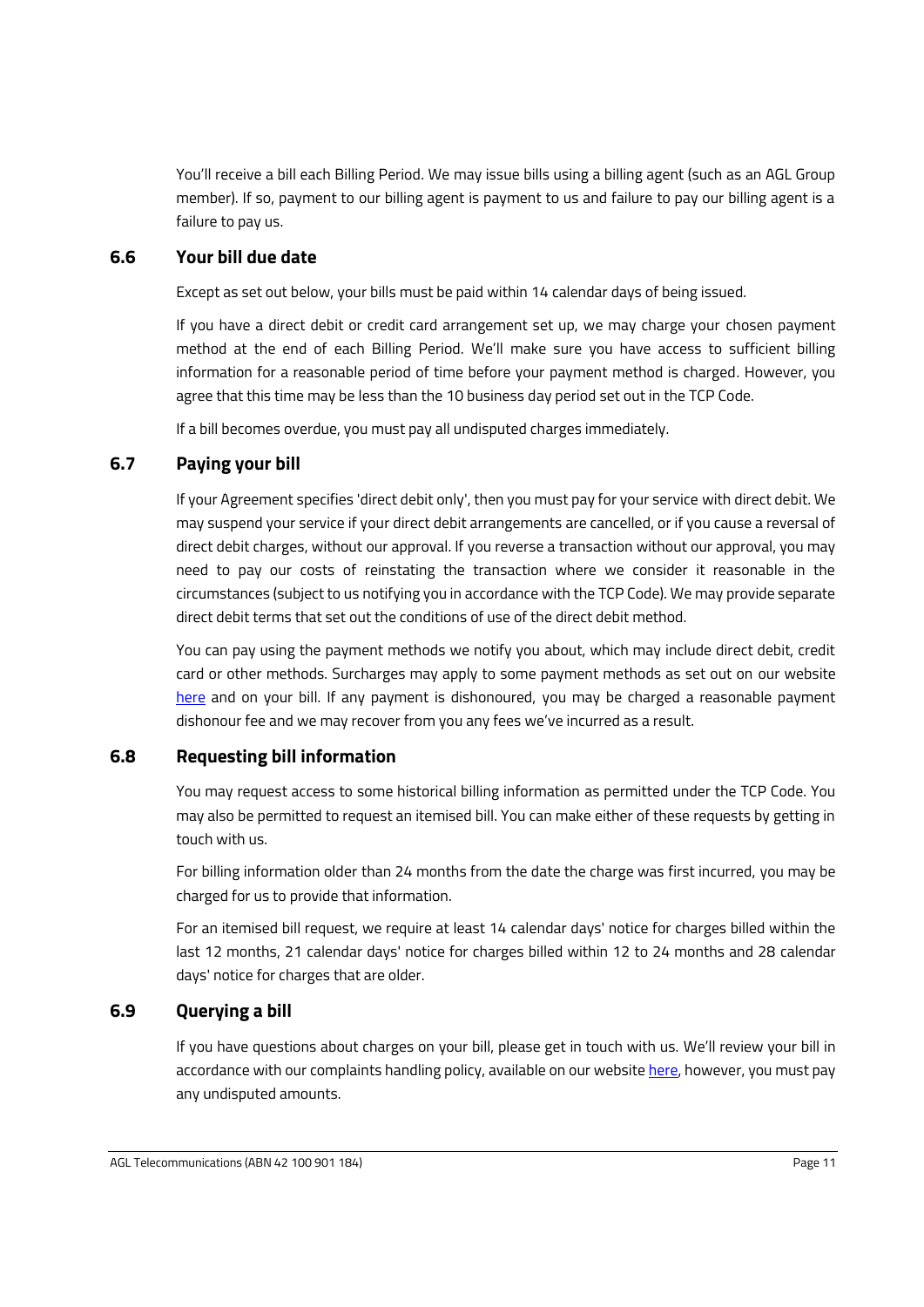We won't take credit management action in relation to a disputed amount that's the subject of an unresolved complaint if the complaint hasn't been resolved and is being investigated by us, the Telecommunications Industry Ombudsman or a recognised third party. However, if it's determined that some or all of a disputed bill is payable, you must pay that amount within 5 calendar days of the determination.

You must not raise a billing dispute for an amount more than 12 months after the bill for that amount has been issued, and we won't be required to pay or issue credits for such amounts.

### <span id="page-14-0"></span>**6.10 If you're unable to pay**

We're here to help, so if you're unable to pay your bill for any reason, please tell us as soon as you can. You may be entitled to payment assistance, access to financial counselling, or other help with paying your bill. You can find our financial hardship policy on our website [here](https://www.agl.com.au/content/dam/digital/agl/documents/terms-and-conditions/telecommunications/agl-telecommunications-financial-hardship-policy.pdf) or by getting in touch with us.

### <span id="page-14-1"></span>**6.11 Late payments**

If you don't pay on time, you'll be in breach of your Agreement. In addition to any other remedies we have, you may be charged a late payment fee and/or recover any collection fees or other expenses we incur.

If your payment is 60 calendar days or more overdue, or we consider that it is reasonable to do so, we may refer the collection of your overdue bill amount to a collections agency.

Any additional charges payable by you under this clause will only be to reimburse our costs.

# <span id="page-14-2"></span>**6.12 GST**

Unless expressly stated otherwise, all amounts payable in your Agreement are exclusive of GST.

If any amount is expressed to be inclusive of GST, the GST inclusive price assumes a GST rate of 10%. If the rate of GST changes, the GST inclusive price will be adjusted to reflect that change.

If GST is payable on a taxable supply made under or in connection with your Agreement, the party making the supply (**GST Supplier**) may recover from the recipient of the supply (**Recipient**) the amount of that GST (**GST Amount**) in addition to any consideration otherwise payable or provided for the supply.

The Recipient must make payment of the GST Amount to the GST Supplier at the same time and in the same manner as it provides the consideration for the relevant supply subject to the Recipient receiving a tax invoice from the GST Supplier on or before the due date for payment.

If there is an adjustment event in relation to a supply which results in the amount of GST on a supply being different from the GST Amount, the GST Supplier must issue an adjustment note to the Recipient, and:

(a) may recover from the Recipient, by giving 7 calendar days' written notice, the amount by which the GST on the supply exceeds the GST Amount; or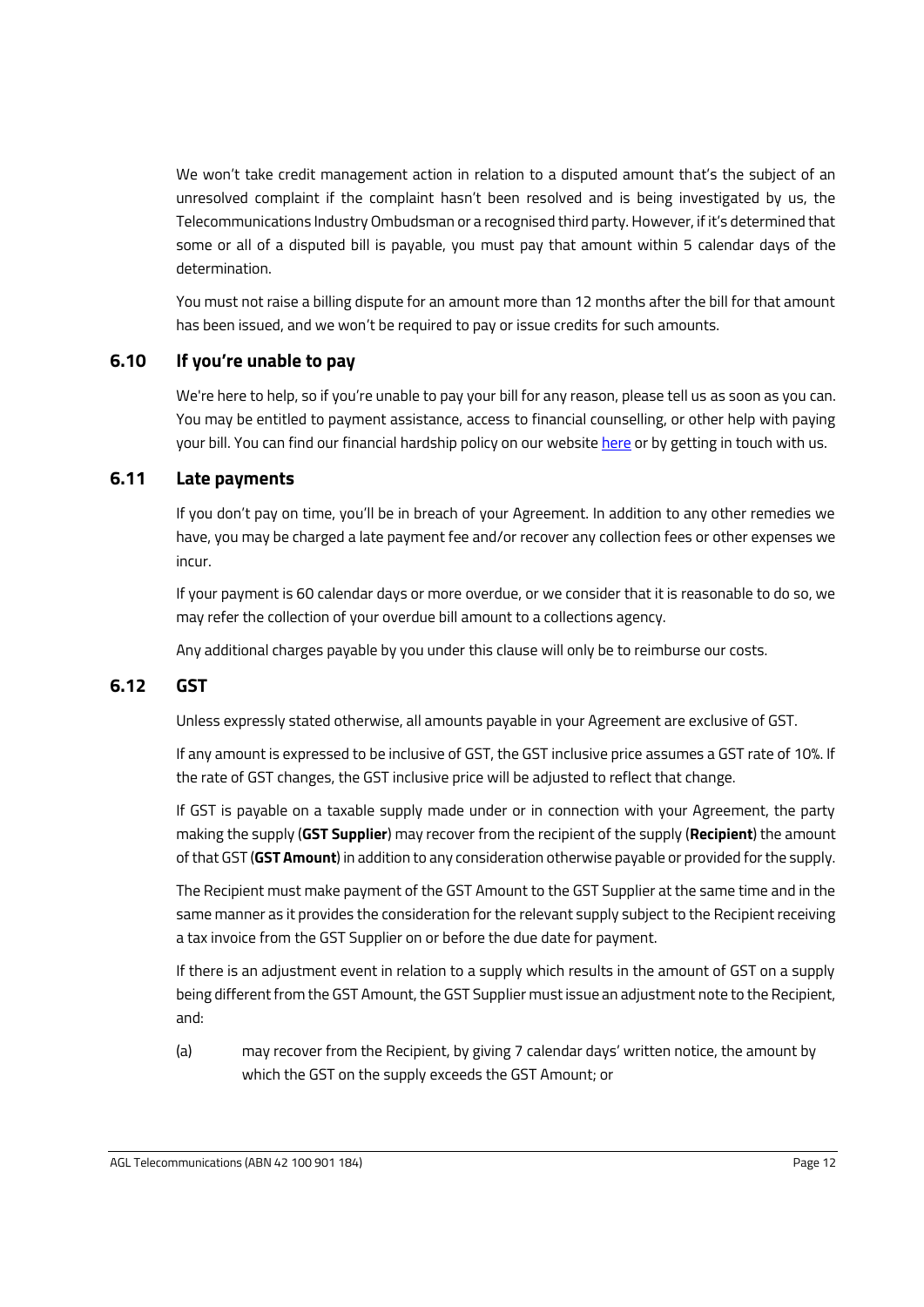(b) must refund to the Recipient, within 7 calendar days of becoming aware of the adjustment event, the amount by which the GST Amount exceeds the amount of GST on the supply.

If a party is entitled to be reimbursed or indemnified under or in connection with this document for an amount, the amount reimbursed or indemnified is reduced by the amount of GST for which the party has an entitlement to claim an input tax credit. It is to be assumed that there is an entitlement to a full input tax credit on an acquisition associated with the reimbursement or indemnity, unless the party to be reimbursed or indemnified demonstrates otherwise before the date the payment is to be made.

Terms defined in *A New Tax System (Goods and Services Tax) Act 1999* (Cth) have the same meaning when used in this clause, provided that GST also includes any additional tax, penalty, fine, interest or other charge relating to GST.

# <span id="page-15-0"></span>**7 CANCELLING, SUSPENDING OR RESTRICTING YOUR SERVICE**

We understand that your needs may change from time to time, and that may mean our services won't suit you anymore. And while we'll do our best to work that out with you, if you do decide to cancel your service, this section sets out how you can do that and the obligations we each have when you cancel.

This section also sets out other details, such as suspending or restricting a service and early termination fees.

# <span id="page-15-1"></span>**7.1 You can cancel your service**

If you need to cancel your service, you can do so by simply getting in touch with us. Your Agreement will end within 2 business days of your cancellation request (or if impracticable, at another time we tell you) and, unless your Agreement says otherwise, you'll receive a refund for charges paid in advance for the remainder of your Billing Period on a pro-rata basis. See clause [6.3](#page-12-1) for information about your Billing Period.

# <span id="page-15-2"></span>**7.2 You can cancel your service earlier than your agreed term**

If you're cancelling a service (or any bundled product or service) that is on a Fixed Term or other minimum term arrangement (such as a 'device payment plan') before the end dates set out in your Agreement, and cancellation is for something other than our breach, you may be required to pay any or all of the following:

- (a) early termination fees see clause [7.7;](#page-17-1)
- (b) additional charges for product or installation services that were provided on a 'subsidised', 'periodic' or 'no upfront cost' basis – see claus[e 7.3;](#page-16-0)
- (c) any usage or network access charges up to the cancellation date;
- (d) a reasonable administration charge; and
- (e) any other amounts specified in your Agreement.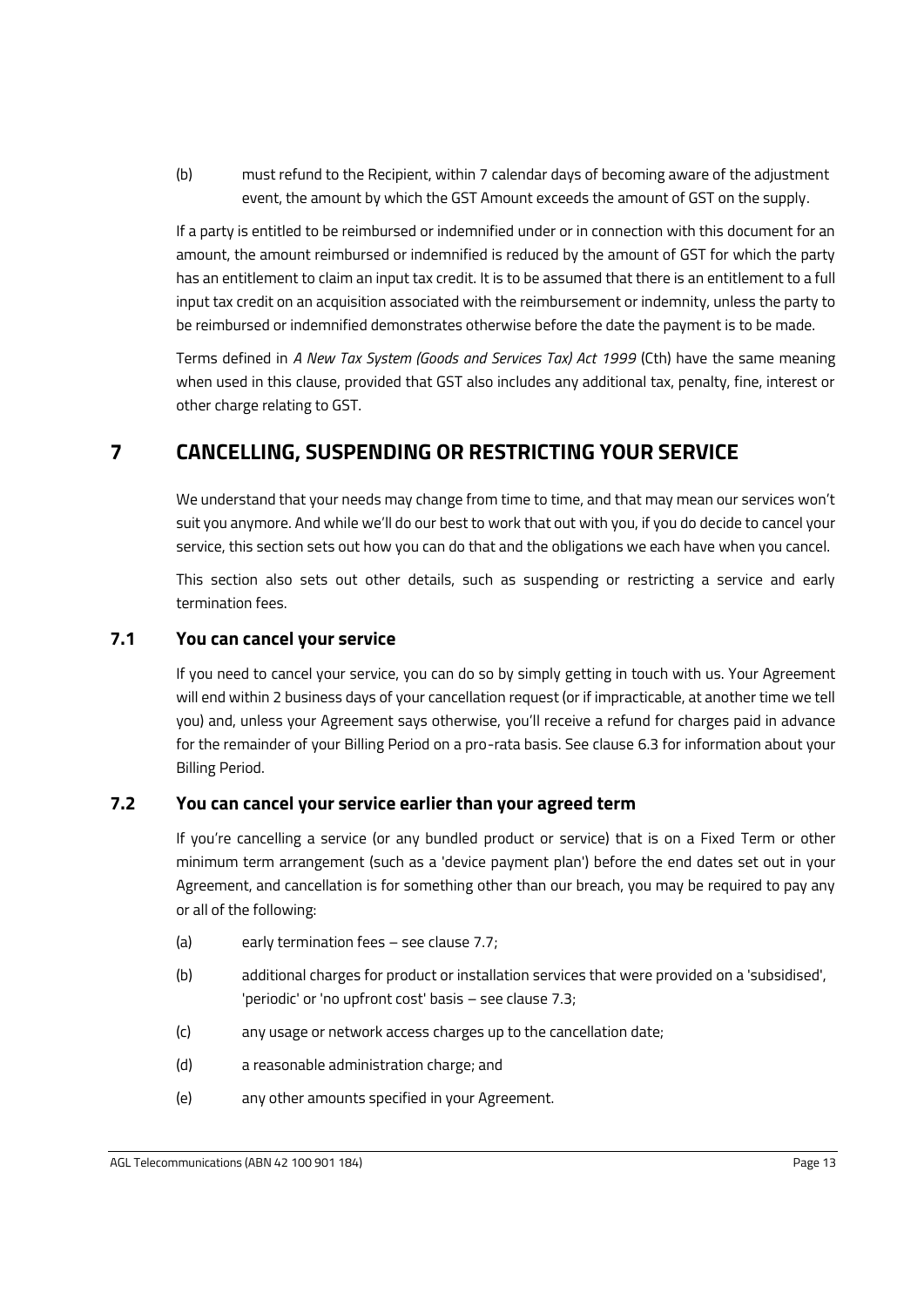### <span id="page-16-0"></span>**7.3 You can cancel your bundle**

You may have chosen our bundled products and services on a 'subsidised', 'periodic' or 'no upfront cost' basis for a minimum term.

If you choose to cancel the bundled product before your minimum term ends, unless otherwise agreed, you may be charged a pro-rata amount of the value of the product or services over the remainder of the minimum term. You won't need to pay for anything provided to you on a 'free' basis.

### <span id="page-16-1"></span>**7.4 You can transfer to another provider**

If you decide to transfer your service to another provider, any outstanding charges that apply before you cancel your services, as well as any early termination fees that may apply under your Agreement, must be paid.

### <span id="page-16-2"></span>**7.5 We can cancel, suspend or restrict your service**

- (a) **Cancellation, suspension or restriction**: we can suspend or restrict a service, or cancel your Agreement, by notice to you (if practicable), if:
	- you're in material breach of your Agreement, we tell you about that breach and you don't fix it within a reasonable time requested by us (which won't be less than 30 calendar days);
	- you die, we reasonably believe that you're a serious credit risk or we're unlikely to receive or retain payments from you for amounts payable under the Agreement;
	- we reasonably believe that its necessary to do so:
		- to prevent you or someone else that uses your service from breaching or continuing to breach the Use Policies or other Policies;
		- because you've vacated the address to which a service is provided;
		- to facilitate maintenance of the Network or to protect the security or integrity of the Network;
		- to protect any person or property from a serious risk of death, personal injury or harm;
		- due to fraud, illegal conduct or attempted fraud or illegal conduct, by you or someone else using your service; or
		- to respond to an emergency or to assist emergency services;
	- it becomes technically infeasible to continue providing the service;
	- you are, or become, a carrier or a carriage service provider (as defined in the Act); or
	- we're required to do so due to a requirement in our agreement with a Supplier, by law or order of a court or other competent authority.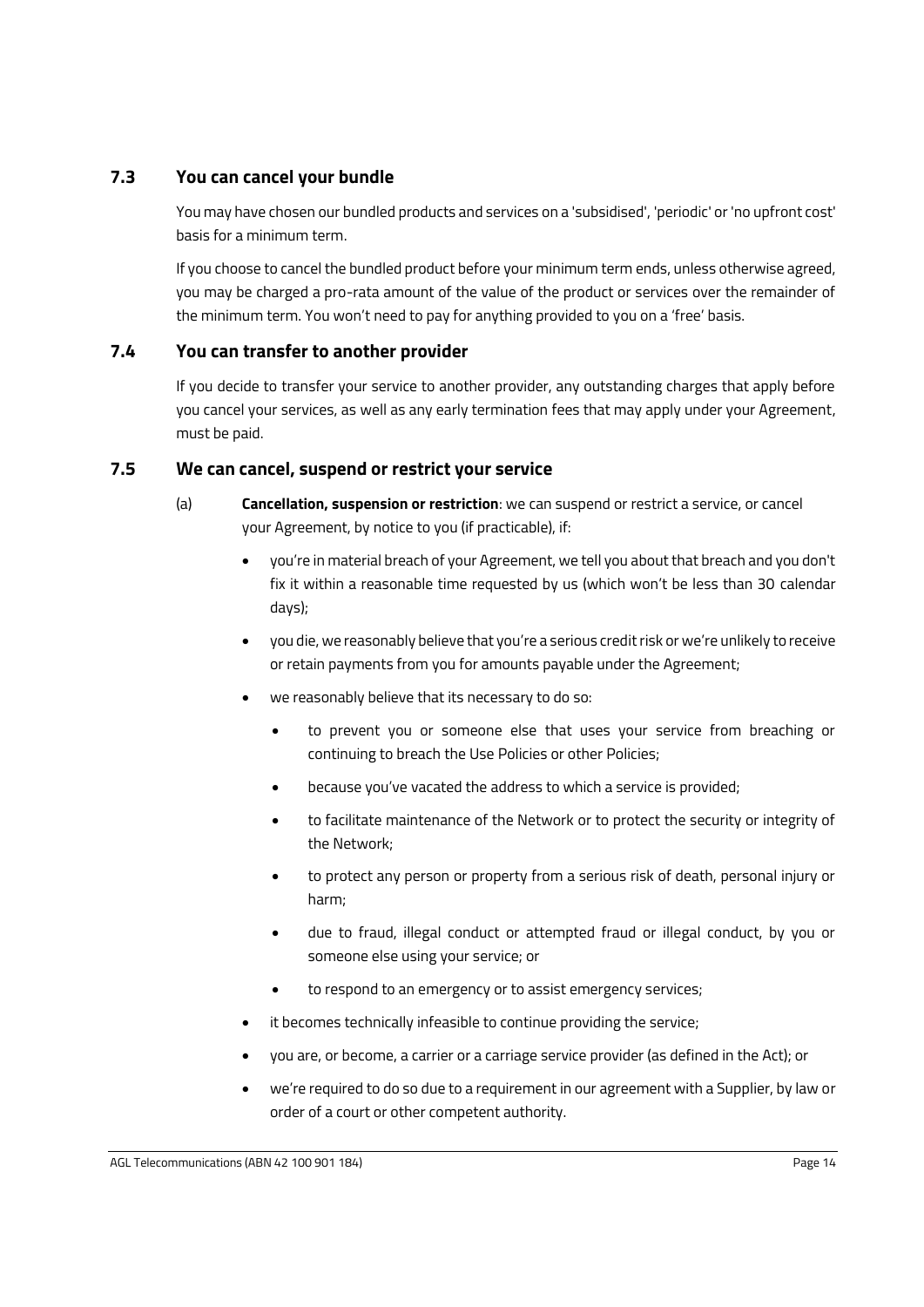- (b) **Reconnection charge**: unless it's a result of our mistake, we may charge a reconnection charge for re-instatement of a service that has been suspended, restricted or terminated.
- (c) **Notice**: we won't disconnect, suspend or restrict a service under this Agreement for credit or debt management reasons without informing you first, except where we reasonably assess that an unacceptably high credit risk exists, we reasonably suspect fraud or attempted fraud or the service has reached a point, nominated by you, at which service will be restricted.

In all other circumstances, we'll take reasonable steps to give you at least 5 business days' notice (if possible) before disconnecting, suspending or restricting your services, and we'll provide all other notices and take all other precautions required by the TCP Code before disconnecting, restricting or suspending your service.

(d) **Reduction in charges**: you'll be entitled to a pro rata reduction in charges for the provision of a service if we suspend or restrict the service and the suspension or restriction doesn't arise from your fault or breach of the Agreement. If the suspension or restriction does arise from your fault or breach of the Agreement, you must continue paying the full charges for a period we consider reasonable, such as until the end of the current Billing Period or until the End Date if the Agreement is cancelled.

# <span id="page-17-0"></span>**7.6 What happens after your service is cancelled**

From the date your Agreement ends under clause [7.1](#page-15-1) or [7.5](#page-16-2) (the **End Date**), our obligations to you under your Agreement will end (except any obligations that survive the End Date) and you will no longer receive services under your Agreement. Also:

- (a) we may provide you a bill for any services and any other amount which we're entitled to (including early termination fees) that we have not yet invoiced;
- (b) if your normal payment method is by direct debit or credit card, you authorise us to recover any undisputed outstanding amounts (including early termination fees) from that payment method;
- (c) you must promptly return any product owned by us or our Suppliers (if you don't, we may charge you a reasonable amount for that product); and
- (d) no other agreement between us is affected, unless we cancel that agreement.

The cancellation or expiry of your Agreement doesn't affect any right of action (whether ours or yours) that has arisen before the End Date and doesn't affect any limits of liability or indemnities set out in these Customer Terms.

# <span id="page-17-1"></span>**7.7 Early termination fees**

If your Agreement ends before the expiry of a minimum period for a particular service (such as where you leave a Fixed Term plan early), and unless these Customer Terms otherwise specify (such as under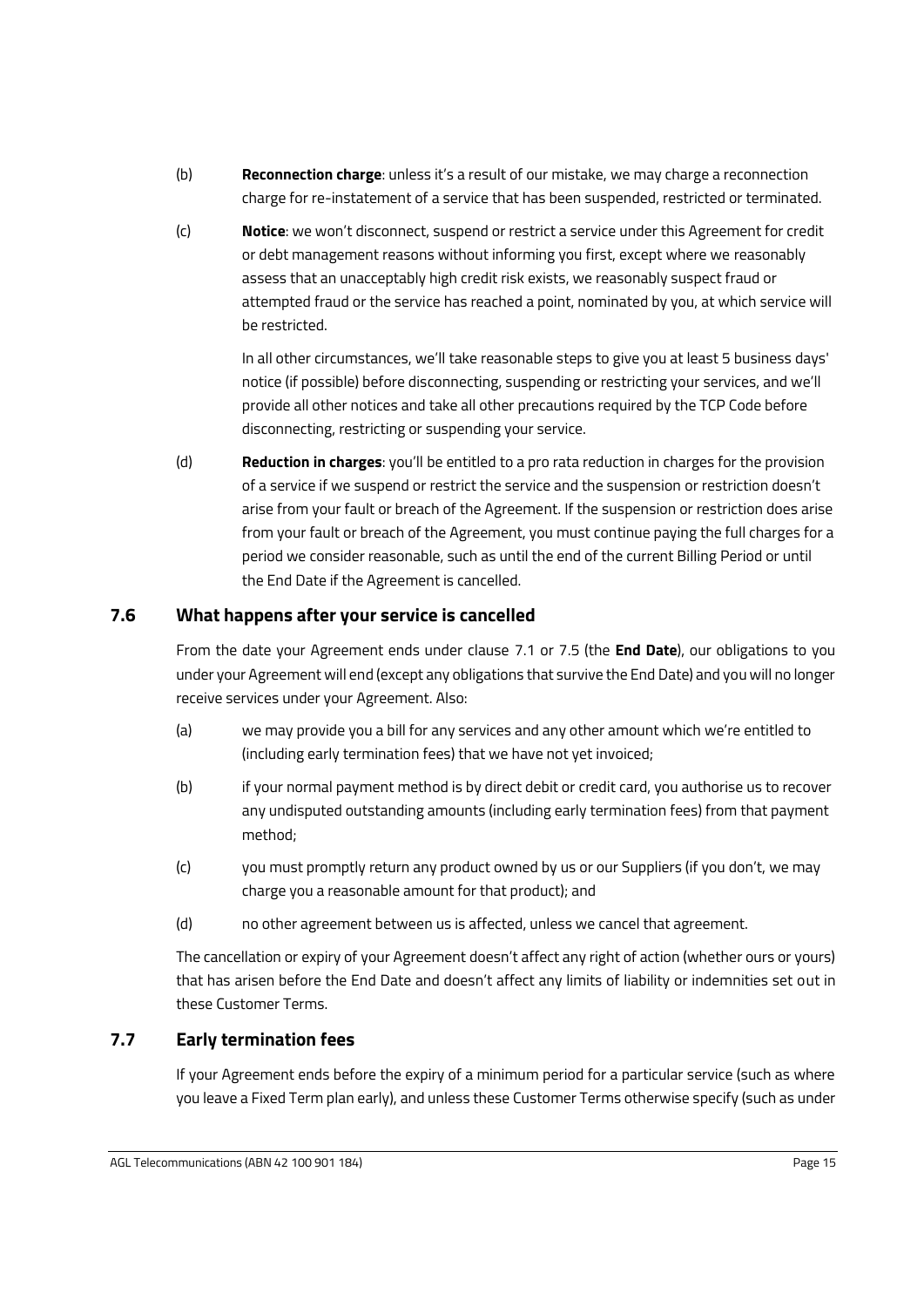claus[e 11.5](#page-21-3)), you'll need to pay an early termination fee unless you have terminated your Agreement because of our breach, calculated from the date your Agreement ends – see clause [7.1.](#page-15-1) 

Early termination fees are usually set out in your order confirmation, the Critical Information Summary, or these Customer Terms. If not, the early termination fee will be the sum of:

- (a) any amount that we're required to pay to a third party (such as a Supplier) for products or services that we can't resell or resupply to other customers; and
- (b) a reasonable estimate of our lost profit as a result of the early termination.

# <span id="page-18-0"></span>**8 MAINTENANCE AND FAULTS**

We want to make sure you enjoy a great experience with us. Here's some information on how we'll take care of upkeep and resolve service issues to help you stay connected.

### <span id="page-18-1"></span>**8.1 Notifying you about maintenance**

We'll take reasonable steps to notify you before we or our Suppliers need to maintain the Network or specific Facilities in ways that may interfere with your use of the service.

# <span id="page-18-2"></span>**8.2 Reporting and repairing faults**

If you experience a fault with your service, please get in touch with us. Before reporting a fault, you should take steps to ensure that the fault isn't being caused by your device or something else that's outside the Network, such as a private network (e.g. your home Wi-Fi). You should not report a fault directly to our Suppliers unless we ask you to.

We'll take reasonable steps to repair faults in our Network within a reasonable time. If the fault relates to our Supplier's Facilities, we'll take reasonable steps to have our Supplier repair the fault within a reasonable time. If a fault arises from your product, you'll be responsible for maintaining or repairing the product (except where you have warranty or Australian Consumer Law rights in relation to products supplied by us).

# <span id="page-18-3"></span>**8.3 Cost of repairing faults**

If you cause a fault or damage to the Network or specific Facilities, you may be charged the reasonable costs of repair. Also, if the fault you report turns out to be false, or is caused by your product or you should reasonably know the fault is unrelated to us or our Suppliers, you may be charged for the reasonable costs of responding to your report, including any amounts charged by a Supplier as a result of your report.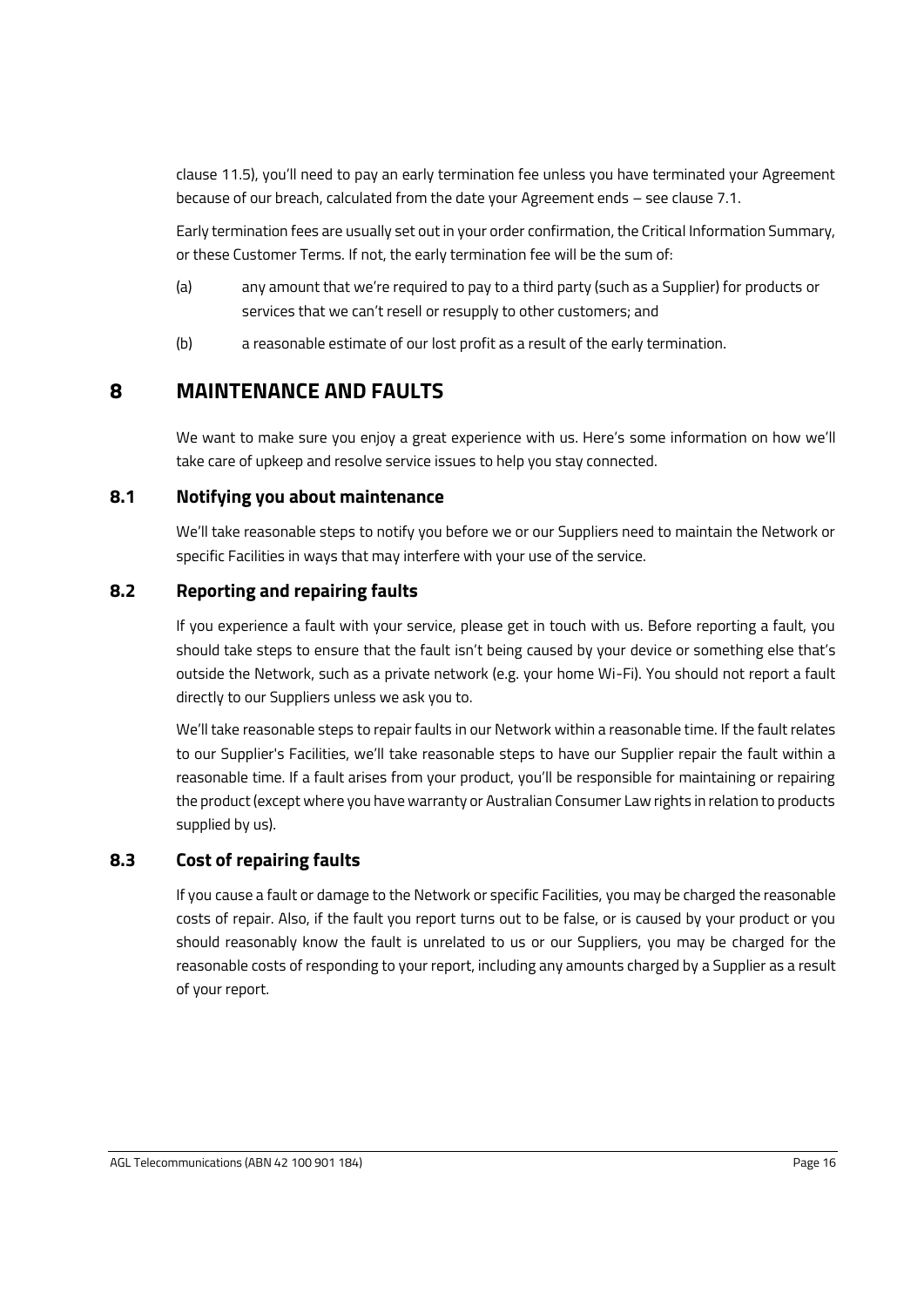# <span id="page-19-0"></span>**9 KNOW YOUR RIGHTS AND REMEDIES**

### <span id="page-19-1"></span>**9.1 Your Australian Consumer Law rights**

You have important rights that can't be excluded under the Australian Consumer Law. Nothing in your Agreement limits those rights in any way. Full details of these rights and the consumer guarantees are available from the Australian Competition and Consumer Commission at accc.gov.au or from a local consumer protection agency.

If we supply you with products or services under an Agreement, and you're told they come with a "manufacturer's warranty" or "product assurance" or similar, those rights are in addition to, and not instead of, your rights under the Australian Consumer Law.

### <span id="page-19-2"></span>**9.2 Implied terms and warranties**

To the extent permitted by law, including the Australian Consumer Law, we give no condition, warranty or undertaking and we make no representation to you about the condition or suitability of any product or service provided under an Agreement, its quality, fitness or safety, other than those set out in the Agreement. We don't warrant or represent the performance, accuracy, reliability or continued availability of the services, any products or Facilities or that the services, products or Facilities will operate free from faults, errors or interruptions.

To the extent permitted by law, including the Australian Consumer Law, our liability for breach of implied conditions, warranties or undertakings is (at our option) limited to:

- (a) providing equivalent products or services to those provided under your Agreement; or
- (b) paying you the cost of replacing the products or services, or acquiring equivalent products or services, provided under your Agreement.

# <span id="page-19-3"></span>**10 WHO'S RESPONSIBLE?**

### <span id="page-19-4"></span>**10.1 When neither you nor we are liable**

You aren't liable to us, and we aren't liable to you, for any indirect or consequential loss, or any economic loss, business interruption, loss of revenue, profits, anticipated savings, actual or potential business opportunities or contracts or loss of data, or for any obligation to indemnify another person or any obligation to contribute to the compensation of loss or damage suffered by another person except where the obligation to indemnify or contribute is set out in these Customer Terms.

# <span id="page-19-5"></span>**10.2 When you and we have limited liability**

Your liability to us, and our liability to you, for any loss is limited to \$1,000 in aggregate for the term of the Agreement, except for the following matters:

(a) a party's liability for personal injury or death caused by that party's negligence;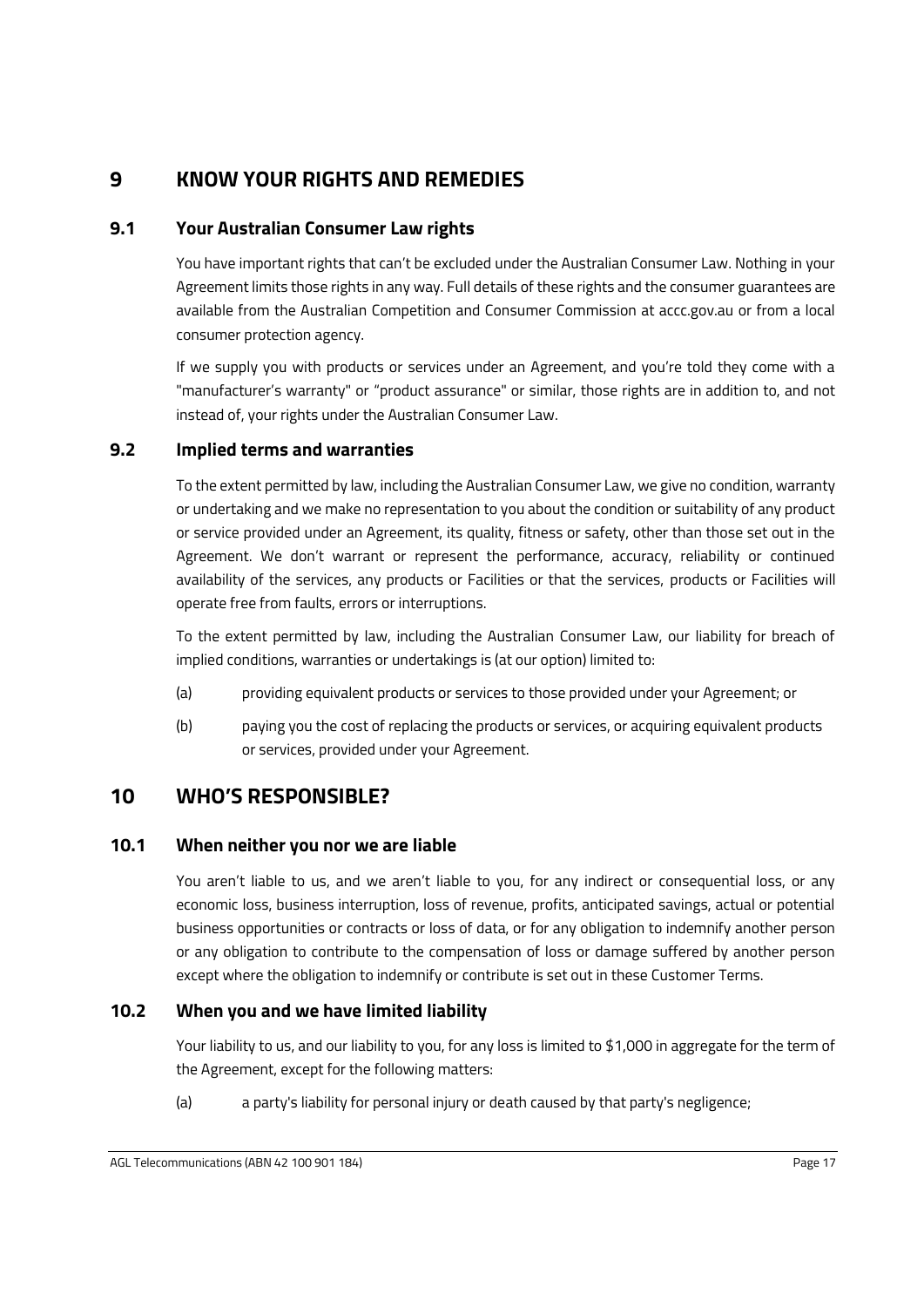- (b) a party's liability for fraud, criminal act or wilful misconduct;
- (c) your liability to pay the charges and any expenses under your Agreement;
- (d) your liability to compensate us for any damage to products owned by us or a Supplier under claus[e 2.4\(c\);](#page-4-4)
- (e) your liability in relation to the indemnities in clauses [10.4\(b\)-](#page-20-4)[\(f\);](#page-20-5)
- (f) your liability to reimburse our costs and expenses under clause [6.1;](#page-11-0) and
- (g) your right to claim for losses under the Australian Consumer Law see clauses [9.1](#page-19-1) and [9.2.](#page-19-2)

# <span id="page-20-0"></span>**10.3 Claims against our Suppliers**

Our Suppliers may require us to exclude your liability for a claim against them. Subject to your rights under the Australian Consumer Law, in those circumstances you acknowledge that you won't have a claim against our Suppliers about their supply of a service to you, and you agree that you won't make such a claim. This clause doesn't limit our liability to you for those services.

### <span id="page-20-1"></span>**10.4 When you'll be indemnifying us**

You indemnify us for any loss we suffer as a result of any of the following:

- (a) your breach of the Agreement;
- <span id="page-20-4"></span>(b) any failure to comply with the Policies (including a failure by you or anyone who uses your service to comply with a Use Policy);
- (c) your breach of claus[e 2.5,](#page-5-0) except to the extent caused by our negligence, breach of law or your Agreement;
- (d) any claim against us by a Supplier in relation to your breach of claus[e 10.3](#page-20-0) (Claims against our Suppliers);
- (e) any third party claim against us by someone that you permit to use a service provided to you under your Agreement; or
- <span id="page-20-5"></span>(f) any third party claim arising out of or in relation to your use of any service or product provided to you under your Agreement.

# <span id="page-20-2"></span>**11 THINGS CHANGE**

### <span id="page-20-3"></span>**11.1 Changes we can make without notifying you in advance**

We may change your Agreement with immediate effect by updating these Customer Terms or the relevant Policy or other document, at agl.com.au if we reasonably consider the change is likely to benefit you or have a neutral effect on you. We may also notify you of the change in view of the nature of the change and any other matters we consider relevant.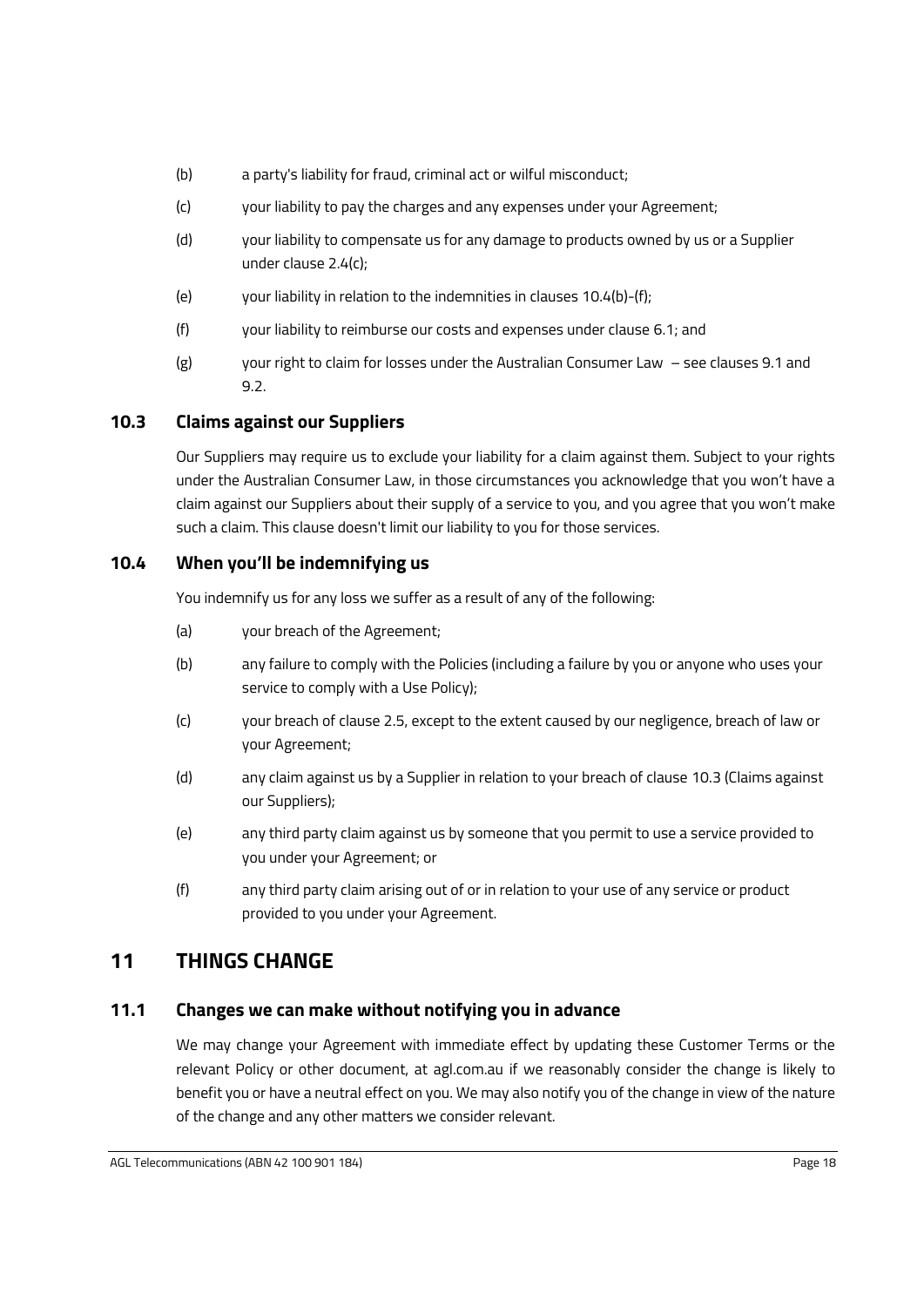*Examples of changes that benefit you: adding new services at no cost to you, lowering charges, giving you extra rights, or increasing our obligations.*

*Examples of changes that have a neutral effect on you: changing the name of a service, changing our contact details or correcting typographical errors, in a way that doesn't affect you detrimentally.*

### <span id="page-21-0"></span>**11.2 Changes we can make when, or before, notifying you**

We may change your Agreement with immediate effect:

- (a) if you've agreed to that change;
- (b) to accommodate a change in law or where required by law or a regulator;
- (c) to reflect a change in Third Party Charges, where varied from time to time by those third parties;
- (d) due to security or technical reasons; or
- (e) to prevent fraud.

If we reasonably consider the change is unlikely to benefit you or have a neutral effect on you, we'll notify you at the same time as the change, or as soon as reasonably possible afterwards in view of the nature of the change and any other matters we consider relevant.

### <span id="page-21-1"></span>**11.3 Changes we can make after notifying you**

We may change your Agreement in ways that don't fall within clauses [11.1](#page-20-3) o[r 11.2](#page-21-0), and we'll give you reasonable notice beforehand in view of the nature of the change and any other matters we consider relevant. This includes making a change that's required by our Supplier, whether under contract or by law, or a change made in connection with a Supplier's service that we resupply to you.

### <span id="page-21-2"></span>**11.4 How we can notify you**

We may notify you about changes to your Agreement in any way we consider reasonable, such as bill message, bill insert, direct mail, email, SMS/MMS, My Account, the AGL app or telephone. We may use these ways to direct you to further information about the changes, such as on our website at agl.com.au.

### <span id="page-21-3"></span>**11.5 Our fair contracting promises**

For changes we're required to notify you about under clauses [11.2](#page-21-0) or [11.3,](#page-21-1) you may cancel your Agreement by notifying us during the 14 calendar day period after we notify you of the change, and if you do so:

- (a) the change is of no effect and doesn't form part of your Agreement, unless required by law;
- (b) your Agreement will end within 2 business days of your cancellation request (or if impracticable, at another time we tell you) and you'll receive a refund for charges paid in advance for the remainder of your Billing Period on a pro-rata basis; and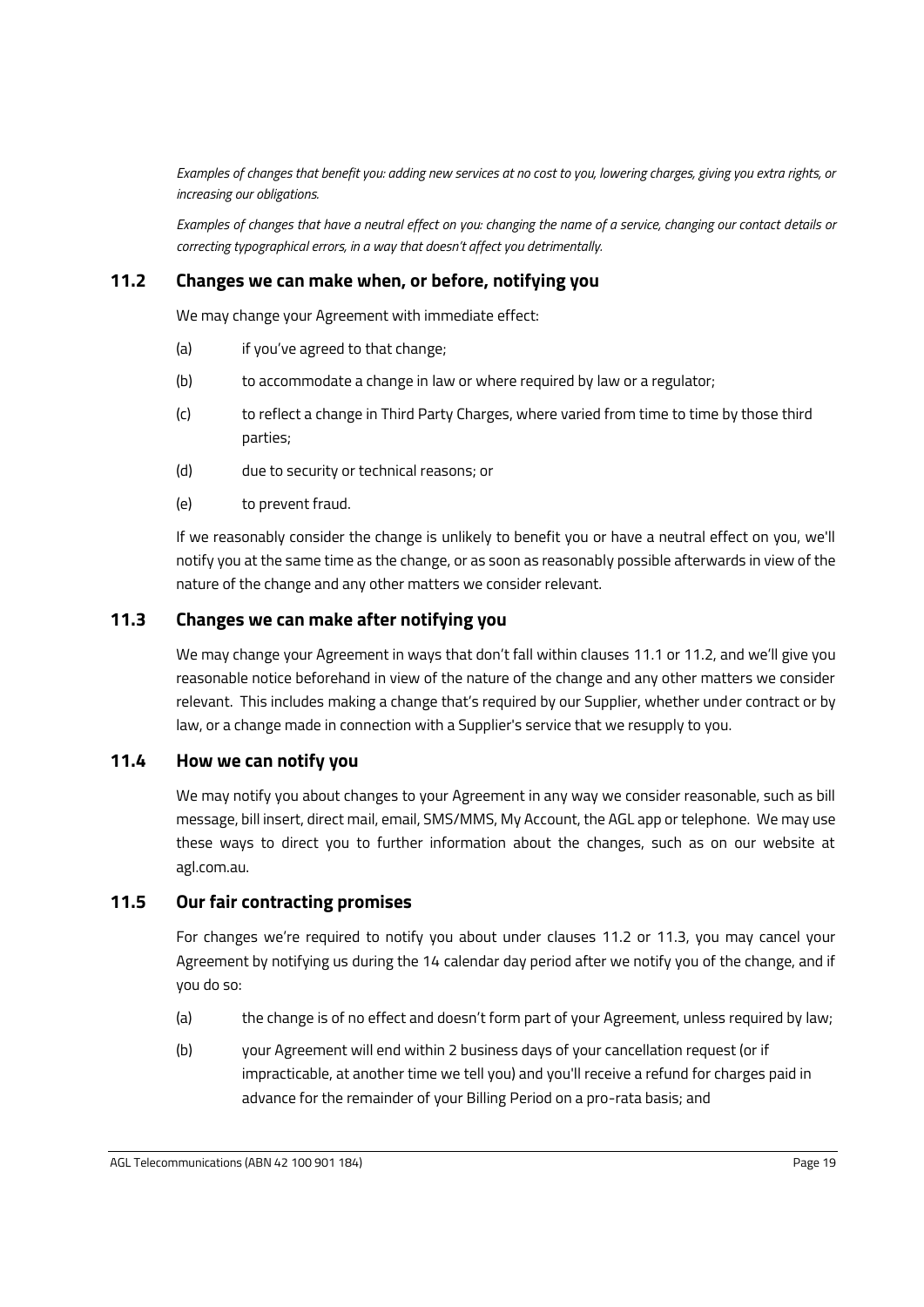(c) except as noted below, we'll waive any applicable early termination fee under clause [7.7.](#page-17-1)

However, you may be required to pay usage or network access charges up to the date that your Agreement ends, outstanding amounts for any services or any products (subject to claus[e 2.4\(f\)\)](#page-5-1) and, where the change arises from clause [11.3,](#page-21-1) any early termination fee or other charge that we incur for cancelling a resupply service with our Supplier.

# <span id="page-22-0"></span>**12 WHEN THE UNEXPECTED HAPPENS**

If an event occurs that's outside our or your reasonable control (an **Unexpected Event**), and it prevents you or us from complying with obligations under your Agreement, those obligations will be suspended for the duration of the Unexpected Event (other than any obligation to pay money). If a party is affected by the Unexpected Event, they must use best endeavours to promptly notify the other party about the Unexpected Event and minimise, overcome or remove the Unexpected Event as quickly as practicable (however, this won't require either party to settle any industrial dispute).

# <span id="page-22-1"></span>**13 A WORD ABOUT PRIVACY**

Your privacy is important to us. How we handle and protect your personal information and credit related information can be found in our privacy policy. Here's a quick look at what you need to know and agree to as our customer.

# <span id="page-22-2"></span>**13.1 Privacy and data sharing**

We collect, use and disclose your personal information and credit related information in accordance with our privacy policy (including credit reporting policy) which is available [here](https://www.agl.com.au/privacy-policy) or on request.

As our customer, you acknowledge and agree that we may provide our Related Companies with data about you or your service for various purposes as set out in our privacy policy or permitted by law. We may also provide data about you or your service to Related Companies to assist with complying with our obligations at law, to assist with complaints or disputes, or in relation to any obligations you or we have under your Agreement.

# <span id="page-22-3"></span>**13.2 Access to communications**

If you receive carriage services (as defined in the Act) from us, you acknowledge that we or a Supplier may:

- (a) intercept communications over or using the service where required by law or at the request of an authorised government agency; or
- (b) monitor usage of the services and communications sent over the service for billing, network monitoring or management purposes, or where required by law or at the request of an authorised government agency.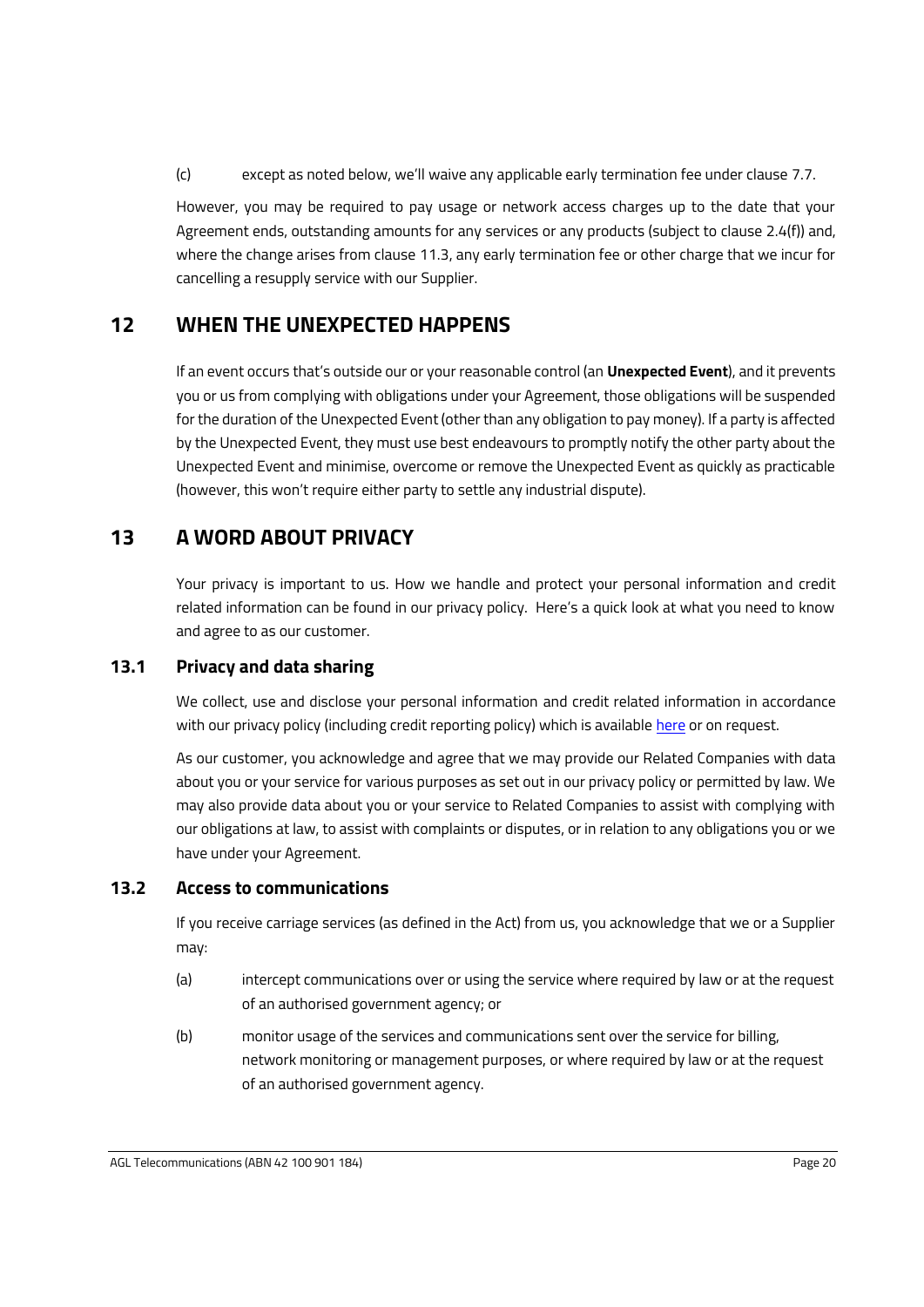# <span id="page-23-0"></span>**14 COMPLAINTS**

We're here to give you great value, service and support. Sometimes, despite our best efforts, we may not get it right every time. But we're here to help, listen to you and fix what we can.

### <span id="page-23-1"></span>**14.1 How we'll handle your complaint**

We're here to help. If you're not happy with a product or service, please get in touch with us first about your complaint or if you need assistance. We handle complaints in accordance with our complaints handling policy, availabl[e here](https://www.agl.com.au/content/dam/digital/agl/documents/terms-and-conditions/telecommunications/agl-telecommunications-complaints-handling-policy.pdf) or on request.

We don't charge you to make a complaint, but there may be a cost recovery charge for providing access to certain information.

### <span id="page-23-2"></span>**14.2 If we can't resolve your complaint to your satisfaction**

You may also complain to the Telecommunications Industry Ombudsman at tio.com.au/contact-us.

# <span id="page-23-3"></span>**15 GENERAL IMPORTANT DETAILS**

### <span id="page-23-4"></span>**15.1 Notices**

Except where a particular method of communication is required in your Agreement or applicable law, any communication between us and you under your Agreement may be in person, in writing, by telephone or by electronic means (including email, SMS/MMS to an agreed number or an AGL mobile application message to an agreed account).

If your Agreement requires notice in writing, you and we may agree that written notice is not required, unless it is required by law. If communication is required to be in writing (under this Agreement or applicable law), it may be made by mail or electronic means.

Any communication may be made by electronic means unless you request us to send communications to a postal address or we determine that electronic means isn't possible.

Any written communication by a party is deemed to have been received:

- (a) if sent by mail, two business days after the date of sending; or
- (b) if sent by electronic means, on the earlier of receipt of delivery transmission or the day of transmission (unless notified that the delivery was unsuccessful or delayed).

### <span id="page-23-5"></span>**15.2 Other important information**

(a) **Business days** – a business day is any day that isn't a Saturday, Sunday or public holiday in the State or Territory where you live. Unless the context requires otherwise, if you or we are required to do something on a date that isn't a business day: (i) any payment due on a date that isn't a business day must be paid on or by the next business day; and (ii) in any other case, the thing must be done on or by the previous business day.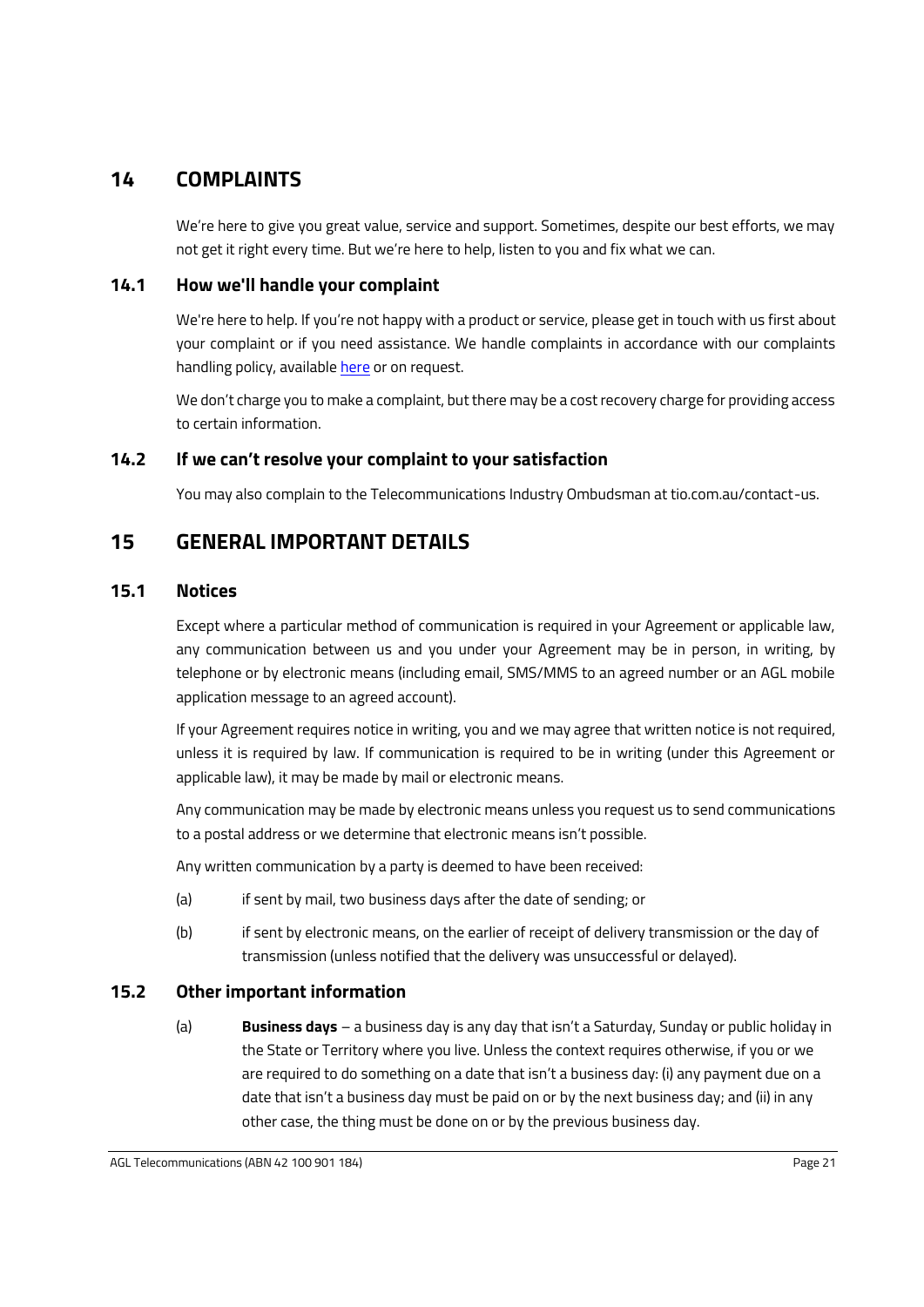- (b) **Document errors** where an error or misprint appears in a document that we provide to you in connection with your Agreement, we may re-issue the document or notify you of the error or misprint. You won't be entitled to a reduction or variation of the charges as a result of an error or misprint.
- (c) **Commission** we may pay a commission to any agent, employee, contractor or dealer in connection with the acquisition of services and your Agreement.
- (d) **Delays** we won't be responsible for any delay in the provision of a service, and you aren't permitted to cancel or amend a service due to delay unless we agree otherwise.
- (e) **Governing law**  your Agreement is governed by the laws of your State or Territory of residence. You and we submit to the exclusive jurisdiction of the courts in that State or Territory.
- (f) **Transfer of your Agreement** we may transfer or novate our rights and obligations under your Agreement to a third party at any time without your consent. Unless we otherwise agree, you can't transfer or novate your rights and obligations under your Agreement to any third party without our consent. See claus[e 5.5](#page-10-1) for details about continued services by our Suppliers.
- (g) **Clauses that continue to apply**  clause[s 2.2,](#page-4-0) [2.4\(a\),](#page-4-5) [\(c\),](#page-4-4) [\(f\),](#page-5-1) [\(h\),](#page-5-2) an[d \(i\),](#page-5-3) [4.2,](#page-8-3) [6.1\(b\),](#page-11-1) [6.4,](#page-12-2) [6.11,](#page-14-1) [6.12,](#page-14-2) [7,](#page-15-0) [9,](#page-19-0) [8.3,](#page-18-3) [9,](#page-19-0) [14,](#page-23-0) [13,](#page-22-1) [14](#page-23-0) [15](#page-23-3) an[d 16](#page-25-0) of these Customer Terms (Part 1) will survive termination or expiry.
- (h) **Entire agreement** the documents forming the Agreement contains the entire agreement between the parties about its subject matter.
- (i) **Waiver** except as otherwise provided in the Agreement, a right created under the Agreement may only be waived in writing signed by the party granting the waiver.
- (j) **Brand notices nbn**™, nbn co and other **nbn** logos and brands are trade marks of nbn co limited and used under licence. The AGL logo is a trade mark of AGL Energy Limited and used under licence.

# <span id="page-24-0"></span>**15.3 Other**

In our Customer Terms:

- (a) a legislative provision or legislation (including subordinate legislation) is to that provision or legislation as amended, re-enacted or replaced, and includes any subordinate legislation issued under it;
- (b) a document (including this document) or agreement, or a provision of a document (including this document) or agreement, is to that document, agreement or provision as amended, supplemented, replaced or novated;
- (c) a party to this document or to any other document or agreement includes a successor in title, permitted substitute or a permitted assign of that party;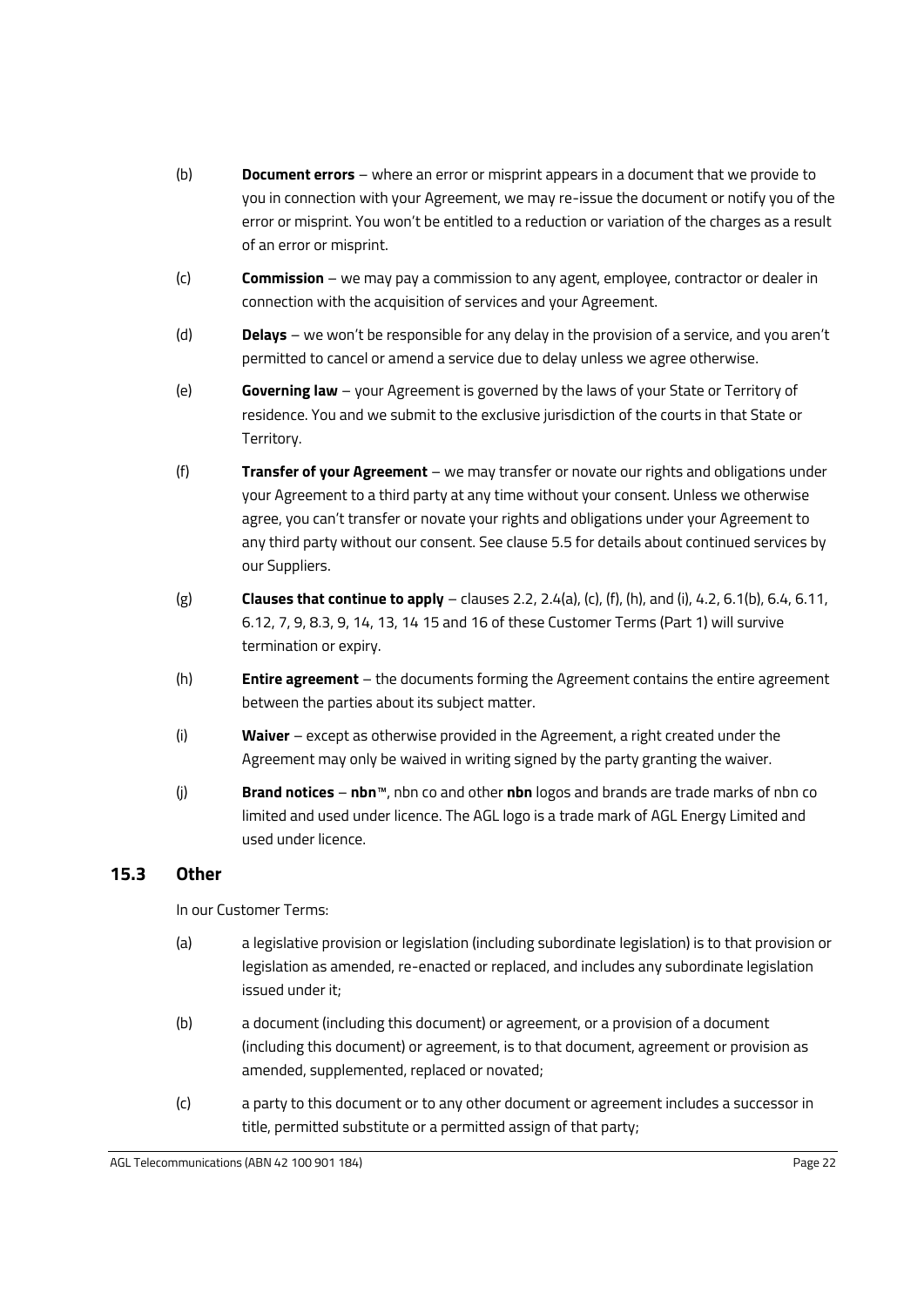- (d) if a word or phrase is defined, any other grammatical form of that word or phrase has a corresponding meaning; and
- (e) if an example is given of anything (including a right, obligation or concept), such as by saying it includes something else, the example does not limit the scope of that thing.

# <span id="page-25-0"></span>**16 OUR TERMS IN PLAIN ENGLISH**

To help clarify specific terms or words you've read in these Customer Terms, we're explaining them clearly and simply right here, so you know exactly what they mean.

The following words have the meaning set out below.

| <b>Acceptable Use</b><br><b>Policy</b>   | Means the acceptable use policy available here (as updated from time to time).                                                                                                                                                                       |
|------------------------------------------|------------------------------------------------------------------------------------------------------------------------------------------------------------------------------------------------------------------------------------------------------|
| Act                                      | Telecommunications Act 1997 (Cth).                                                                                                                                                                                                                   |
| <b>Advocate</b>                          | Has the meaning given in the TCP Code.                                                                                                                                                                                                               |
| <b>AGL Group</b>                         | AGL Energy Limited and its Related Companies (including us).                                                                                                                                                                                         |
| <b>Agreement</b>                         | The agreement (as varied from time to time) you make with us when you<br>accept the terms of the Agreement. It consists of these Customer Terms,<br>Critical Information Summary, order confirmation and our Policies.                               |
| <b>Agreement Date</b>                    | Has the meaning given in clause 3.2.                                                                                                                                                                                                                 |
| <b>Allowance</b>                         | A limited volume of services to use during a period of time as set out in your<br>Agreement.                                                                                                                                                         |
|                                          | Example: an internet plan with a monthly data allowance of 500 GB.                                                                                                                                                                                   |
|                                          | Unused Allowances can't be redeemed for cash, and they don't carry forward<br>unless your Agreement says otherwise. If you exceed your Allowance,<br>additional charges may apply or your service may be restricted as set out in<br>your Agreement. |
| <b>Australian</b><br><b>Consumer Law</b> | As set out in Schedule 2 of the Competition and Consumer Act 2010 (Cth).                                                                                                                                                                             |
| <b>Authorised</b><br>Representative      | Has the meaning given in the TCP Code.                                                                                                                                                                                                               |
| <b>Billing Period</b>                    | Has the meaning given in clause 6.3.                                                                                                                                                                                                                 |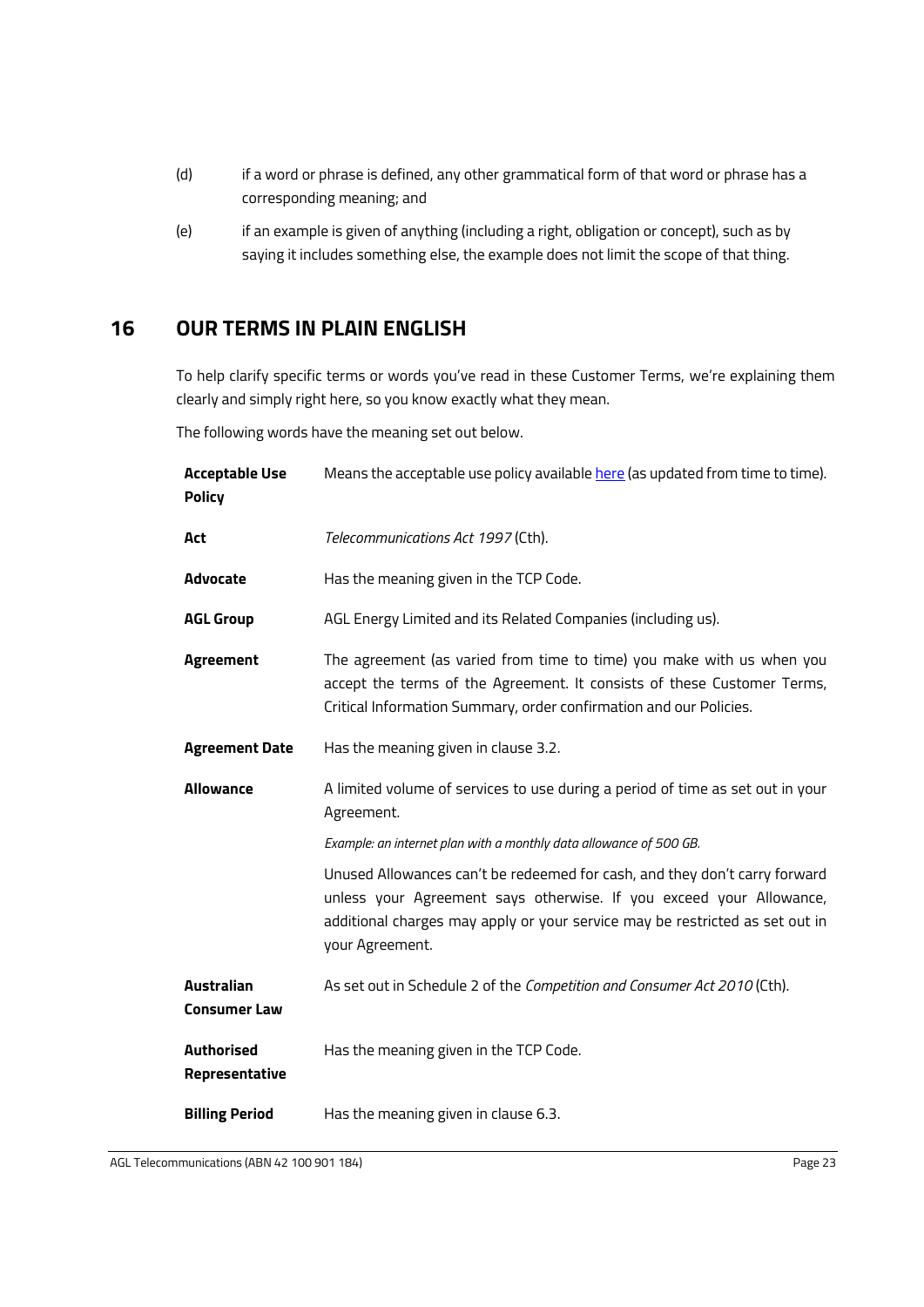| <b>BYO</b>                                    | Bring your own.                                                                                                                                                                                                                                                                                                                                                                         |
|-----------------------------------------------|-----------------------------------------------------------------------------------------------------------------------------------------------------------------------------------------------------------------------------------------------------------------------------------------------------------------------------------------------------------------------------------------|
| <b>Carbon Neutral</b>                         | "Carbon Neutral" in accordance with the Climate Active Certification that<br>applies to the products and services provided by us under this Agreement.                                                                                                                                                                                                                                  |
| <b>Climate Active</b>                         | The Australian government's Climate Active initiative.                                                                                                                                                                                                                                                                                                                                  |
| <b>Climate Active</b><br><b>Certification</b> | The certification in respect of the products and services provided by us under<br>this Agreement in the Climate Active initiative, issued in accordance with the<br>Climate Active Carbon Neutral Standards administered by the Australian<br>government.                                                                                                                               |
| <b>Customer Terms</b>                         | Part 1 (Welcome to AGL Telecommunications) and Part 2 (Specific Matters<br>about our Products and Services) of this document, including each schedule in<br>Part 2.                                                                                                                                                                                                                     |
| <b>End Date</b>                               | Has the meaning given in clause 7.6.                                                                                                                                                                                                                                                                                                                                                    |
| <b>Facility</b>                               | The networks, software and infrastructure used to provide the service.<br>Facilities may be owned or operated by us or our Suppliers.                                                                                                                                                                                                                                                   |
|                                               |                                                                                                                                                                                                                                                                                                                                                                                         |
| <b>Fixed Term</b>                             | A fixed period of time with a minimum period as set out in your Agreement. An<br>early termination fee may apply if you cancel a Fixed Term service before the<br>minimum period ends - see clause 7.7. To be clear, a Fixed Term plan isn't a<br>Month-to-Month plan. Once the minimum period of a Fixed Term plan ends,<br>the Fixed Term plan rolls over into a Month-to-Month plan. |
| <b>GST Supplier</b>                           | Has the meaning given in clause 6.12.                                                                                                                                                                                                                                                                                                                                                   |
| Month-to-Month                                | A service that's acquired on a month by month basis and no early termination<br>fee applies if you cancel the service. For clarity, a Month-to-Month plan isn't a<br>Fixed Term plan. You can choose to end a Month-to-Month plan - see clause<br>7.1.                                                                                                                                  |
| <b>Network</b>                                | The collection of Facilities used to provide the services.                                                                                                                                                                                                                                                                                                                              |
| Off-Peak                                      | Days or times where different charges or other special terms apply as set out<br>in your Agreement.                                                                                                                                                                                                                                                                                     |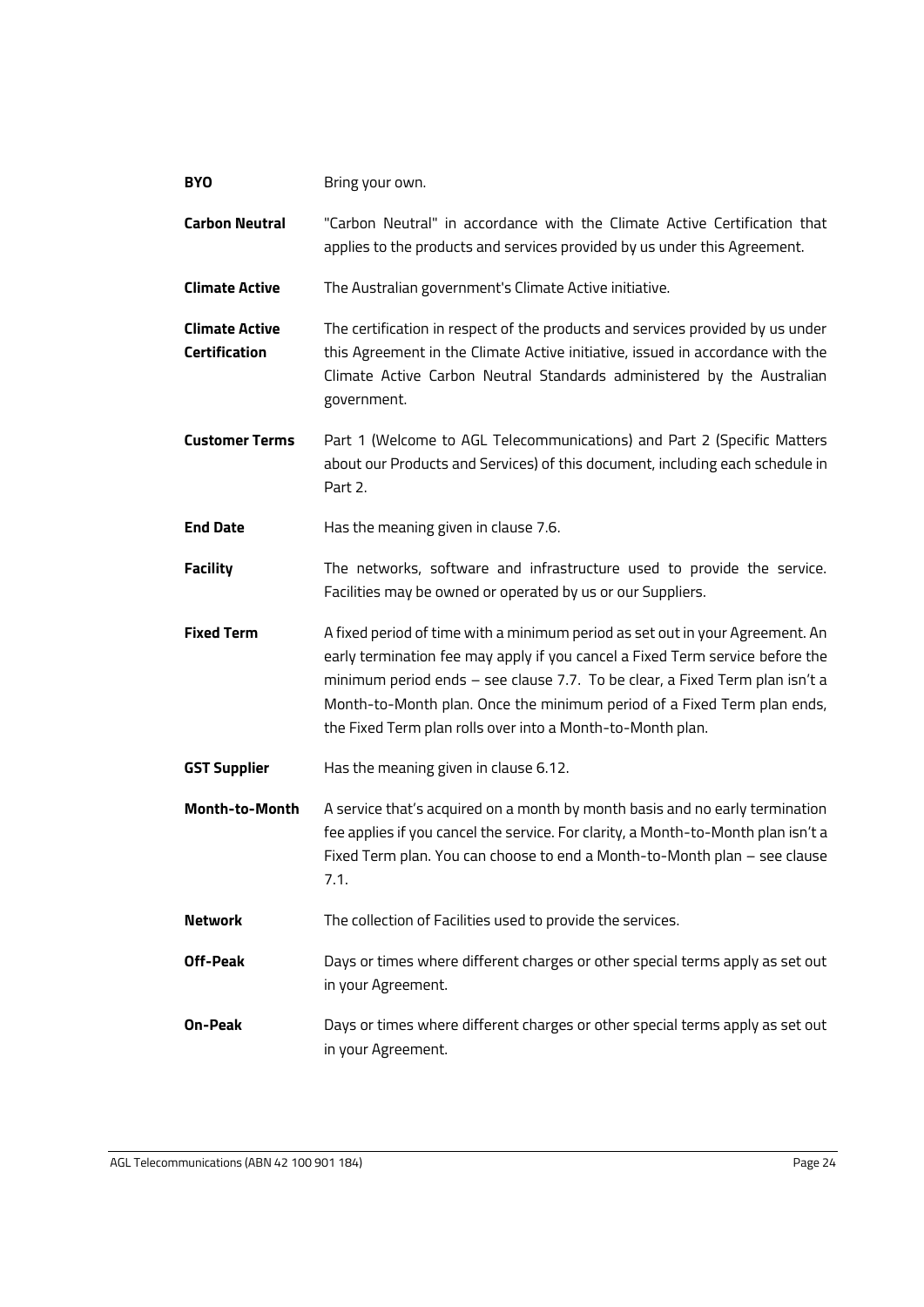- **Policy** The policies available at agl.com.au (as updated from time to time). Our fair contracting promises in clause [11.5](#page-21-3) will apply to any new or changed requirements where applicable.
- **Regulatory Requirements** Means any Commonwealth, State or Territory or local regulation, including any laws, regulations and regulatory and administrative documents, orders, licence conditions, codes, guidelines or standards (including Climate Active Certification, the Climate Active Carbon Neutral Standard or similar standards or requirements) that are applicable to the supply of the products and services provided under this Agreement from time to time.
- **Related Company** Has the same meaning as "related body corporate" (as defined in the *Corporations Act 2001* (Cth)).
- **Spam Act** *Spam Act 2003* (Cth).
- **Supplier** Has the meaning given in claus[e 5.4.](#page-10-0)
- **TCP Code** *Telecommunications Consumer Protection Code* (C628:2019) as amended.
- **Third Party**  Has the meaning given in claus[e 6.1\(a\).](#page-11-2)
- **Charges**
- **Unexpected Event** Has the meaning given in claus[e 12.](#page-22-0)
- **Use Policy** Has the meaning given in claus[e 5.2.](#page-9-2)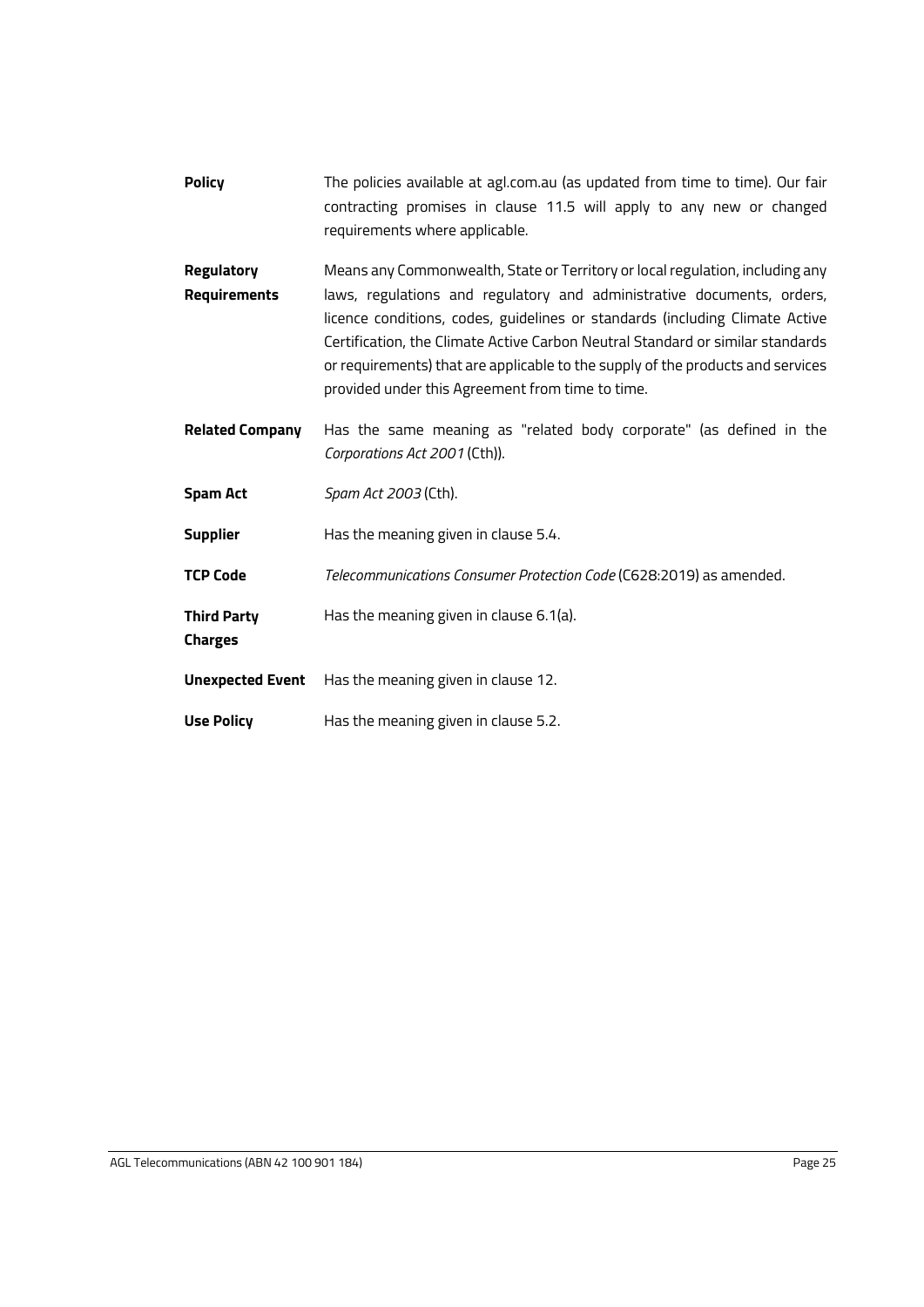# **Part 2 – Specific matters about our products and services**

# <span id="page-28-1"></span>Schedule 1 – AGL nbn™ Plans

# <span id="page-28-0"></span>**Section 1 – Service description**

# **1 A QUICK OVERVIEW**

This schedule set outs details about our nbn plans, which consist of:

- (a) internet services (nbn plan) (**internet services**); and
- (b) optional services to add-on to our internet services (**optional services**).

When we refer to "**nbn plan**" in this schedule, we mean the internet services and any optional services you choose (unless the context indicates otherwise).

# **2 ABOUT OUR NBN PLANS**

#### **2.1 An outline of our nbn plans**

Our nbn plans offer the features below. Optional features are noted below. For further details about the specific nbn plan you've chosen, take a look at your order confirmation and Critical Information Summary.

| <b>Item</b> | Features                                                                                                                                                                                                         |
|-------------|------------------------------------------------------------------------------------------------------------------------------------------------------------------------------------------------------------------|
| Internet    | A broadband internet service, provided to you<br>over the nbn network, which is operated, and<br>provided to us, by nbn co. These services allow<br>you to connect to the internet and send and<br>receive data. |
|             | Services using the nbn network are provided<br>using different technologies and are only<br>available in areas where one of the nbn network<br>technologies is available.                                        |

Our nbn plans include the following:

You may also take up these optional services if offered with an eligible nbn plan: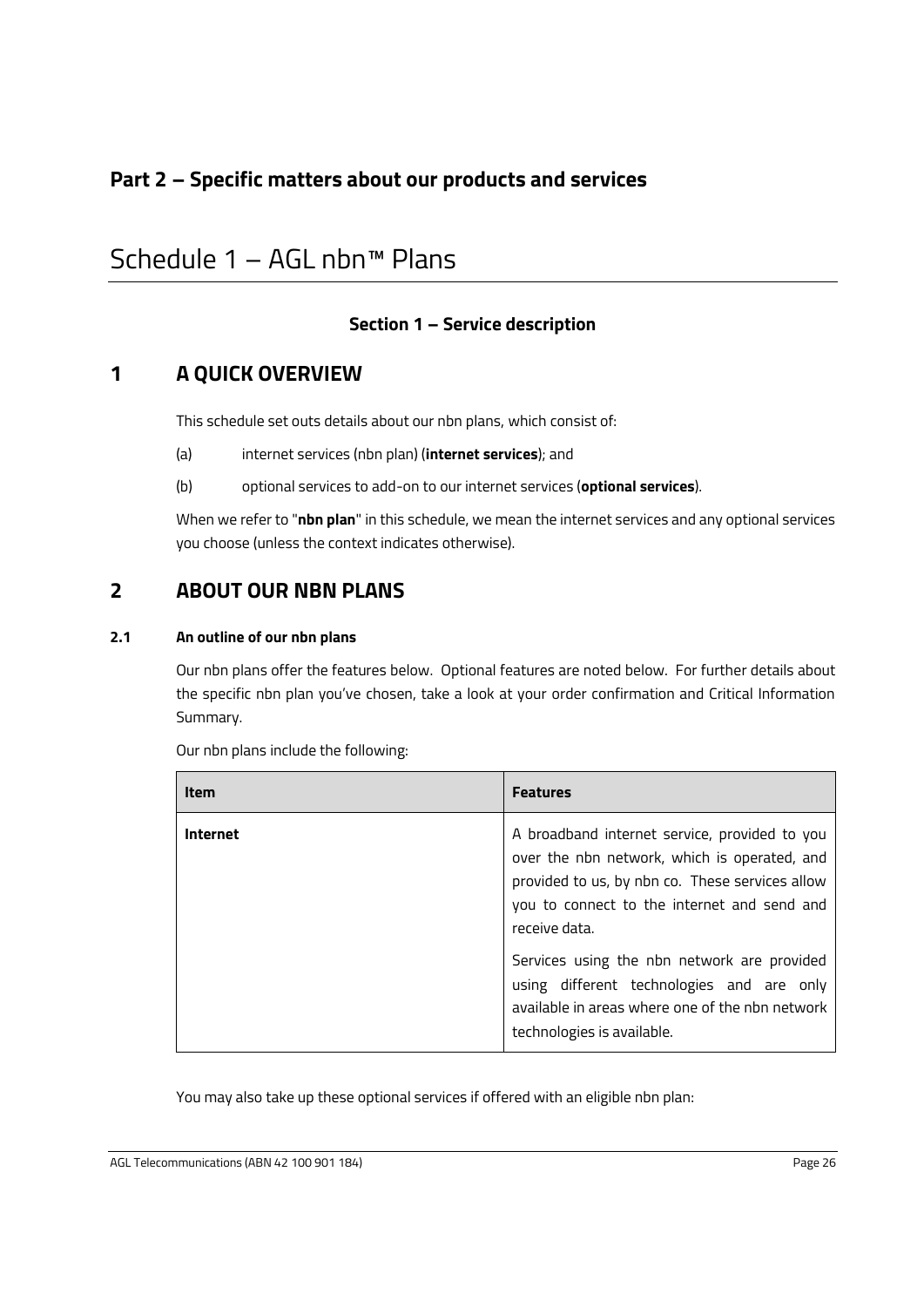| <b>Item</b> | <b>Features</b>                                                                                                                                    |
|-------------|----------------------------------------------------------------------------------------------------------------------------------------------------|
| Home phone  | A home phone service, provided to you over<br>Voice over Internet Protocol (VoIP) using an<br>eligible internet service.                           |
|             | Home phone is only available as an optional<br>service as part of your eligible internet service.<br>We don't offer standalone home phone service. |

# **2.2 What's unique about our nbn plans**

Be mindful of the following limitations to our nbn plans:

| <b>Item</b>                        | <b>Description</b>                                                                                                                                                                                                                                                                                                                                                                                                                                                                                                                               |
|------------------------------------|--------------------------------------------------------------------------------------------------------------------------------------------------------------------------------------------------------------------------------------------------------------------------------------------------------------------------------------------------------------------------------------------------------------------------------------------------------------------------------------------------------------------------------------------------|
| <b>Priority assistance</b>         | We don't offer priority assistance. If anyone at<br>your place has a life threatening medical<br>condition, our nbn plan may not be suitable.<br>Please contact another provider, such as Telstra,<br>if you need priority assistance.                                                                                                                                                                                                                                                                                                           |
| <b>Power failures</b>              | Our nbn plan won't work during power failures. If<br>the power fails, you'll need to use a mobile phone<br>to make or receive calls, including calling<br>emergency service numbers (eg 000). For FTTP<br>connections, you may have the option to install a<br>battery back-up power supply unit which will<br>provide emergency power for up to 5 hours. A<br>battery backup unit won't power any cordless<br>phones or phones that require external power.<br>You'll be responsible for replacing the batteries<br>in the battery backup unit. |
| <b>Medical and security alarms</b> | If you have a medical or security alarm (or other<br>special device such as an elevator emergency<br>phone, fire indicator panel, or EFTPOS machine),<br>it's really important you check its compatibility<br>with an nbn service before signing up. Chat to<br>your medical or security alarm service provider<br>to find out. If your service is incompatible, they'll<br>be able to take you through your options. If it's                                                                                                                    |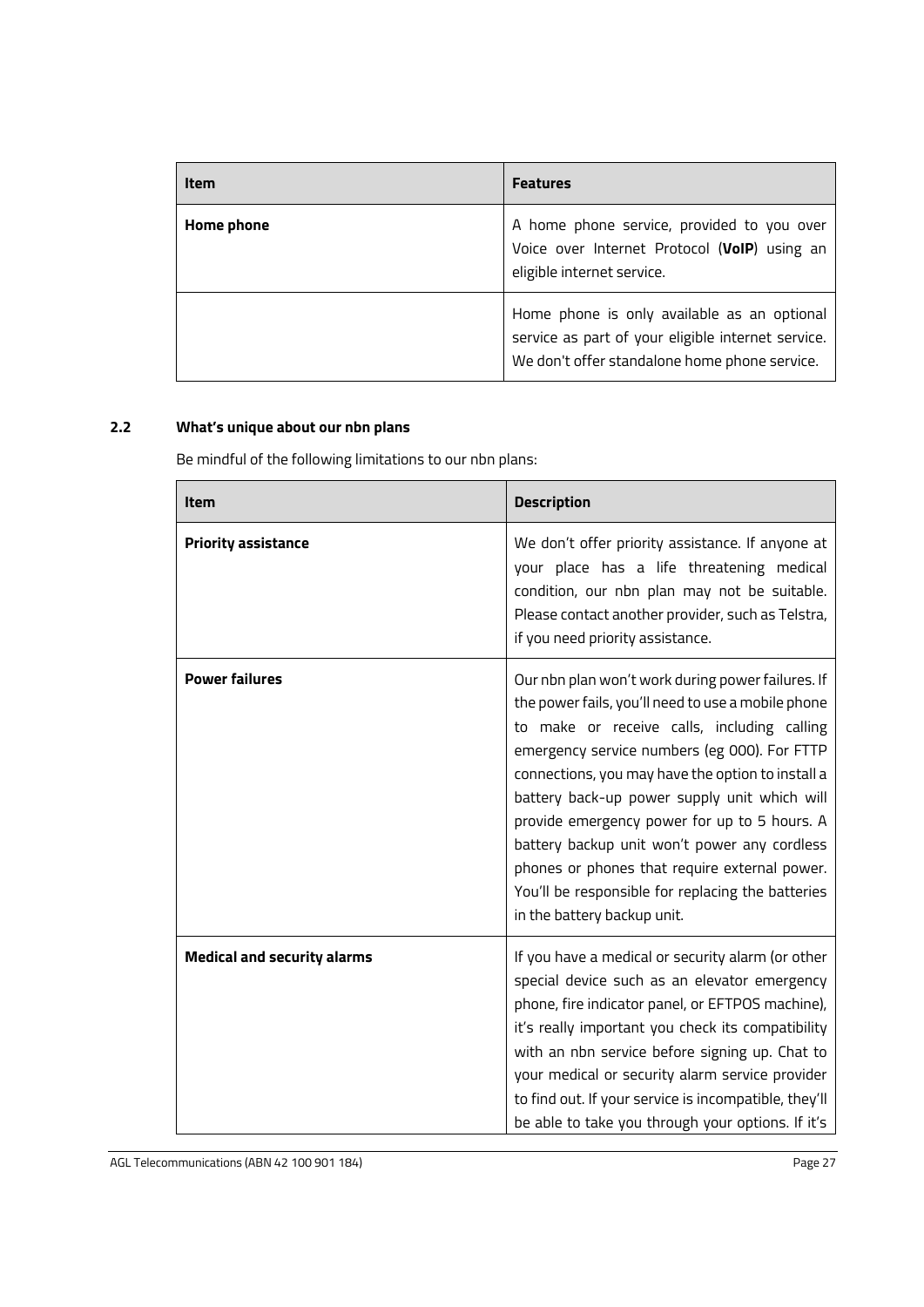| Item | <b>Description</b>                                                                                                                                                                                 |
|------|----------------------------------------------------------------------------------------------------------------------------------------------------------------------------------------------------|
|      | already compatible, make sure you register your<br>service with nbn co's Medical Alarm Register at<br>nbnco.com.au/medical-alarms. They'll<br>work<br>with you to make sure your service is up and |
|      | running when you're connected to the nbn<br>network.                                                                                                                                               |

If you choose an optional service, the following may also apply:

# **Optional service: home phone service**

| <b>Item</b>                       | <b>Description</b>                                                                                                                                                                                                                                                                               |
|-----------------------------------|--------------------------------------------------------------------------------------------------------------------------------------------------------------------------------------------------------------------------------------------------------------------------------------------------|
| <b>Customer service guarantee</b> | In order to use the home phone service, we'll<br>need you to waive your rights under the<br><b>Telecommunications (Customer Service</b><br>Guarantee) Standard 2011. When you sign up,<br>we'll provide you with information about the<br>Customer Service Guarantee and what you<br>need to do. |

# **Section 2 – Fees and charges**

# **3 NBN PLAN CHARGES**

#### **3.1 Internet services**

The charges that apply to internet services on our nbn plans include:

| Type of charge                        | <b>Charge (inc GST)</b>                                             |
|---------------------------------------|---------------------------------------------------------------------|
| nbn plan charge                       | your order confirmation and Critical<br>See<br>Information Summary. |
| Early termination fee (if applicable) | your order confirmation and Critical<br>See<br>Information Summary. |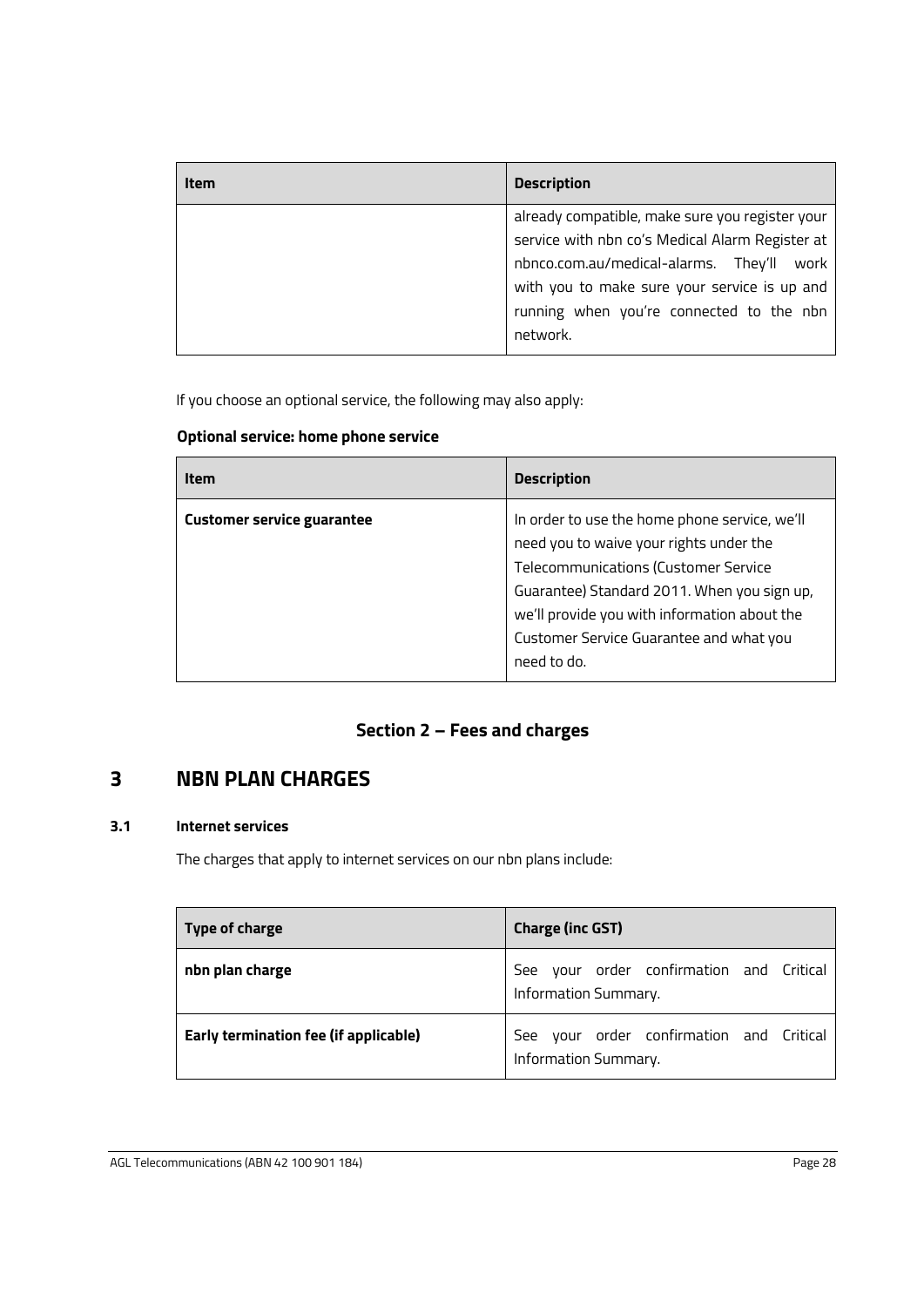| Type of charge                   | <b>Charge (inc GST)</b>                                          |
|----------------------------------|------------------------------------------------------------------|
| <b>Modem fee (if applicable)</b> | See your order confirmation and Critical<br>Information Summary. |

#### **3.1. Optional services: home phone services**

The charges that apply if you choose a home phone service with our nbn plans include:

| <b>Type of charge</b>           | <b>Charge (inc GST)</b>                                                                                                                                                                                                                                                                                                                                                                                                                                           |
|---------------------------------|-------------------------------------------------------------------------------------------------------------------------------------------------------------------------------------------------------------------------------------------------------------------------------------------------------------------------------------------------------------------------------------------------------------------------------------------------------------------|
| Home phone monthly charge       | See your order confirmation and Critical<br>Information Summary.                                                                                                                                                                                                                                                                                                                                                                                                  |
| <b>Calls to special numbers</b> | You'll need to pay for some types of calls, such as:<br>calls to 13 and 1300 numbers: 40¢ per call<br>calls to 1223 (directory assistance): 65¢ per<br>call<br>satellite numbers: call rates and connection<br>fees are available at Attachment B to this<br>schedule.<br>Some types of calls can't be made from your<br>home phone service, such as premium numbers<br>(e.g. 19xx), Sensis Information Phone Service<br>(1234) and Telstra Call Connect (12456). |
| <b>International calls</b>      | Call rates and connection fees are available at<br>Attachment A to this schedule.                                                                                                                                                                                                                                                                                                                                                                                 |
| <b>Transfer out</b>             | \$8.00<br>Applicable to customers who wish to port out<br>their number to a new provider.                                                                                                                                                                                                                                                                                                                                                                         |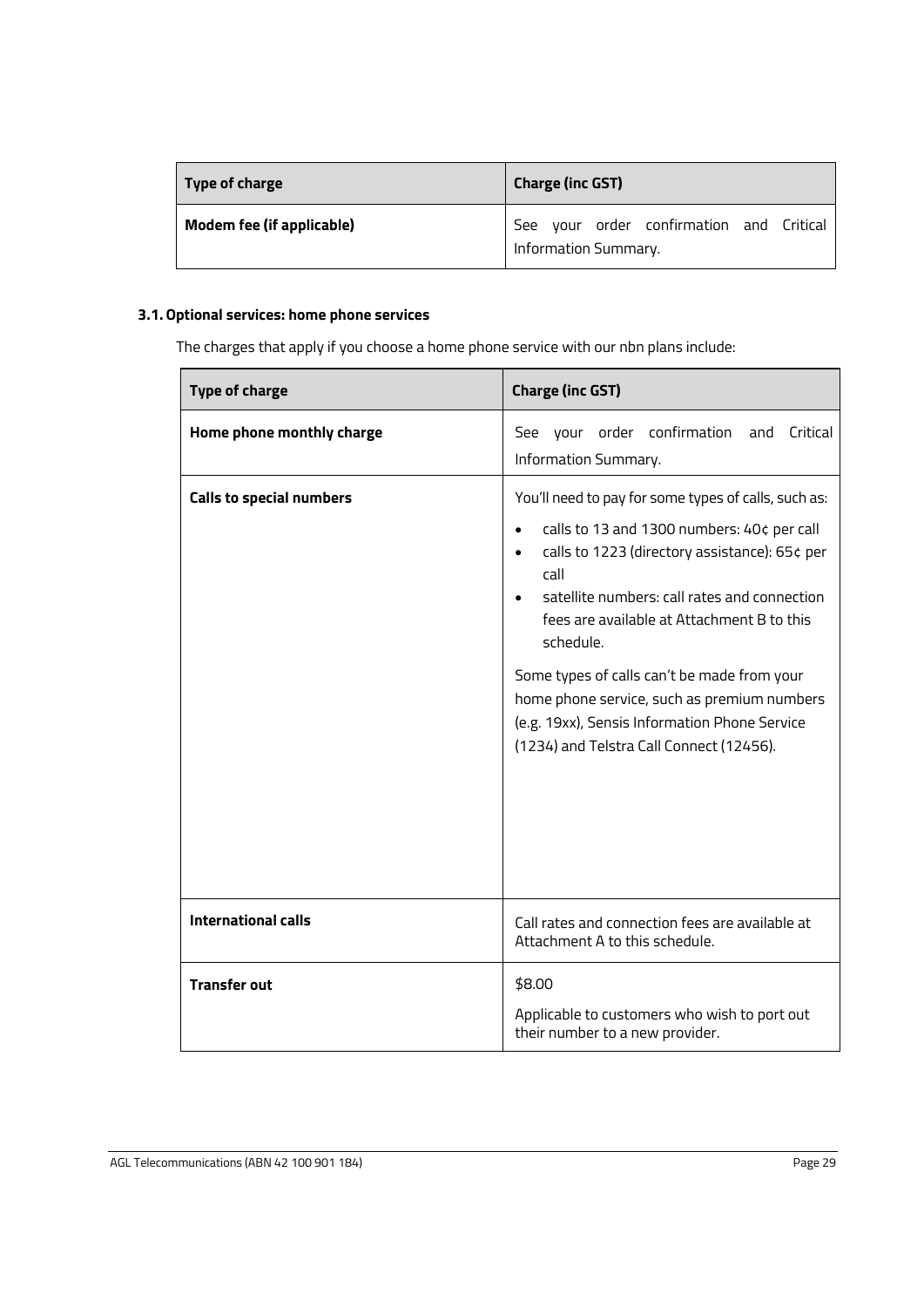# **4 THIRD PARTY CHARGES**

You may also need to pay Third Party Charges which we pass on to you, such as those listed below, plus some charges that arise in specific circumstances. These charges include nbn ancillary charges. Get in touch with us for more details about Third Party Charges.

| <b>Type of charge</b>             | <b>Description</b>                                                                                                                                       | <b>Charge (inc GST)</b>                                                         |
|-----------------------------------|----------------------------------------------------------------------------------------------------------------------------------------------------------|---------------------------------------------------------------------------------|
| <b>New Developments</b><br>Charge | See your Critical Information Summary. nbn co<br>charges this fee to us and we on-charge it to you.                                                      | \$300                                                                           |
| Incorrect call out fee            | See your Critical Information Summary.                                                                                                                   | \$220                                                                           |
| Late cancellation fee             | Applies when you cancel an appointment for a<br>technician to attend your property less than 24<br>hours before the scheduled appointment start<br>time. | \$82.50 (or \$165 if<br>the appointment is<br>outside normal<br>business hours) |
| <b>Missed appointment</b><br>fee  | Applies when a technician attends your property<br>for a scheduled appointment, and no one is there<br>to let the technician in.                         | \$82.50 (or \$165 if<br>the appointment is<br>outside normal<br>business hours) |
| <b>Restoration fee</b>            | Applies if we restore your nbn service after<br>suspension.                                                                                              | \$55                                                                            |

# **5 CHANGING YOUR NBN PLAN**

You can make certain changes to your plan, such as change to another nbn speed tier, or add or remove an optional service (such as a home phone service). Your order confirmation and Critical Information Summary set out any additional charges and terms and conditions that apply.

Fees may also apply if you change other aspects of your nbn plan. Such changes may be subject to our agreement or other conditions, so get in touch with us for details.

# **Section 3 – Service-specific terms**

# **6 CONNECTING YOUR NBN PLAN – GENERAL**

### **6.1 Providing information to our Suppliers**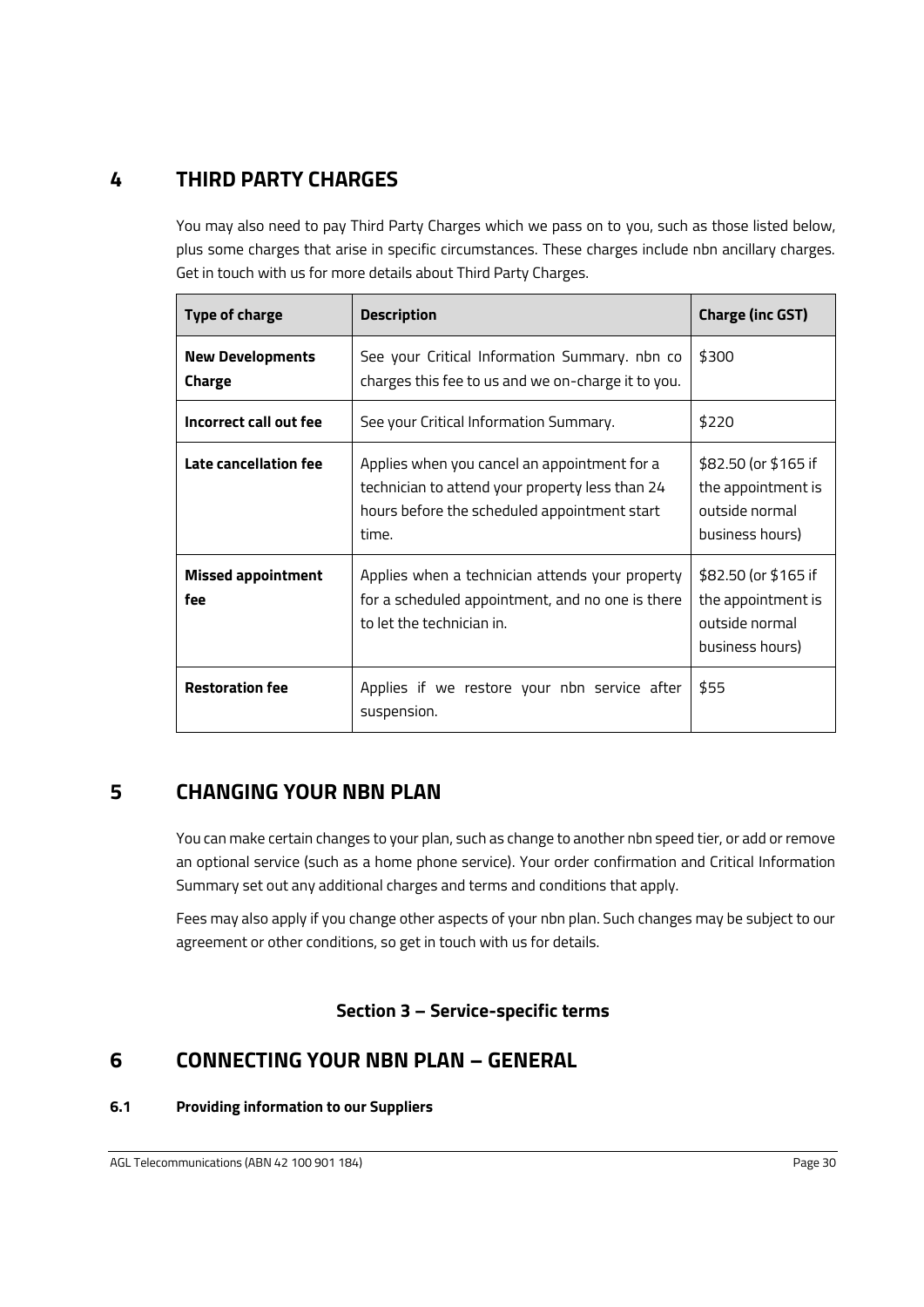You consent to us sharing information about you with our Suppliers (including nbn co), so they can help supply services to you and manage their contract with us. This may include your full name, billing address, street address and details of the services. We'll only share information about you with our Suppliers in accordance with our privacy policy and in other circumstances where the law allows it.

#### **6.2 Installation, cabling and products for optional services**

Unless we tell you otherwise, we won't provide any installation, cabling or other products for any optional services. If we do, we may charge you for it.

# **7 CONNECTING YOUR NBN PLAN**

#### **7.1 nbn technologies**

We can only supply you with internet services if your property is serviced by the nbn network by one of the supported technologies listed in the table below. When you contact us, we can check if you have been connected to the nbn network and whether you are eligible.

| <b>Item</b>                                 | <b>Supported technology</b>                                                                                                                                           |
|---------------------------------------------|-----------------------------------------------------------------------------------------------------------------------------------------------------------------------|
| FTTP, FTTB, FTTN, FTTC, HFC, Fixed Wireless | FTTP, FTTB, FTTN, FTTC, HFC and Fixed Wireless<br>technologies provided as part of the nbn network<br>are supported.<br>See clause 17 for the meaning of these terms. |

Other technologies, including Satellite (also known as Sky Muster™ satellite) are not supported.

More information about these different technologies can be found on our website [here](https://www.agl.com.au/help/internet/nbn-features) or the nbn co website [here.](https://www.nbnco.com.au/learn/network-technology)

Once you've signed up for internet services using the nbn network, you may not be able to sign up to other fixed-line internet services at your property that don't use the nbn network.

#### <span id="page-33-0"></span>**7.2 Installing nbn products**

If your property isn't already connected to the nbn network, we'll ask nbn co to establish your nbn network connection and install nbn products. nbn co is an independent company, responsible for the nbn network and installing all nbn products at your property.

#### **7.3 Installation appointments**

If nbn co needs to come to your property to install nbn products, nbn co may offer you a choice of appointment times. We don't manage their schedule (including any cancelling or rescheduling of appointments).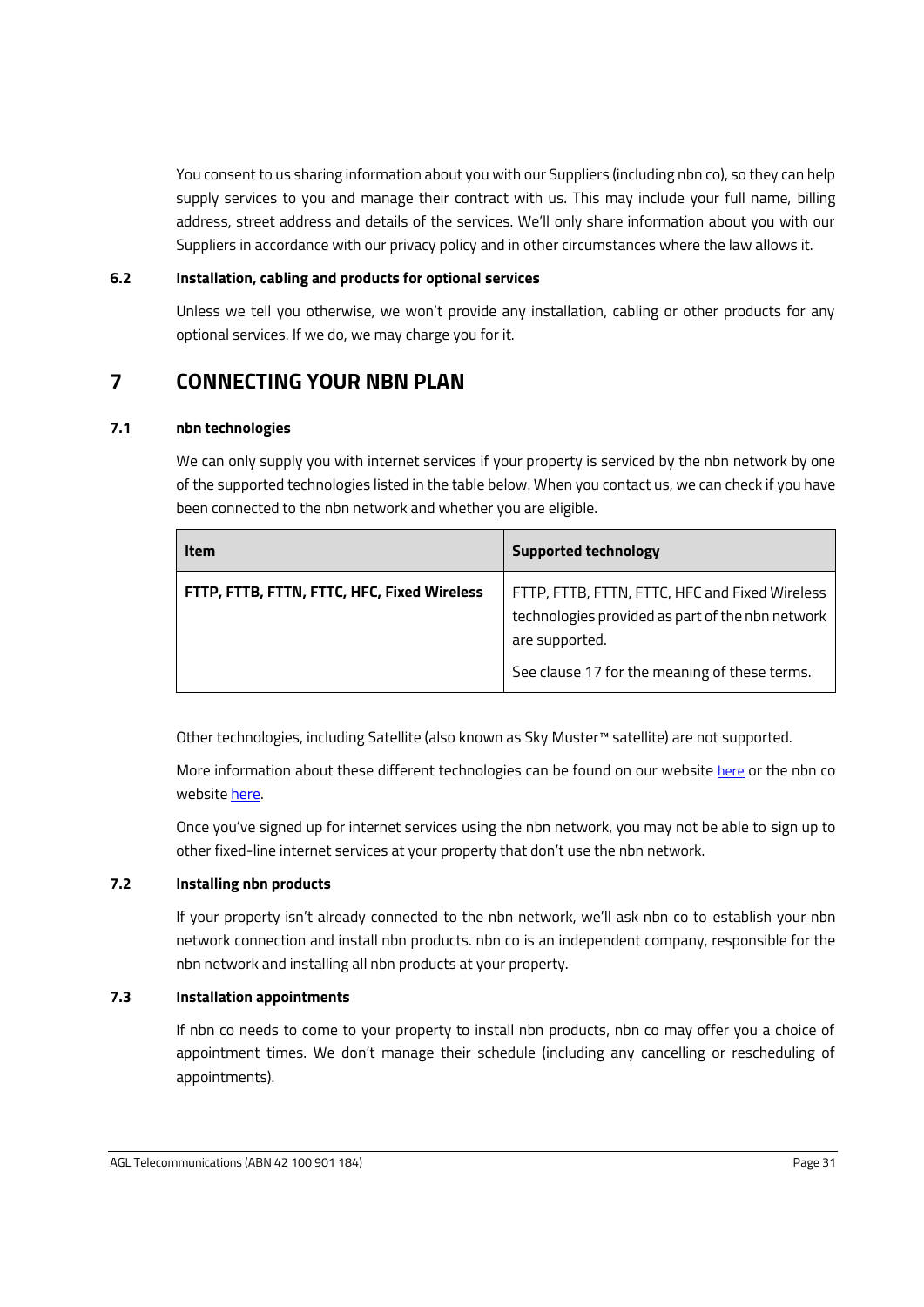If you have scheduled an appointment with nbn co and nbn co tells us that they've rescheduled or cancelled the appointment, we'll give you as much warning as we reasonably can. If you need to reschedule your appointment, you must let us know at least 1 business day before your scheduled appointment. If you don't, you may be charged a late cancellation fee or missed appointment fee – see 'Section 2 – Fees and charges'.

Subject to your Australian Consumer Law rights, we can't promise that nbn co will keep its appointments and we're not responsible for any loss or inconvenience you may suffer if it does not.

#### **7.4 Installing and using the nbn connection box**

To connect to the nbn network, you'll usually need an nbn connection box (sometimes called a 'Network Termination Device' (NTD) or 'Network Connection Device' (NCD), depending on your connection type). The nbn connection box remains the property of nbn co and should not be removed from the house or premises.

When installing the nbn connection box, nbn co will determine its preferred position. You can ask nbn co to install the connection box in a different location. This is subject to nbn co's approval and may result additional costs for a 'non-standard installation'. Your nbn plan can be terminated without notice if you relocate the nbn connection box to another house or premises.

You must ensure that mains power is available and an unobstructed double power point is located within 3 metres of the nbn connection box.

#### <span id="page-34-0"></span>**7.5 Obtaining other people's consent**

If you're not already connected to the nbn network, you may need to obtain the consent of certain people so that nbn co can install nbn products at your property. This may include the owner of your property (which may be you or your landlord), your building manager or body corporate (if applicable) and anyone else who is the account holder for an existing third party fixed-line internet service at your property. See claus[e 5.4](#page-10-0) of the Customer Terms (Part 1) for details.

If you find out that anyone has withdrawn their consent to the installation of nbn products at your property, you must let us know immediately.

#### <span id="page-34-1"></span>**7.6 Your cooperation**

You must cooperate with us, nbn co and nbn co's installer and provide reasonable assistance to help connect your property to the nbn network. If we ask, you must ensure that an adult is available to provide access to your property, so that nbn co or its installer can perform work:

- (a) to enable the internet service to be supplied you; and
- (b) on or in relation to the nbn network, nbn products, our network, or, where lawful, a third party's network.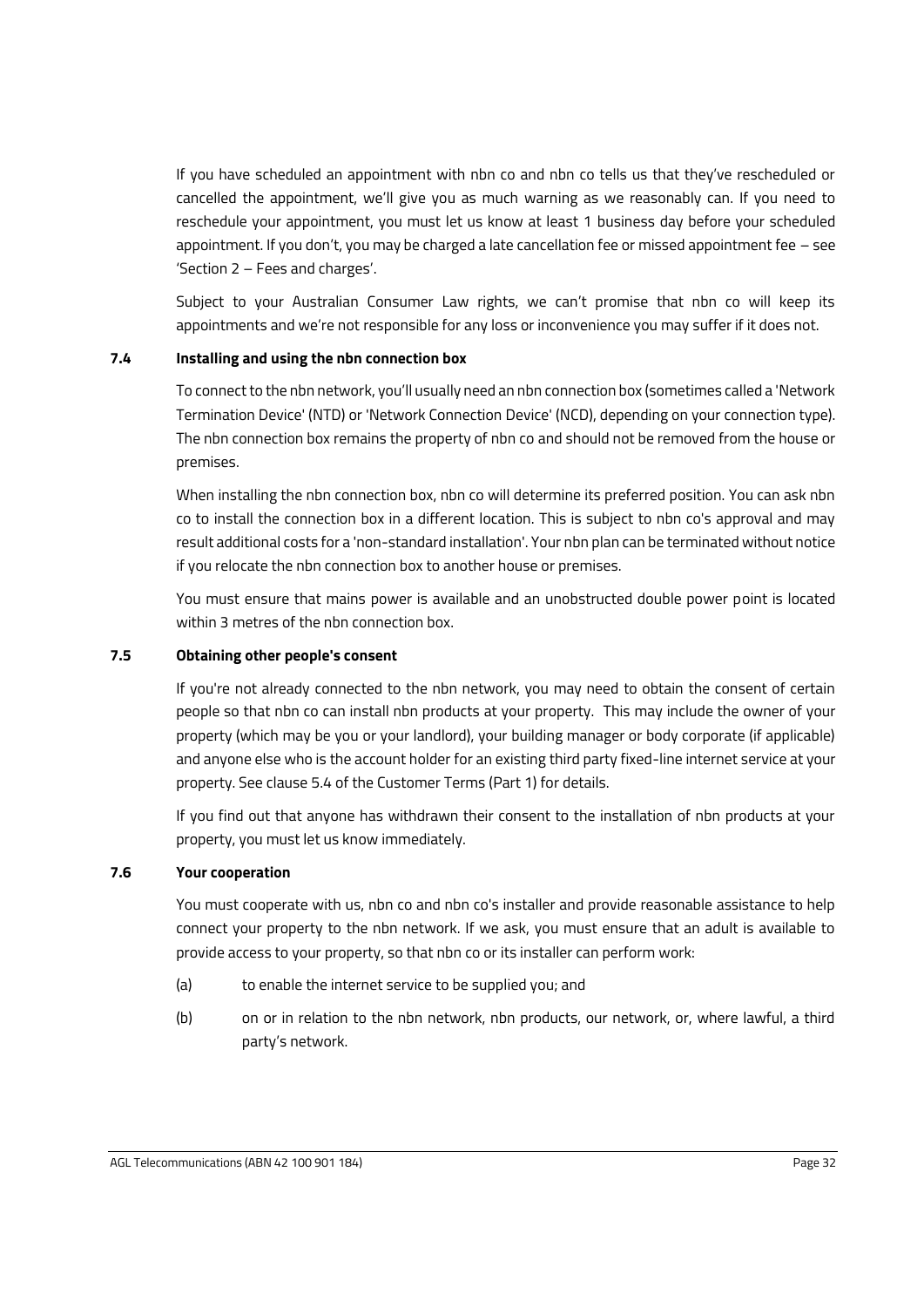#### **7.7 Non-standard installations and subsequent installations**

At the time of installation, nbn co will assess whether the installation at your property is a standard installation, a non-standard installation, or a subsequent installation. A non-standard installation or a subsequent installation may incur additional costs.

Before starting a non-standard installation or subsequent installation, nbn co will provide you with a quote for any additional costs and only perform the installation if you agree to pay those costs. We'll bill you for the additional costs.

#### **7.8 Works you arrange**

You're responsible for all cabling, products and third party services that you arrange (including anything on your side of the nbn network boundary). If you engage anyone to carry out works associated with the services provided by us, you must ensure that they comply with all laws and hold all necessary registrations and certifications.

# **8 CONNECTING YOUR HOME PHONE**

#### **8.1 Home phone service**

Our home phone service is an optional service, which we offer as an addition to eligible internet services under our nbn plans. The home phone service will allow you to make and receive phone calls using your internet connection. It's offered using VoIP technology and is only available with eligible internet services. Unfortunately, a Fixed Wireless service is not an eligible internet service for the home phone service. We'll tell you more about eligible internet services on request.

You can have one home phone service for each eligible internet service you purchase from us. In order to receive the home phone service, you must keep your eligible internet service active with us, so that you are able to make and receive calls.

#### **8.2 Use of AGL modem**

The home phone service is only offered with compatible modems supplied by us. To ensure that the home phone service operates correctly, we don't offer a home phone service with BYO modem.

#### **8.3 Use of handset**

We don't provide a handset for your use of the home phone service. You'll need to purchase your own handset, and ensure that it's compatible with the home phone service we provide. For details about the requirements for handsets, see [here.](https://www.agl.com.au/help-support/internet-mobile/connect-the-internet/connect-a-home-phone)

#### <span id="page-35-0"></span>**8.4 Connecting your service**

We can provide you with a local phone number when you activate your home phone service. If we do, clause [13.2](#page-40-0) applies in addition to this clause [8.4.](#page-35-0)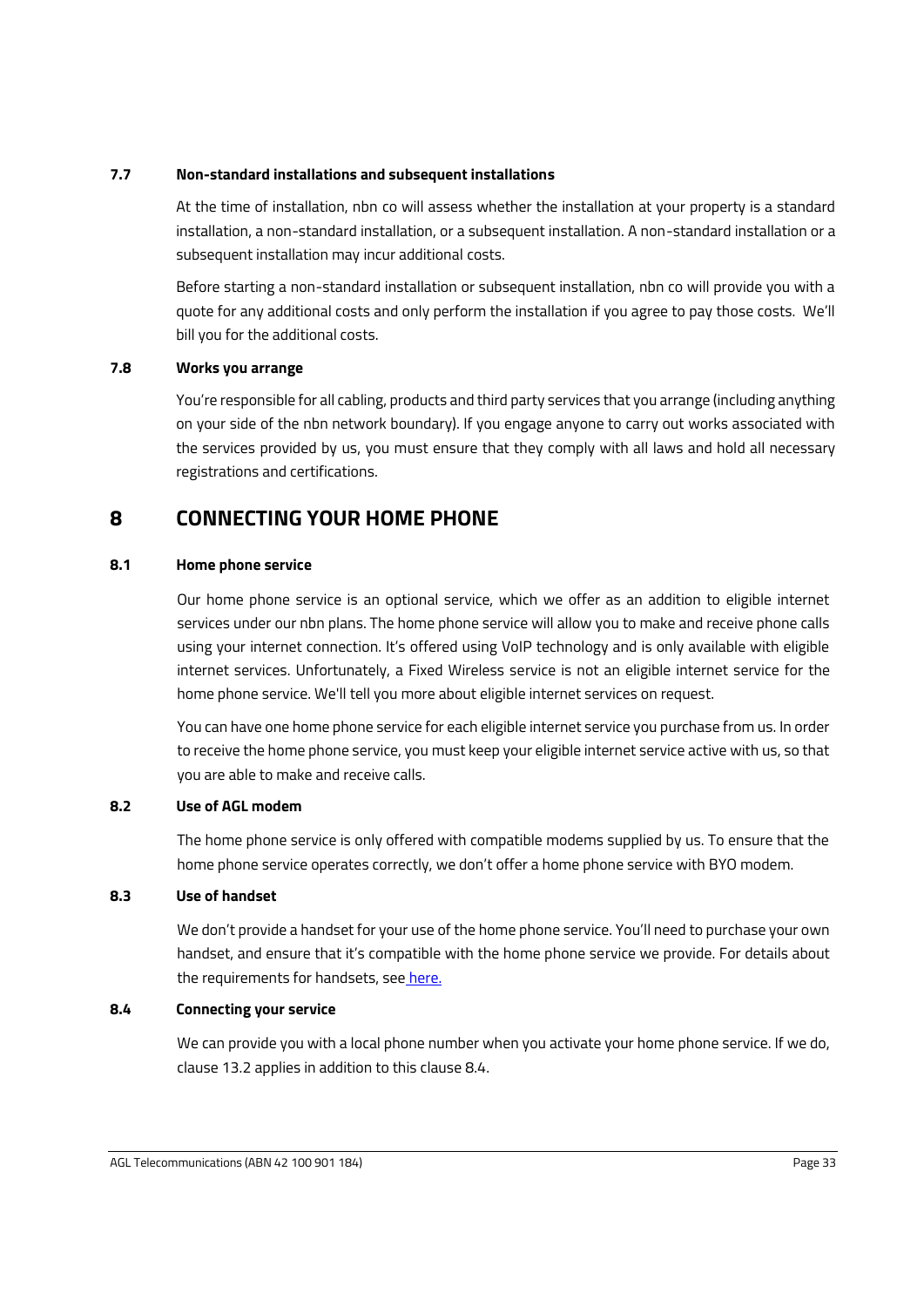We can also arrange for you to continue using your existing local number (if any) after you sign up with us, so long as the number is still active. Simply ask us to transfer (or 'port') the number to us when you sign up. The following will apply:

- (a) first, we'll need to verify that you have authority to port the number to us. Your existing service may be interrupted while we undertake this verification;
- (b) your existing provider may charge early termination fees to cancel your existing service. Any services not being ported to us will stay with your existing provider;
- (c) until we tell you that the porting is completed, your existing provider will be responsible for your existing service and you should contact them to discuss the service or any service faults;
- (d) we'll use reasonable efforts to let you know when the porting is completed;
- (e) we may need to disclose your personal information to other service providers, network providers and financial institutions for call routing, complaint handling, fraud prevention and investigations, or fault management. If we do, we'll do so in accordance with our privacy policy;
- (f) if you have a complaint or inquiry about the transfer, or would like to check on progress, please get in touch with us;
- (g) if you're changing address on the same day that your existing number is being transferred, we may not be able to reverse your transfer request; and
- (h) if you're located outside of the geographic area that your number was allocated, incoming calls to your number may be charged as if you're within the geographic area that your number was allocated. If you change to a new service provider, you may not be able to keep your out-of-area number.

If we're unable to verify your identity or complete the porting process, we'll get in touch with you to discuss your options.

# <span id="page-36-1"></span>**9 ADDITIONAL THINGS TO KNOW – NBN PLAN**

### **9.1 Back-up battery for FTTP connections**

If you have a FTTP connection, you can also install (at your cost) a backup battery for the nbn connection box. If the power goes down, the backup battery will, for a limited time, supply power to the UNI-D (data) port of the nbn connection box. The back-up battery will provide power to the nbn connection box but no other devices such as modems and cordless phones.

### <span id="page-36-0"></span>**9.2 Extra consents for FTTB and FTTC installations**

If you order a FTTB connection and your building (eg the apartment block your property is in) isn't FTTBready, nbn co will require access to your building (including its telecommunications infrastructure) to make the building FTTB-ready. You must arrange that access with your building manager.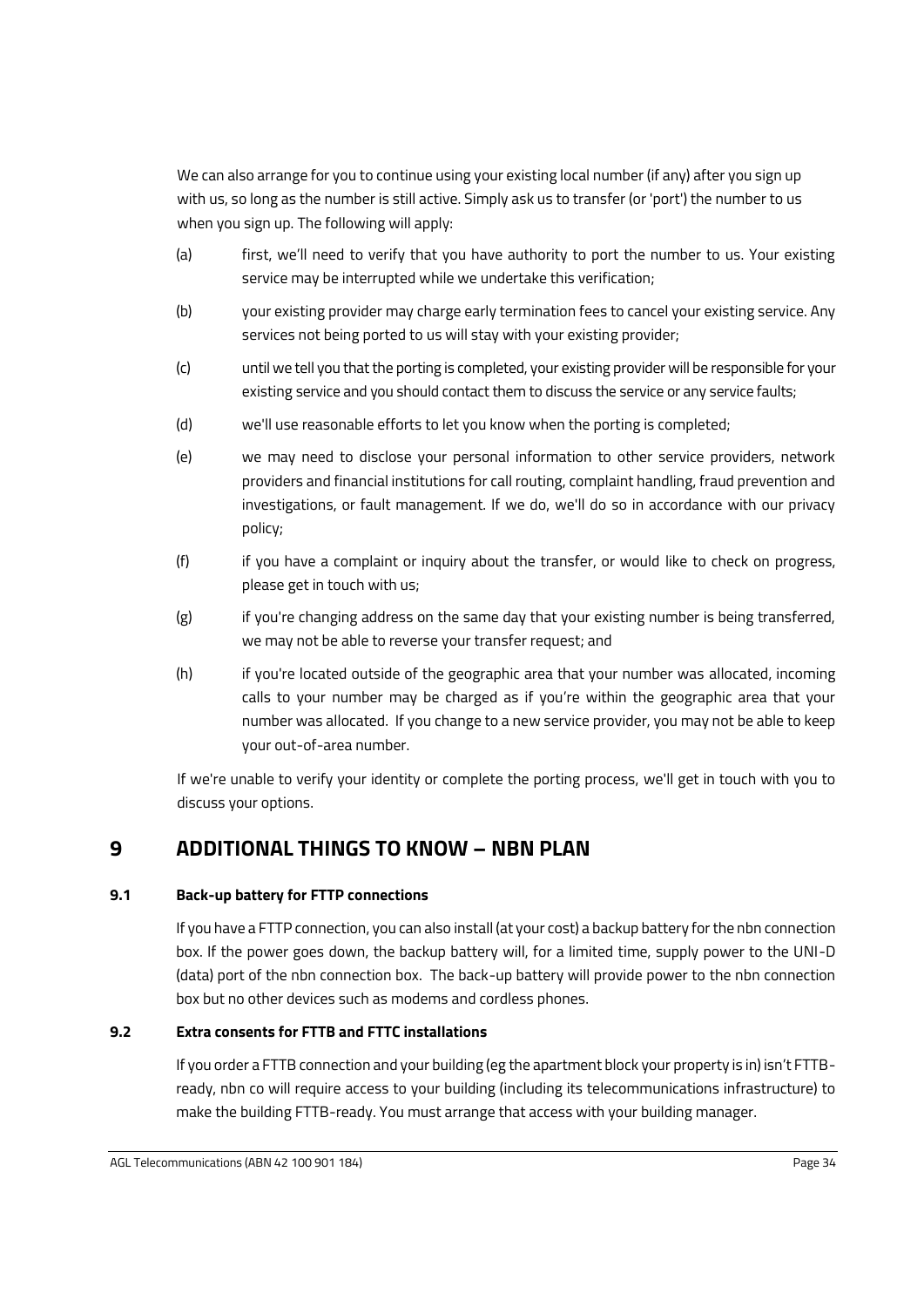If you order a FTTC connection where your property has a 'main distribution frame', you must ensure that nbn co has all necessary consents to use any in-premises or in-building wiring, cabling or products (including common property) at your property to supply the services. You must tell us immediately if the consent is withdrawn.

#### **9.3 Services using existing copper wiring**

Some technologies for the nbn network make use of the copper wiring that's already connected to or within your property. These connections require you to install a compatible VDSL2 modem inside your property.

As part of the set-up of the internet services, nbn co will disconnect that wiring from the existing telephone network and connect it to the nbn network. As a result, you'll no longer be able to use any third party service that was supplied over that wiring (such as a fax or telephone). There will also be a period when your previous third party services are disconnected but the internet services aren't yet available. In this case, nbn co will notify your existing provider when disconnection has occurred.

#### **9.4 Services using HFC technology (pay TV and third party internet)**

Some technologies for the nbn network make use of the HFC connection that is already connected to your property. This is also known as cable, and may have been installed as part of previous pay TV or other third party internet services at your property.

As part of the set-up of the internet services, nbn co will install and activate its own products. It will also install an HFC radio frequency (RF) splitter so your existing third party services will work after the installation. However, there will be a period when your existing HFC third party service (such as internet or pay TV) won't be available. If you don't require your existing third party services after the installation of the internet services, you must arrange to cancel them.

#### **9.5 Disruption to nbn FTTC connection**

If you have a FTTC connection, the internet service may be temporarily interrupted if nbn co performs any installation, activation or relocation work or other activities that affect the distribution point unit near you. This might include activities that relate to other properties, nbn co customers or nbn internet.

# **10 ADDITIONAL THINGS TO KNOW – HOME PHONE**

#### **10.1 Value added services**

Value added services may be available with your home phone plan. A description of the value added services, including pricing, is set out in your order confirmation, Critical Information Summary or other location that we specify from time to time, and may be varied in accordance with clause 11 of the Customer Terms (Part 1).

If you choose any value added services, you acknowledge that:

(a) you may incur Third Party Charges to use those value added services; and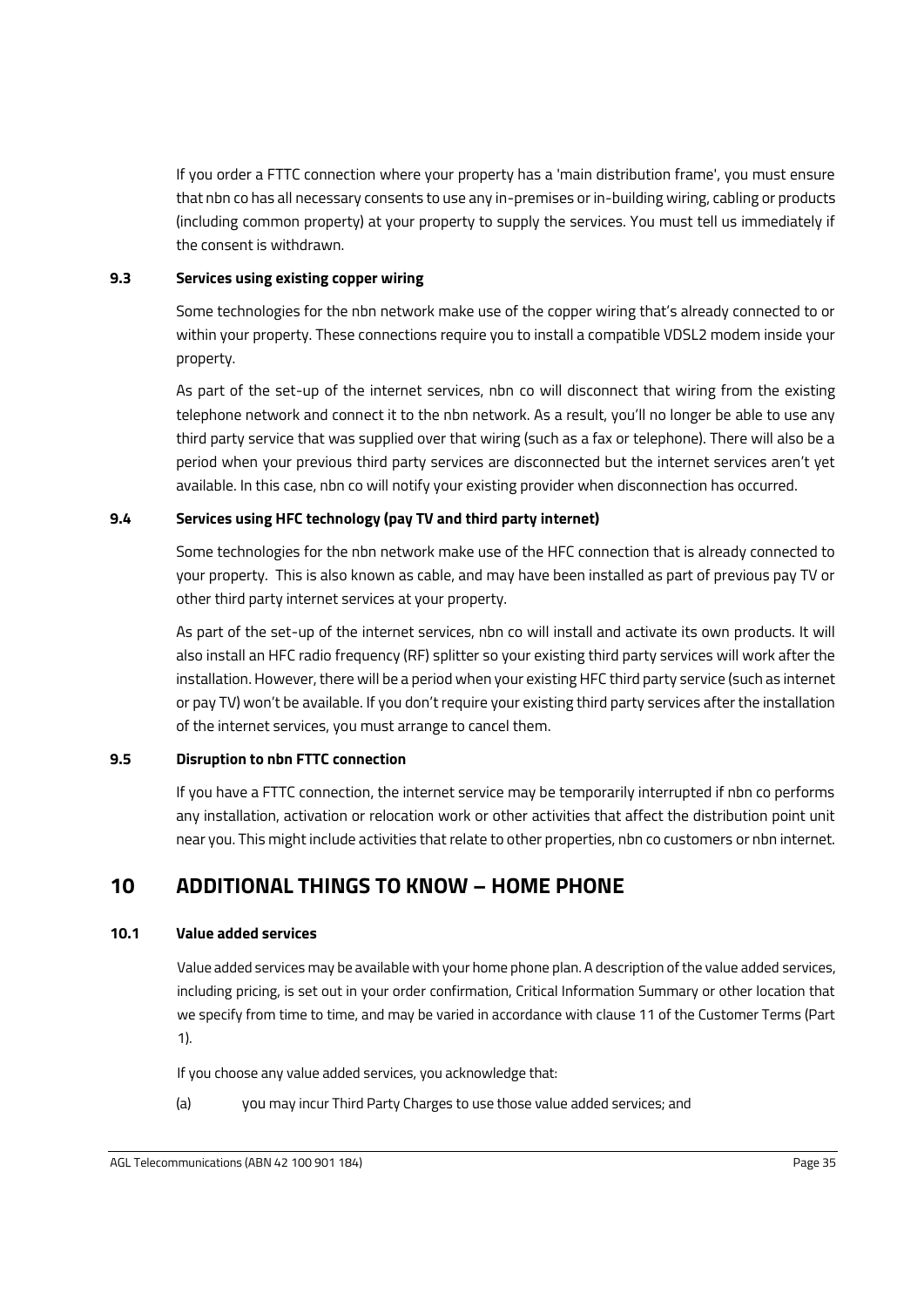(b) some value added services may require specific products (such as a compatible mobile device) – we'll let you know about these requirements on request.

Unless otherwise specified in your Agreement, we will provide you with the following value added services as part of the home phone service, for no additional charge: voicemail, call waiting and call diversion/forwarding. Call diversion/forwarding to an international number will be charged the relevant international call rate and connection fee (see Attachment A to this schedule).

#### **10.2 Disruptions to your connection**

Our home phone service depends on the availability of your internet service. There may be disruptions or interruptions to your connection, due to things such as network congestion. Except as required by law (including the Australian Consumer Law), we can't guarantee that your home phone service will always be available and without interruption.

#### **10.3 Fault reporting**

<span id="page-38-0"></span>Before reporting a fault with the home phone services, ensure that it isn't caused by your products. We may charge you additional charges required by our Supplier if you make a fault report in relation to the Network or home phone services and our Supplier determines there was no fault with the Network or home phone services.

# **11 USING YOUR NBN PLAN – GENERAL**

You need to comply with both our Acceptable Use Policy and the [nbn Ethernet -](https://www.nbnco.com.au/sell-nbn-services/supply-agreements/wba) Fair Use Policy . To make it simple for you, we've included nbn co's key "fair use" requirements in our Acceptable Use Policy. However, if the nbn Ethernet - Fair Use Policy changes, you'll need to comply with those changes. We'll notify you if this policy changes, and our fair contracting promises in clause [11.5](#page-21-3) of the Customer Terms (Part 1) will apply to these changes where applicable. Additional policies may apply for certain technologies, such as Satellite, but we'll let you know if that is the case.

# **12 USING YOUR NBN PLAN – INTERNET SERVICE**

#### **12.1 Setting up your in-premises products**

As well as an active nbn connection box, you'll need in-premises products (such as a modem) to use the internet services. You're not required to buy a modem from us, but you have the option to do so. If you use your own modem or other products, you must ensure that it's compatible with the nbn network and meets relevant standards.

Unless we agree to supply or set up your modem or other products, you're responsible for doing so. You must ensure that you follow any instructions we send to you, including instructions about testing your connection. If you don't, your products may not function correctly on our Network or the nbn network. If we agree to supply or set up your modem or other products, additional fees may apply.

#### **12.2 Speed and performance of the internet services**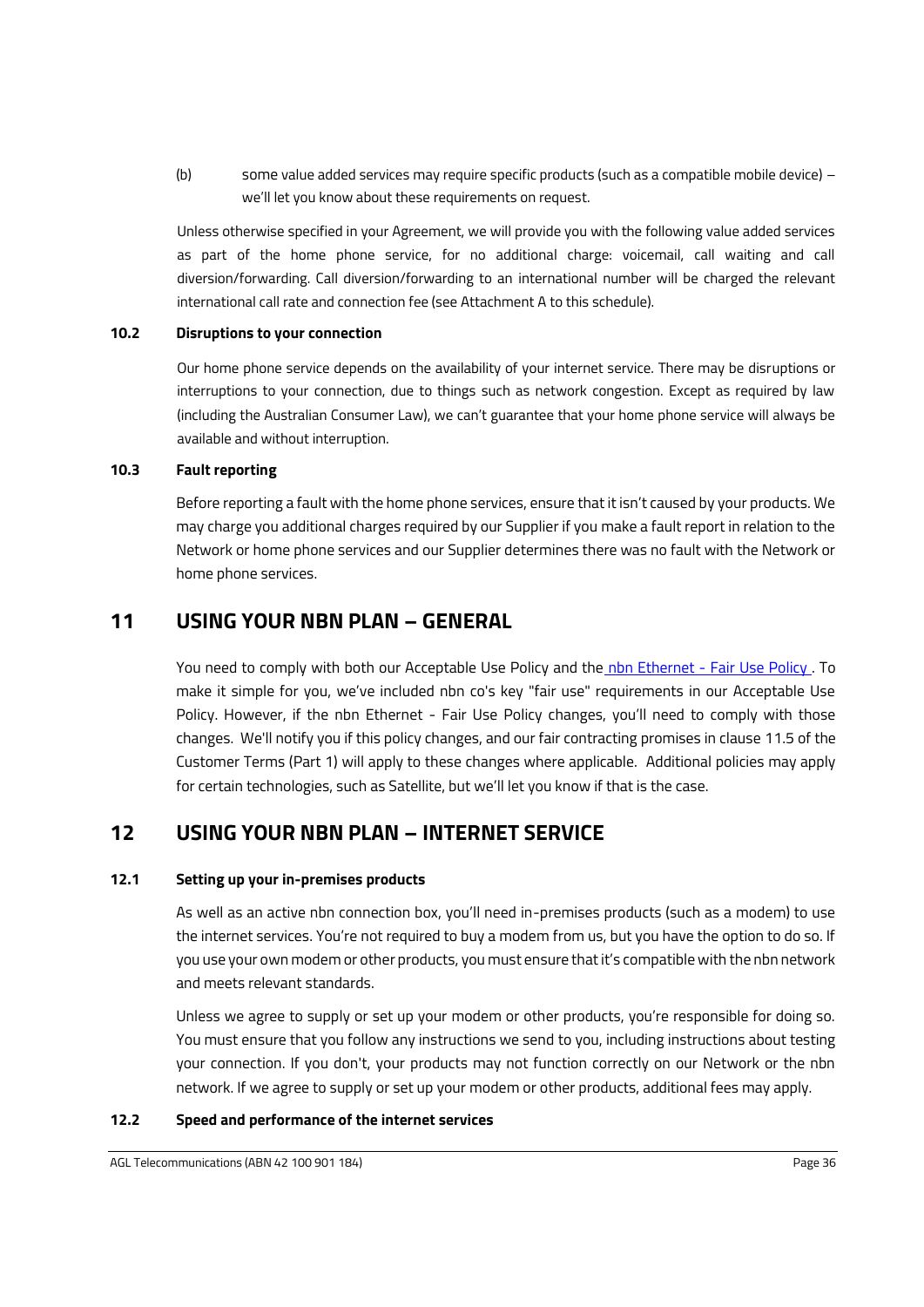There are several factors that may affect your experience on the nbn network. Inside your home, the speed or performance of your internet services may be affected by things like router quality, in-home cabling, distance between router and WiFi devices, electrical and WiFi channel interference, the number of devices connected to the router or the number of third party services supplied through nbn network technology. Outside your home, the speed or performance of your internet services may also be affected by things like cell tower capacity, distance to the cell tower, signal strength, obstructions to the line-of-sight from the antenna to the cell tower, and weather conditions.

To improve speed or performance, try placing your modem away from electrical appliances or in a central location, or get in touch with us to discuss options.

#### <span id="page-39-0"></span>**12.3 Your obligations**

In addition to your general obligations set out in clause [5.1](#page-9-1) of the Customer Terms (Part 1), you must:

- (a) ensure that the products, networks or systems you use with the internet services are compatible with the nbn network and are used in accordance with law;
- (b) ensure that products provided to you by us or by nbn co, to use with the internet services, is maintained and you must notify us if the product becomes materially damaged or faulty;
- (c) comply with any additional instructions we give you about the use of the internet services or any products (including any instructions set out in any operations manual that's made available to you);
- (d) follow our reasonable directions, policies and procedures about your use of, or the integrity of, the internet services, the nbn network, our Network or any third party network or products; and
- (e) follow our reasonable directions, policies and procedures about protecting the health or safety of any person, or as required for us to comply with our obligations to our Suppliers (including nbn co).

#### **12.4 Changes and repairs to nbn-owned products**

Except for work carried out under the Australian Consumer Law, if you want nbn co to change or repair products owned by nbn co, we or nbn co will give you a quote for the work and nbn co will only perform work if you agree to pay for it.

#### **12.5 Fault reporting**

Before reporting a fault with the internet services, you should ensure that it isn't caused by your products. We may charge you additional charges required by nbn co if you make a fault report in relation to the nbn network or internet services and nbn co determines there was no fault with the nbn network – see 'Section 2 – Fees and Charges'.

#### **12.6 Dynamic IP addresses**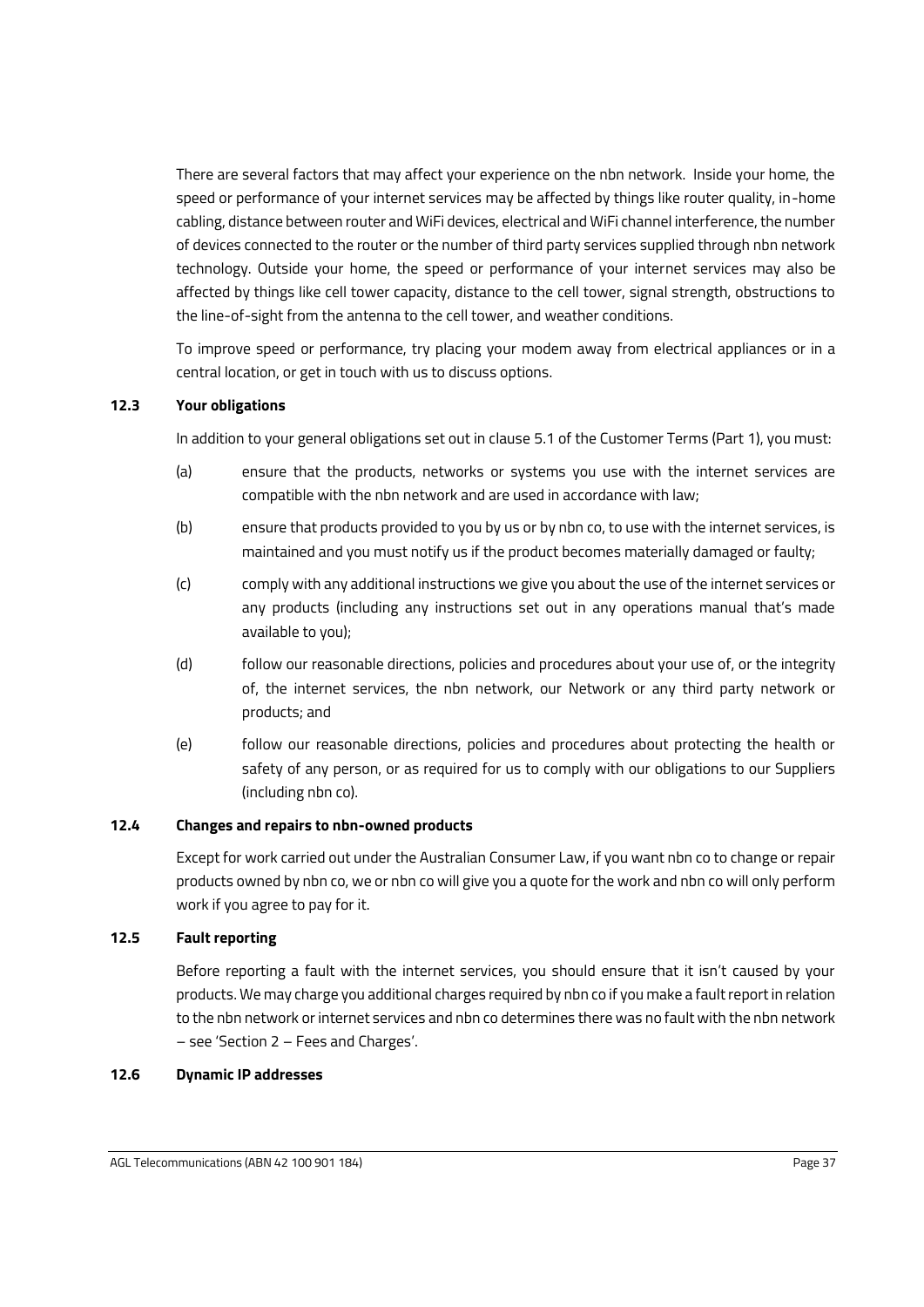Unless otherwise specified in your Agreement, we'll provide your internet services with a dynamic (periodically changing) IP address. Some uses or applications that rely on a fixed IP address may not be supported. If you don't have a static IP address, you may request one. Availability may be subject to conditions, including our current policies, service-specific terms and additional charges.

#### **12.7 Allocation of IP addresses, email addresses and domain names**

You may be allocated with IP addresses or other internet identifiers in connection with your internet services. You don't own the identifiers allocated to you and, except where you're permitted to transfer an identifier to another provider, you have no right to retain these identifiers when your Agreement ends.

Some of these internet identifiers are licensed and controlled by third party authorities that oversee the allocation of these identifiers, subject to separate rules and regulations. These authorities may change the rules and regulations that apply to the use of these identifiers. We aren't responsible for any changes to these rules or regulations or for any action by, or required by, these authorities.

You acknowledge that your IP address may be managed by network address translation (also known as NAT) and it may not be globally routable (that is, directly reachable by all other internet users). Some uses or applications that rely on inbound connections may not be supported. If you don't have a globally routable IP address, you may request one. Availability may be subject to conditions, including our current policies, service-specific terms and additional charges.

# **13 USING YOUR NBN PLAN – HOME PHONE**

#### **13.1 Calling number display**

Calling number display (CND), also known as Caller ID, allows the recipient of your call to see who has called. We provide CND at no extra cost with our home phone services, if your handset accepts CND.

Contact us if you wish to block the display of your number so that people don't see it, either for individual calls or on a permanent basis. If you request permanent blocking, it may take 2 business days to implement. Your number will still be disclosed to emergency services. You may not see another person's phone number if they've blocked display of their number, if the call or message is from an overseas number, if their network doesn't support CND or if the call is from a payphone.

If you receive an unwelcome or harassing call and need to know the other person's number, contact us to discuss your options.

#### <span id="page-40-0"></span>**13.2 Numbering allocation**

You may be allocated a telephone number in connection with your home phone services. You don't own the telephone number allocated to you and, except where you're permitted to transfer your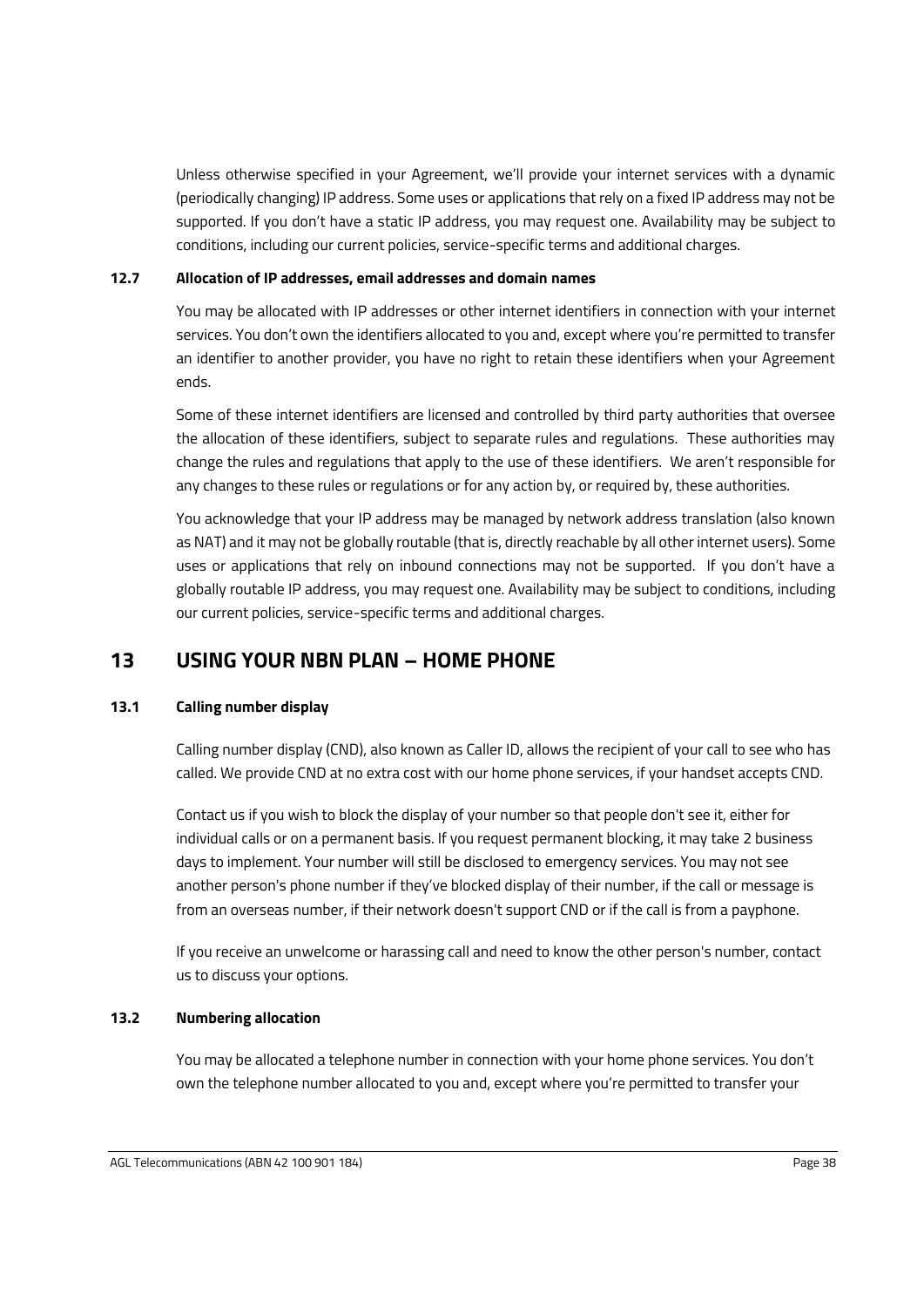telephone connection to another provider and keep the telephone number, you have no right to retain the allocated telephone number when your Agreement ends.

We don't offer the ability to choose your telephone number for the home phone service. You'll be allocated a telephone number as part of the setup of the home phone service.

We're required to comply with the Numbering Plan, which sets out rules for issuing, transferring and changing telephone numbers. If we do something to comply with the Numbering Plan, such as changing or withdrawing a previously allocated number, you agree that you'll have no claim against us. You must not do anything that causes us to breach the Numbering Plan or makes it more difficult for us to comply with the Numbering Plan, including to reallocate, reassign, or transfer any number except where we consent or the law permits.

#### **13.3. Unlisted numbers**

If you request for an unlisted number, we won't list your name, address or telephone number in the White Pages telephone directory (both online and offline), and we won't disclose your telephone number through directory assistance or operator assistance services. Your number will also be blocked so that when you make a call, your number won't be available on their Calling Number Display.

However, your number will still be made available for emergency call service and law enforcement purposes.

# <span id="page-41-2"></span>**14 CANCELLING, SUSPENDING OR RESTRICTING YOUR NBN PLAN**

In addition to any rights we have under the Customer Terms, and except as set out in clause [7.5](#page-16-2) of the Customer Terms (Part 1), we may cancel, suspend or restrict your services (or any part of your nbn plan) by notice to you (if practicable), in any of the following circumstances:

- (a) if you don't meet any of the requirements set out in clauses [7.2](#page-33-0) (Installing nbn products)[, 7.5](#page-34-0) (Obtaining other people's consent), [7.6](#page-34-1) (Your cooperation)[, 9.2](#page-36-0) (Extra consents for FTTB and FTTC installations), [0](#page-38-0) (Using your nbn plan - general), o[r 12.3](#page-39-0) (Your obligations);
- <span id="page-41-0"></span>(b) with respect to an optional service, if you're no longer eligible to receive an optional service (for example, if your internet services are cancelled, suspended or restricted, you may no longer be able to receive a home phone service that relies on your internet service);
- (c) if a Supplier tells us that your conduct is in breach of your Agreement as it applies to the services provided by that Supplier (including the Use Policies);
- <span id="page-41-1"></span>(d) if we think the cancellation of your nbn plan (or any part of it) is necessary, because a Supplier has told us that it will cease providing the underlying service to us, and we've given you at least 6 months' notice; or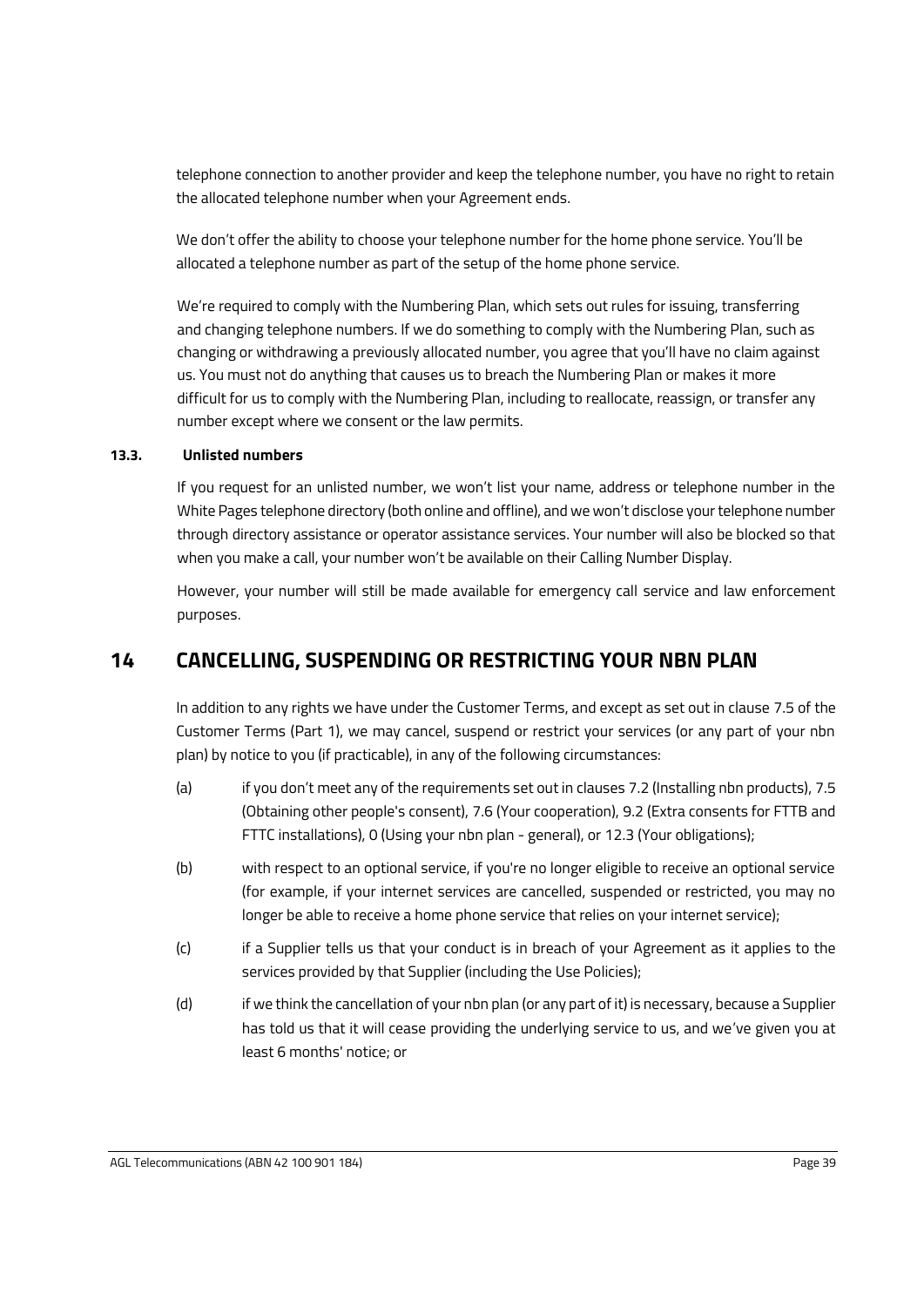<span id="page-42-0"></span>(e) if we think that suspension or restriction of your nbn plan (or any part of it) is necessary, because a Supplier has told us that it will be suspending or restricting any part of its services that we rely on to provide all or part of the nbn plan to you.

If we cancel, suspend or restrict your nbn plan (or any part of it) under clause [\(b\),](#page-41-0) you agree that we can rely on our Supplier's report of your conduct and we don't have to complete our own investigation. However, you can notify us that you dispute an assessment and in that case we'll take reasonable steps to review the relevant circumstances.

If we cancel, suspend or restrict your nbn plan (or any part of it) under clause [\(d\)](#page-41-1) o[r\(e\)](#page-42-0), you won't be required to pay early termination fees (for cancellations) and we may provide you with a refund at our discretion (for suspensions or restrictions).

For cancellations under clauses [\(d\)o](#page-41-1)r [\(e\)](#page-42-0), we'll try to tell you as soon as we can, but we may not be aware of these things happening until our Supplier tells us.

# **15 ADDITIONAL SUPPLIER REQUIREMENTS**

### <span id="page-42-2"></span>**15.1 Application of the Customer Terms**

This clause applies in addition to any limitations or exclusions set out in the Customer Terms – see claus[e 9](#page-19-0) of the Customer Terms (Part 1).

You have important rights that can't be excluded under the Australian Consumer Law. For information about these rights, see clause [9](#page-19-0) (Your Australian Consumer Law rights) of the Customer Terms (Part 1).

#### <span id="page-42-1"></span>**15.2 Protecting our Suppliers**

When you use the services, you must:

- (a) meet all of the requirements set out in clause [5.1](#page-9-1) of the Customer Terms (Part 1), as well as the Use Policies; and
- (b) not use the services in a way that could cause us, any of our Suppliers or anyone else to do any of things in clause [5.1](#page-9-1) of the Customer Terms (Part 1) or the Use Policies.

### <span id="page-42-3"></span>**15.3 Rights of our Suppliers**

Without limiting anything else in your Agreement, you agree that our Suppliers may take certain actions that they consider necessary in relation to your use of the underlying service provided by that Supplier, including the following, in relation to the home phone service:

(a) without limiting clause [13.2](#page-22-3) of the Customer Terms (Part 1), a Supplier may intercept communications and provide call related information to government or regulatory authorities or law enforcement agencies, to the extent required by Law to do so, and may (but is not obliged to) monitor the usage of the service and communications sent over it for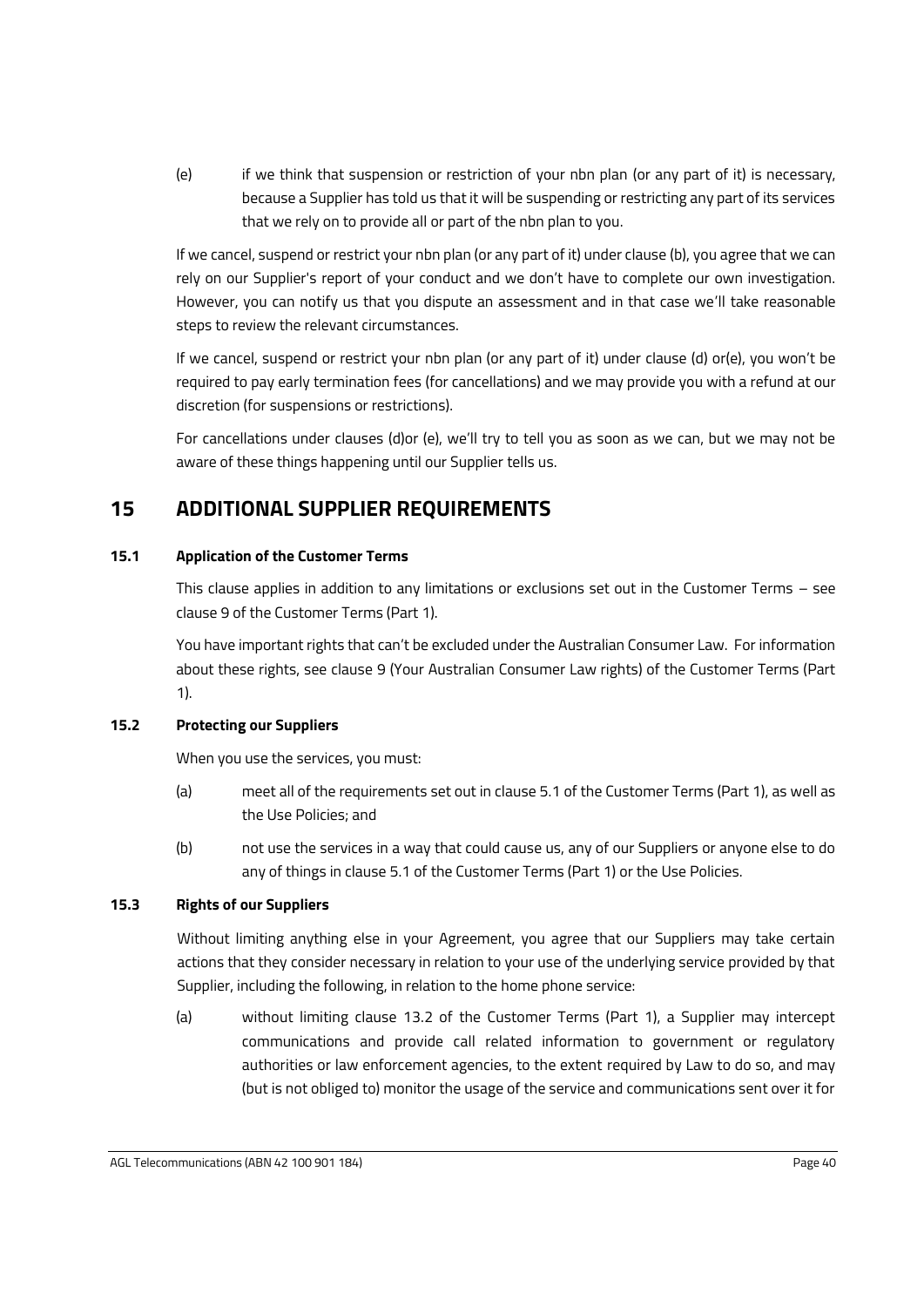compliance with the underlying agreement, to protect the Network and that Supplier's other users;

- (b) if a Supplier considers, in its reasonable opinion, that you're not complying with your obligations in claus[e 15.2](#page-42-1) above, that Supplier may take any steps that it considers necessary to ensure that it complies with Law and any industry codes of practice, court directions or notifications or directions from a government agency, without us or the Supplier incurring any liability to you; and
- (c) a Supplier may scan your products and test the security of the underlying service provided by that Supplier, to assist us to keep the Network secure from unauthorised access. However, neither we nor our Suppliers are required to carry out such a scan or test.

#### <span id="page-43-1"></span>**15.4 Claims against our Suppliers**

Each of our Suppliers (including nbn co) are providing underlying services to us, on a wholesale basis, so that we can provide the services to you. As a result, your relationship is with us and not any of our Suppliers. Nothing in these terms gives you a right to anything provided by our Suppliers (including any network or products owned by any Supplier).

As a result, except as required by law (including the Australian Consumer Law), our Suppliers aren't responsible to you for any loss or damage arising from the supply of, or your use of, the services or our Supplier's networks. You acknowledge that you have no claim, and agree that you won't make such a claim, against our Suppliers, for any of these matters. Please see clause [10.3](#page-20-0) of the Customer Terms (Part 1) for more information.

#### <span id="page-43-2"></span>**15.5 Your responsibilities under this schedule**

In addition to your responsibilities under clause [5](#page-9-0) of the Customer Terms (Part 1), you're responsible for and must reimburse, on demand from us, any costs or expenses incurred by us as a result of, or in connection with:

- (a) loss or damage caused by you, your agents or representatives to our Network, the nbn network or products owned by us or our Suppliers, as a result of a failure to comply with this schedule; or
- (b) loss or damage arising from your failure to obtain permission to connect or install the nbn network or internet services, from any person described in clauses [7.5](#page-34-0) (Obtaining other people's consent) or [9.2](#page-36-0) (Extra consents for FTTB and FTTP installations).

This clause applies except to the extent the loss or damage is caused by our (or our Supplier's) breach of consumer guarantees under the Australian Consumer Law or our (or our Supplier's) negligence.

#### <span id="page-43-0"></span>**15.6 Rights to use third party software**

If we notify you of certain terms that relate to third party software (an 'end user licence agreement' or EULA), you must comply with those terms.

For any third party software we provide to you, whether or not we provide a EULA, you agree that: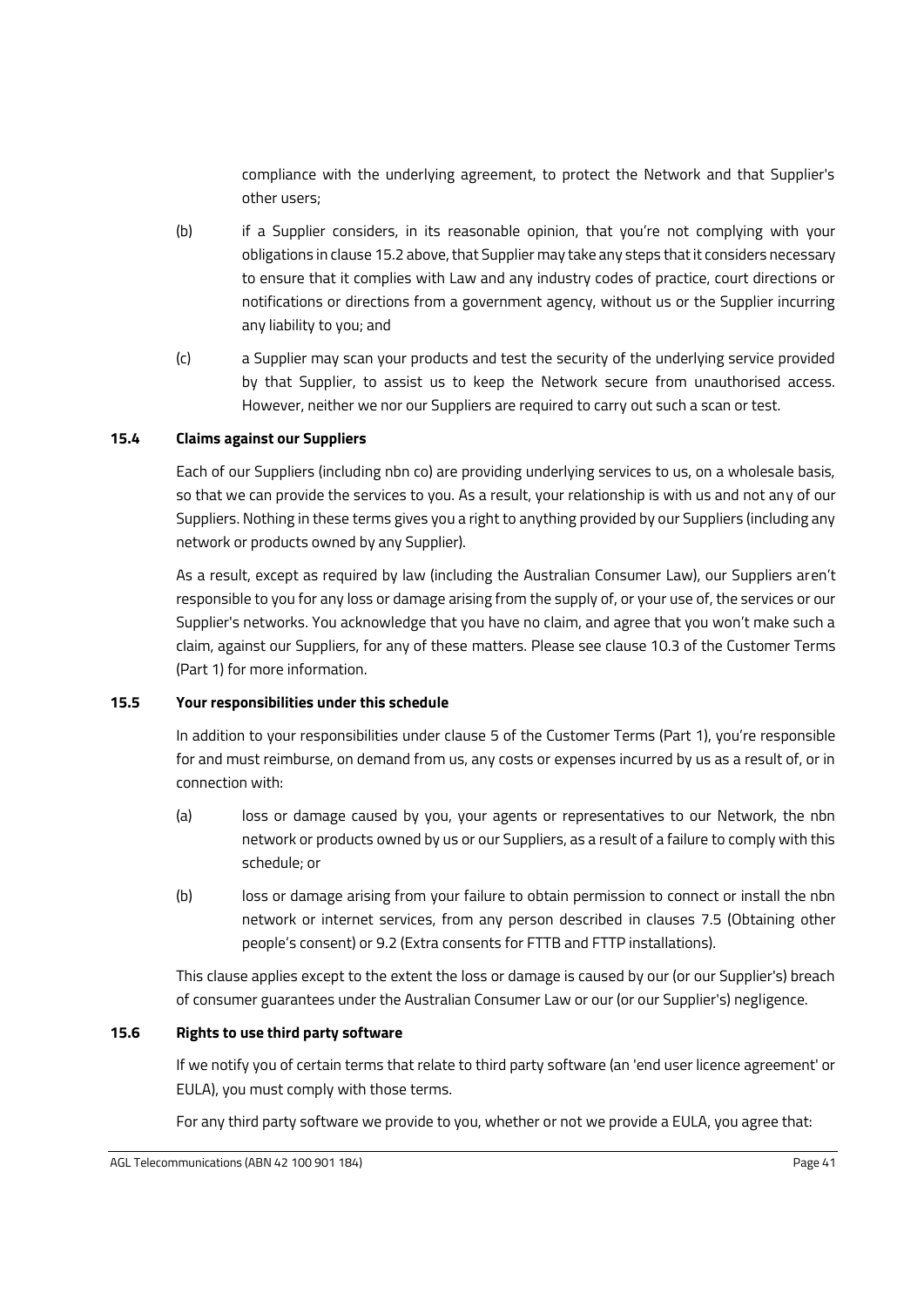- (a) our Supplier's software licensor retains its rights to the third party software;
- (b) the third party software is the confidential information of our Supplier's licensor;
- (c) you can't assign, transfer, lease or rent the third party software;
- (d) you can't modify or create a derivate work from the third party software;
- (e) you can't remove or modify rights notices contained with the third party software;
- (f) except as permitted by law, you can't reverse engineer or try to find out the source code, algorithms, structure or organisation of the third party software;
- (g) you'll indemnify our Supplier and the licensor for any claims arising from your breach of this clause [15.6](#page-43-0) or any improper, unlawful or unauthorised use or dealing with the third party software by you or someone else using your service.

# **16 CLAUSES THAT CONTINUE TO APPLY**

Section 2 and clauses [9,](#page-36-1) [14,](#page-41-2) [15.1,](#page-42-2) [15.3,](#page-42-3) [15.4](#page-43-1) and [15.5](#page-43-2) of section 3 to this [Schedule 1](#page-28-1) will survive termination or expiry.

# <span id="page-44-0"></span>**17 EXPLAINING WORDS IN PLAIN ENGLISH**

To help clarify specific terms or words you've read in this schedule, we're explaining them clearly and simply right here, so you know exactly what they mean.

The following words have the meaning set out below. If a capitalised word isn't defined below, it may have the meaning set out in the Customer Terms (Part 1) instead.

| <b>EULA</b>           | End user licence agreement which sets out terms and conditions that apply to<br>use of third party software made available to you.                                                     |
|-----------------------|----------------------------------------------------------------------------------------------------------------------------------------------------------------------------------------|
| <b>Fixed Wireless</b> | Fixed wireless technology, provided as part of the nbn network. Fixed wireless<br>uses an outdoor antenna to connect to a transmission tower and is available<br>in certain locations. |
| <b>FTTB</b>           | Fibre to the basement technology, provided as part of the nbn network.                                                                                                                 |
| <b>FTTC</b>           | Fibre to the curb technology, provided as part of the nbn network.                                                                                                                     |
| <b>FTTN</b>           | Fibre to the node technology, provided as part of the nbn network.                                                                                                                     |
| <b>FTTP</b>           | Fibre to the premises technology, provided as part of the nbn network.                                                                                                                 |
| <b>HFC</b>            | Hybrid fibre coaxial (also known as cable), used as part of the nbn network. HFC<br>uses an existing cable or pay TV connection.                                                       |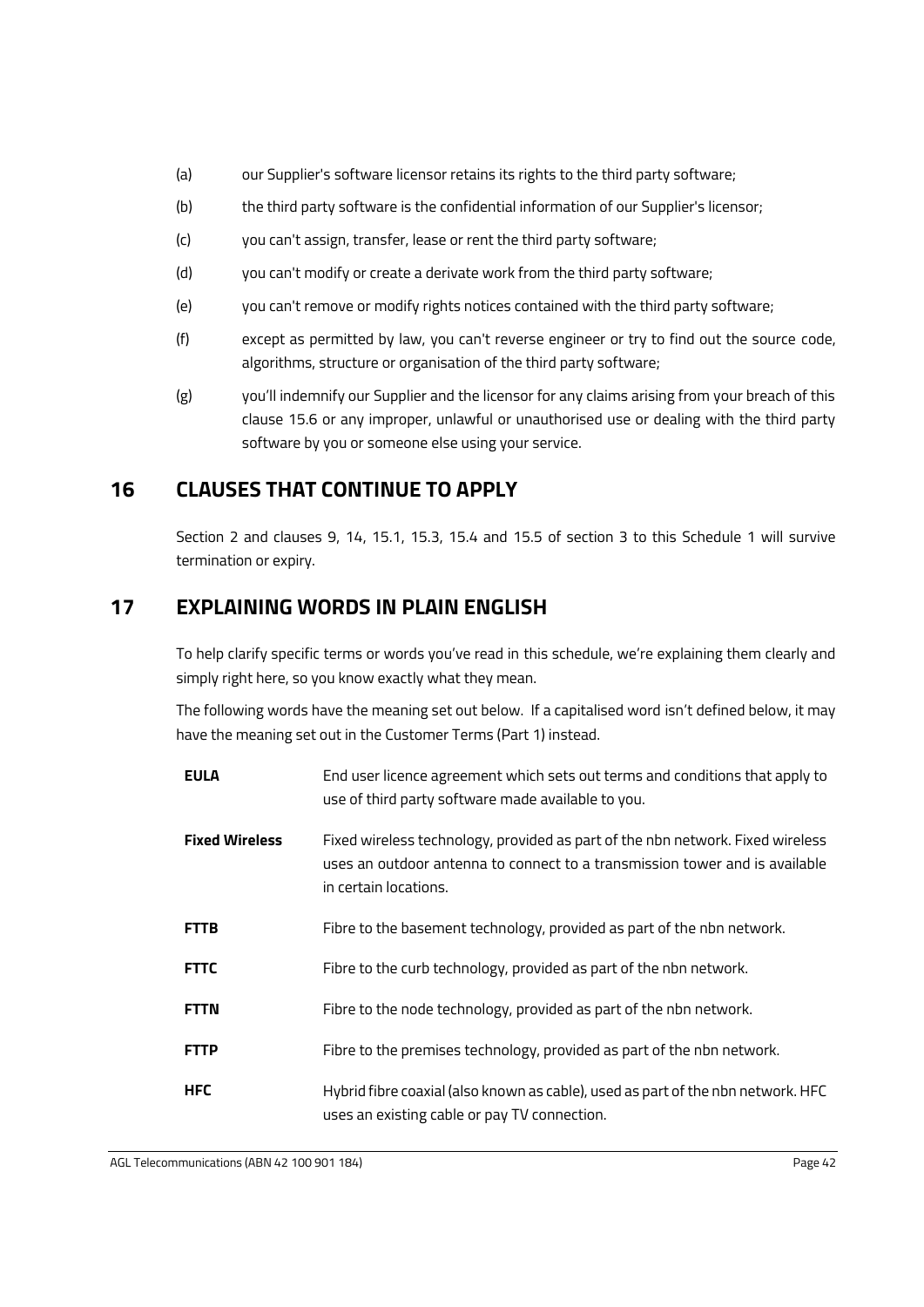| nbn co                                | NBN Co Ltd, the company responsible for operating and managing the nbn<br>network.                                                                                                                                                                                                           |
|---------------------------------------|----------------------------------------------------------------------------------------------------------------------------------------------------------------------------------------------------------------------------------------------------------------------------------------------|
| <b>Numbering Plan</b>                 | Telecommunications Numbering Plan 2015 or its replacement.                                                                                                                                                                                                                                   |
| Satellite or<br><b>Sky</b><br>Muster™ | The Sky Muster satellite technology, provided as part of the nbn network. This<br>technology uses a rooftop satellite dish to connect to a satellite provider and<br>is only available in certain locations.                                                                                 |
| <b>Supplier</b>                       | In this schedule, our Suppliers include Vocus Pty Ltd (ACN 127 842 853),<br>Symbio Wholesale Pty Ltd (ACN 136 972 355) NBN Co Ltd (ACN 136 533 741)<br>and any other third party supplier who provides services to us to enable the<br>provision of the services described in this schedule. |
| <b>VolP</b>                           | "Voice over Internet Protocol", a service that allows you to place and receive<br>voice calls over an internet connection.                                                                                                                                                                   |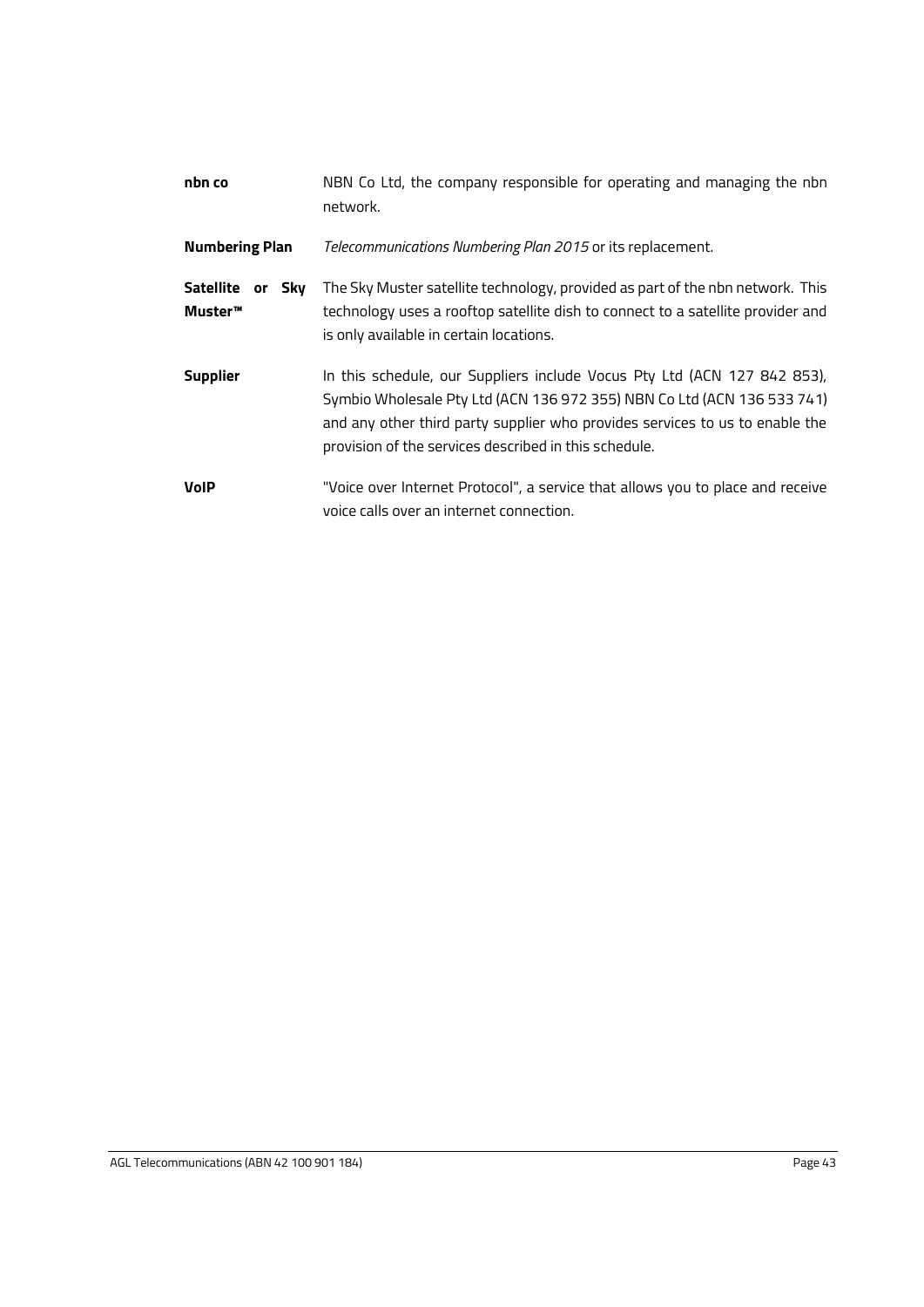### **Attachment A – AGL Home Phone fees and rates to make international calls**

The fees and rates below are current as at 29 June 2021 and include GST.

We may change these rates in accordance with our Customer Terms. Get in touch with us to check the most recent rates.

For voice calls to international landline and mobile numbers, a call connection fee of 40¢ applies to each call. Calls are charged in one minute blocks based on the per-minute rates set out in the table below.

**Country\* Price per minute calls to fixed lines Price per minute calls to mobile Afghanistan** \$1.07 \$1.07 **Albania** \$0.45 \$0.45 \$0.74 **Algeria** \$0.45 \$1.24 **American Samoa** \$0.29 \$0.29 \$0.29 **Andorra** \$0.14 \$0.14 \$0.60 **Angola** \$2.66 \$0.76 **Anguilla** \$0.60 \$0.60 \$0.60 **Antarctica** \$5.78 \$5.78 **Antigua & Barbuda**  $$0.60$   $$0.60$ **Argentina**  $$0.12$   $$0.48$ **Armenia**  $$0.45$   $$0.76$ **Aruba** \$0.45 \$0.45 **Ascension Island** \$3.06 \$3.06 **Austria** \$0.06 \$0.76 **Azerbijan** \$0.60 \$0.60 \$0.69 **Bahamas**  $$0.29$   $$0.29$ **Bahrain** \$0.76 \$0.76 \$0.76 **Bangladesh**  $$0.45$   $$0.60$ **Barbados** \$0.60 \$0.60 \$0.60 **Belarus** \$0.76 \$0.83 **Belgium**  $$0.06$   $$0.76$ **Belize** \$0.60 \$0.60 \$0.60 **Benin** \$0.55 \$0.55 **Bermuda** \$0.29 \$0.29 **Bhutan** \$0.60 \$0.60 \$0.60 **Bolivia** \$0.45 \$0.45 **Bosnia-Herzegovina** \$0.60 \$0.88 **Botswana** \$0.45 \$0.49 **Brazil** \$0.22 \$0.45 **Bulgaria** \$0.22 \$1.02 **Burkina Faso**  $$0.60$   $$0.60$ **Burundi** \$0.85 \$0.97 **Cambodia** \$0.76 \$0.76 \$0.76

Rates exclude premium numbers, satellite numbers and video calls.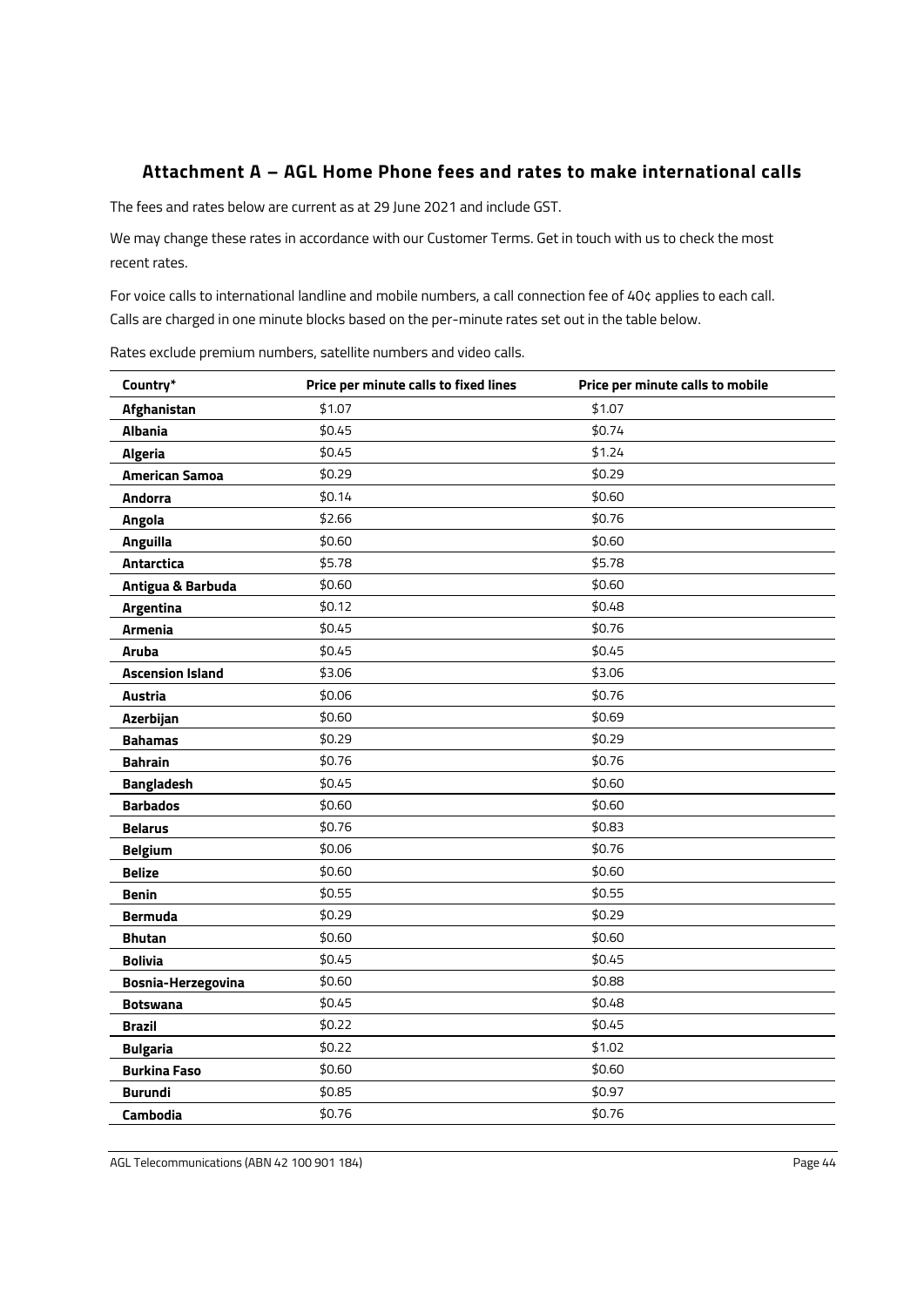| Country*                        | Price per minute calls to fixed lines | Price per minute calls to mobile |
|---------------------------------|---------------------------------------|----------------------------------|
| Cameroon                        | \$0.76                                | \$0.76                           |
| Canada                          | \$0.04                                | \$0.08                           |
| <b>Cape Verde</b>               | \$0.91                                | \$0.91                           |
| <b>Cayman Islands</b>           | \$0.45                                | \$0.45                           |
| <b>Central African Republic</b> | \$1.32                                | \$1.32                           |
| Chad                            | \$0.91                                | \$0.91                           |
| <b>Chile</b>                    | \$0.12                                | \$0.60                           |
| China                           | \$0.03                                | \$0.03                           |
| Colombia                        | \$0.29                                | \$0.29                           |
| <b>Comoros</b>                  | \$1.07                                | \$1.07                           |
| <b>Congo Islands</b>            | \$0.73                                | \$0.86                           |
| <b>Cook Islands</b>             | \$1.53                                | \$1.53                           |
| Croatia                         | \$0.22                                | \$0.57                           |
| Cuba                            | \$2.31                                | \$2.31                           |
| <b>Cyprus</b>                   | \$0.29                                | \$0.45                           |
| <b>Czech Republic</b>           | \$0.11                                | \$0.60                           |
| <b>Denmark</b>                  | \$0.06                                | \$0.60                           |
| Diego Garcia                    | \$2.90                                | \$2.90                           |
| <b>Dijbouti</b>                 | \$1.22                                | \$1.22                           |
| <b>Domicia Islands</b>          | \$0.60                                | \$0.60                           |
| <b>Dominican Republic</b>       | \$0.45                                | \$0.45                           |
| <b>East Timor</b>               | \$1.44                                | \$3.74                           |
| <b>Ecuador</b>                  | \$0.60                                | \$0.64                           |
| <b>Egypt</b>                    | \$0.60                                | \$0.60                           |
| <b>El Salvador</b>              | \$0.45                                | \$0.45                           |
| <b>Equatorial Guinea</b>        | \$0.91                                | \$0.91                           |
| <b>Eritrea</b>                  | \$1.07                                | \$1.07                           |
| <b>Estonia</b>                  | \$0.12                                | \$0.76                           |
| <b>Ethiopia</b>                 | \$1.22                                | \$1.53                           |
| <b>Falkland Islands</b>         | \$3.13                                | \$3.13                           |
| <b>Faroe Islands</b>            | \$2.66                                | \$2.66                           |
| <b>Fiji</b>                     | \$0.91                                | \$0.91                           |
| <b>Finland</b>                  | \$0.83                                | \$0.60                           |
| <b>France</b>                   | \$0.06                                | \$0.60                           |
| <b>French Guiana</b>            | \$0.91                                | \$0.91                           |
| <b>French Polynesia</b>         | \$0.76                                | \$0.76                           |
| Gabon                           | \$0.98                                | \$1.05                           |
| Gambia                          | \$3.54                                | \$1.02                           |
| Georgia                         | \$0.37                                | \$0.45                           |
| Germany                         | \$0.05                                | \$0.76                           |
| Ghana                           | \$0.45                                | \$0.50                           |
| Gibraltar                       | \$0.14                                | \$0.18                           |
| <b>Greece</b>                   | \$0.04                                | \$0.57                           |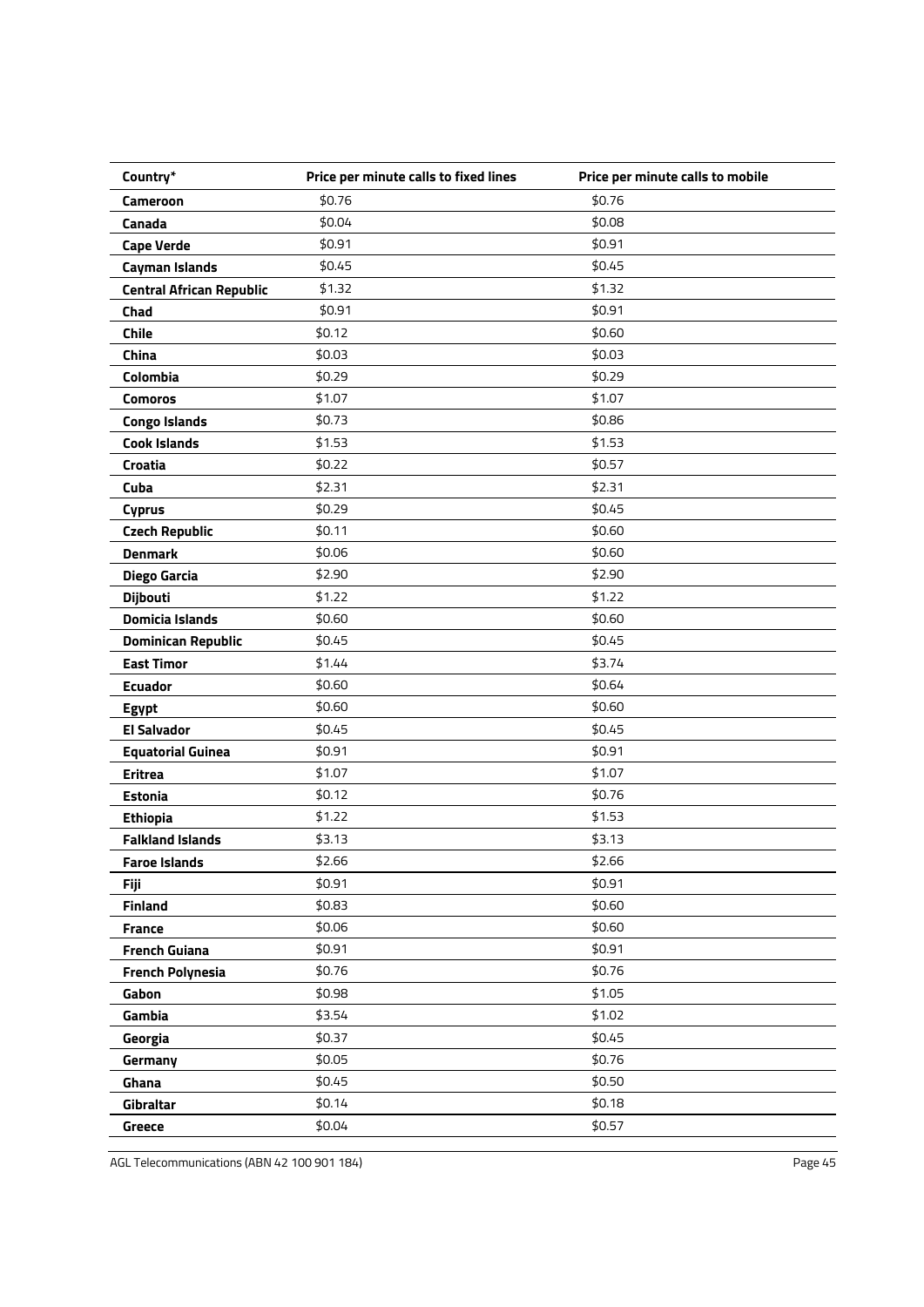| Country*               | Price per minute calls to fixed lines | Price per minute calls to mobile |
|------------------------|---------------------------------------|----------------------------------|
| Greenland              | \$1.53                                | \$1.53                           |
| Grenada                | \$0.60                                | \$0.60                           |
| Guam                   | \$0.14                                | \$0.14                           |
| <b>Guantanamo Bay</b>  | \$1.22                                | \$1.22                           |
| Guatemala              | \$0.45                                | \$0.45                           |
| <b>Guinea Bissau</b>   | \$2.31                                | \$2.93                           |
| <b>Guinea Republic</b> | \$1.07                                | \$1.07                           |
| Guyana                 | \$0.91                                | \$0.91                           |
| Haiti                  | \$0.65                                | \$3.48                           |
| <b>Honduras</b>        | \$1.07                                | \$1.07                           |
| <b>Hong Kong</b>       | \$0.05                                | \$0.12                           |
| Hungary                | \$0.14                                | \$0.76                           |
| Iceland                | \$0.14                                | \$0.76                           |
| India                  | \$0.15                                | \$0.15                           |
| Indonesia              | \$0.29                                | \$0.45                           |
| Iran                   | \$0.45                                | \$0.45                           |
| Iraq                   | \$1.53                                | \$1.53                           |
| Ireland                | \$0.05                                | \$0.76                           |
| <b>Israel</b>          | \$0.06                                | \$0.40                           |
| Italy                  | \$0.06                                | \$0.76                           |
| <b>Ivory Coast</b>     | \$0.60                                | \$0.76                           |
| Jamaica                | \$0.29                                | \$0.60                           |
| Japan                  | \$0.06                                | \$0.45                           |
| Jordan                 | \$0.60                                | \$0.76                           |
| Kazakhstan             | \$0.14                                | \$0.60                           |
| Kenya                  | \$0.60                                | \$1.07                           |
| Kiribati               | \$2.01                                | \$2.01                           |
| <b>Kuwait</b>          | \$0.29                                | \$0.29                           |
| Kyrgyzstan             | \$0.45                                | \$0.45                           |
| Laos                   | \$0.45                                | \$0.45                           |
| Latvia                 | \$1.10                                | \$0.76                           |
| Lebanon                | \$0.45                                | \$0.76                           |
| Lesotho                | \$0.69                                | \$0.87                           |
| Liberia                | \$0.70                                | \$0.96                           |
| Libya                  | \$2.76                                | \$0.72                           |
| Liechtenstein          | \$1.18                                | \$1.60                           |
| Lithuania              | \$0.51                                | \$0.51                           |
| Luxembourg             | \$0.12                                | \$0.60                           |
| <b>Macau</b>           | \$0.22                                | \$0.22                           |
| <b>Macedonia</b>       | \$0.60                                | \$0.91                           |
| <b>Madagascar</b>      | \$0.98                                | \$1.38                           |
| <b>Malawi</b>          | \$0.36                                | \$0.83                           |
| <b>Malaysia</b>        | \$0.06                                | \$0.14                           |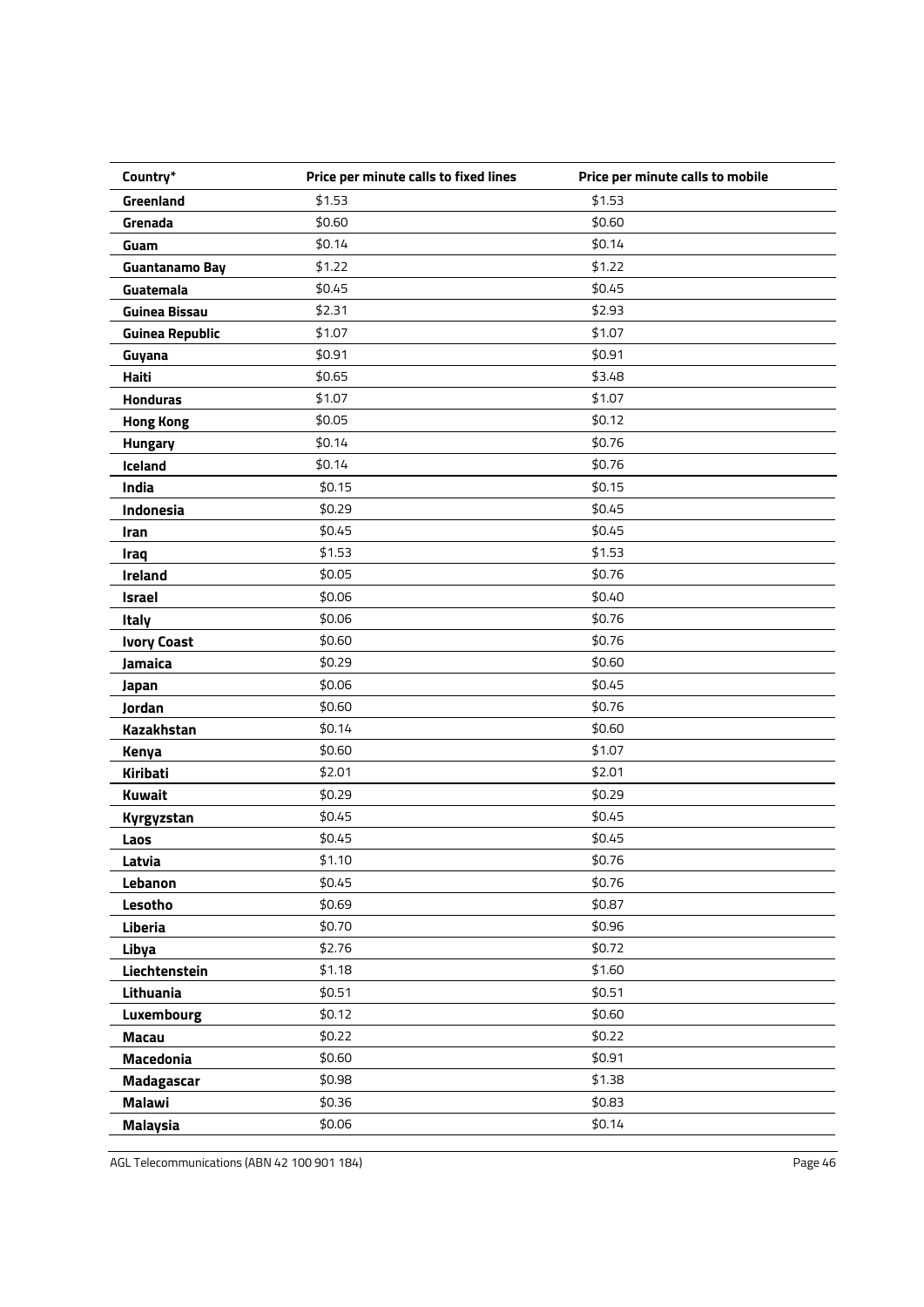| Country*                    | Price per minute calls to fixed lines | Price per minute calls to mobile |
|-----------------------------|---------------------------------------|----------------------------------|
| <b>Maldives</b>             | \$1.82                                | \$1.94                           |
| <b>Maldova</b>              | \$0.77                                | \$1.48                           |
| Mali                        | \$0.76                                | \$0.76                           |
| <b>Malta</b>                | \$0.45                                | \$0.86                           |
| <b>Mariana Islands</b>      | \$0.22                                | \$0.22                           |
| <b>Marshall Islands</b>     | \$1.07                                | \$1.07                           |
| <b>Martinique</b>           | \$0.87                                | \$0.99                           |
| <b>Mauritania</b>           | \$0.91                                | \$0.96                           |
| <b>Mauritius</b>            | \$0.76                                | \$0.76                           |
| <b>Mayotte Island</b>       | \$0.45                                | \$1.27                           |
| <b>Mexico</b>               | \$0.45                                | \$0.74                           |
| Micronesia                  | \$0.91                                | \$0.91                           |
| <b>Monaco</b>               | \$0.22                                | \$0.81                           |
| <b>Mongolia</b>             | \$0.29                                | \$0.29                           |
| Montenegro                  | \$0.45                                | \$0.76                           |
| <b>Montserrat</b>           | \$0.76                                | \$0.76                           |
| <b>Morocco</b>              | \$0.76                                | \$0.91                           |
| <b>Mozambique</b>           | \$0.45                                | \$0.59                           |
| <b>Myanmar</b>              | \$1.22                                | \$1.22                           |
| <b>Namibia</b>              | \$0.45                                | \$0.79                           |
| <b>Nauru</b>                | \$3.46                                | \$3.46                           |
| <b>Nepal</b>                | \$0.91                                | \$0.91                           |
| <b>Netherlands</b>          | \$0.46                                | \$0.60                           |
| <b>Netherlands Antilles</b> | \$0.60                                | \$0.91                           |
| <b>New Caledonia</b>        | \$1.07                                | \$1.07                           |
| <b>New Zealand</b>          | \$0.05                                | \$0.91                           |
| <b>Nicaragua</b>            | \$0.60                                | \$0.60                           |
| <b>Niger</b>                | \$0.82                                | \$0.82                           |
| <b>Nigeria</b>              | \$0.29                                | \$0.76                           |
| <b>Niue Island</b>          | \$2.45                                | \$2.45                           |
| Norfolk Island              | \$2.77                                | \$2.77                           |
| <b>North Korea</b>          | \$2.00                                | \$2.00                           |
| <b>Norway</b>               | \$0.06                                | \$0.60                           |
| <b>Oman</b>                 | \$0.60                                | \$0.60                           |
| Pakistan                    | \$0.76                                | \$0.91                           |
| Palau                       | \$2.51                                | \$2.51                           |
| <b>Palestine</b>            | \$2.66                                | \$0.88                           |
| Panama                      | \$0.29                                | \$0.60                           |
| <b>Papua New Guinea</b>     | \$2.12                                | \$2.12                           |
| Paraguay                    | \$0.45                                | \$0.60                           |
| Peru                        | \$0.22                                | \$0.76                           |
| <b>Philippines</b>          | \$0.34                                | \$0.50                           |
| Poland                      | \$0.06                                | \$0.76                           |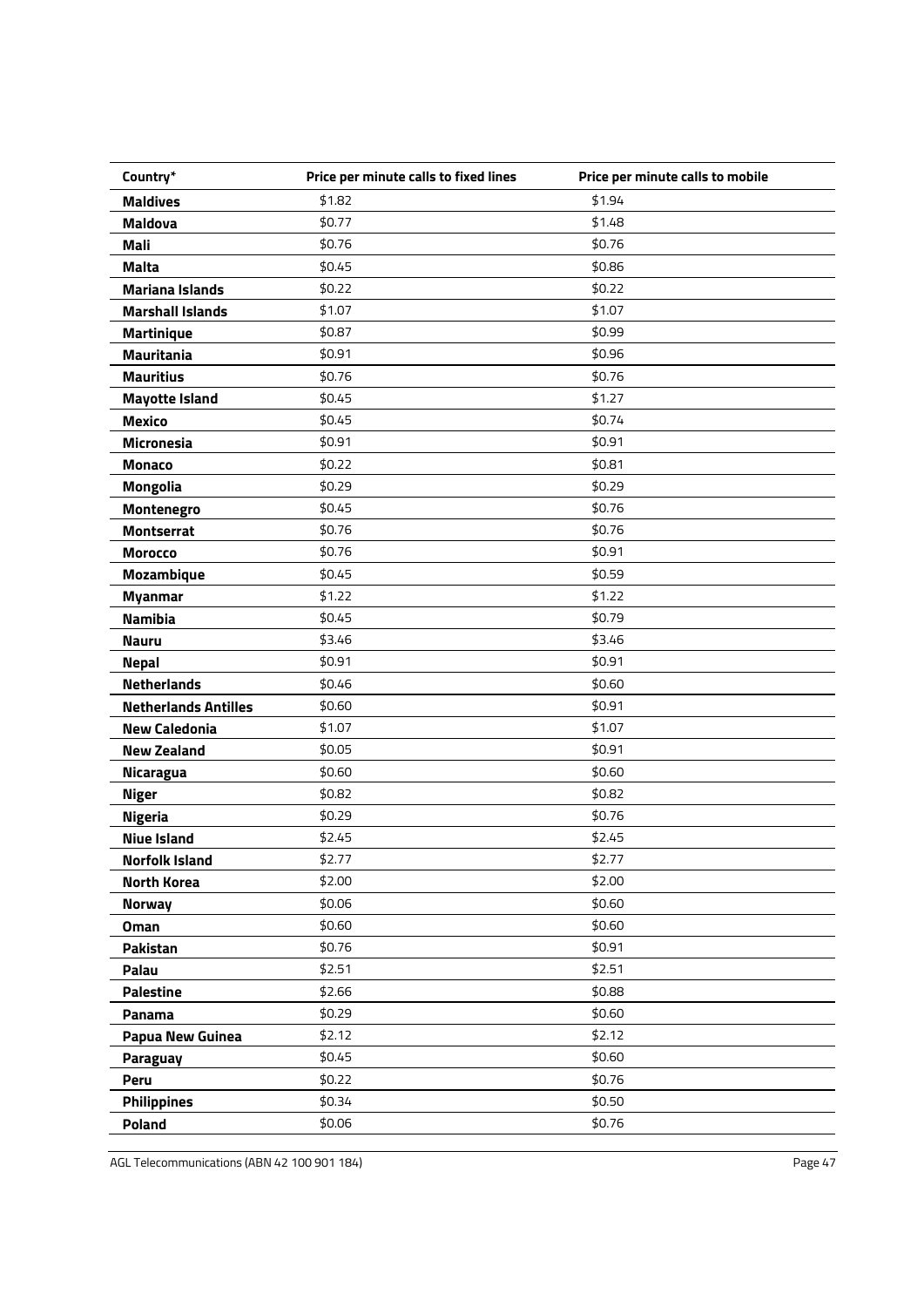| Country*                        | Price per minute calls to fixed lines | Price per minute calls to mobile |
|---------------------------------|---------------------------------------|----------------------------------|
| <b>Portugal</b>                 | \$0.06                                | \$0.76                           |
| <b>Puerto Rico</b>              | \$0.12                                | \$0.12                           |
| Qatar                           | \$1.07                                | \$1.07                           |
| Rawanda                         | \$0.66                                | \$0.66                           |
| Reunion                         | \$0.45                                | \$0.60                           |
| Romania                         | \$0.45                                | \$0.76                           |
| <b>Russia</b>                   | \$0.45                                | \$0.60                           |
| <b>San Marino</b>               | \$0.61                                | \$0.61                           |
| Sao Tome & Principe             | \$3.08                                | \$3.08                           |
| Saudi Arabia                    | \$0.76                                | \$0.76                           |
| <b>Senegal</b>                  | \$0.60                                | \$1.27                           |
| Serbia & Montenegro             | \$0.45                                | \$0.76                           |
| <b>Seychelles</b>               | \$0.96                                | \$1.05                           |
| <b>Sierra Leone</b>             | \$0.91                                | \$0.91                           |
| <b>Singapore</b>                | \$0.05                                | \$0.05                           |
| <b>Slovakia</b>                 | \$0.56                                | \$0.76                           |
| Slovenia                        | \$0.85                                | \$0.98                           |
| <b>Solomon Islands</b>          | \$2.62                                | \$2.62                           |
| <b>South Africa</b>             | \$0.14                                | \$0.67                           |
| <b>South Korea</b>              | \$0.06                                | \$0.22                           |
| <b>Spain</b>                    | \$0.06                                | \$0.76                           |
| Sri Lanka                       | \$0.60                                | \$0.60                           |
| <b>St Helena</b>                | \$3.09                                | \$3.09                           |
| <b>St Kitts &amp; Nevis</b>     | \$0.62                                | \$0.62                           |
| <b>St Lucia</b>                 | \$0.76                                | \$0.76                           |
| <b>St Pierre &amp; Miquelon</b> | \$0.81                                | \$0.81                           |
| <b>St Vincent &amp; Bequia</b>  | \$0.60                                | \$0.60                           |
| Sudan                           | \$0.76                                | \$0.76                           |
| <b>Suriname</b>                 | \$0.91                                | \$0.91                           |
| <b>Swaziland</b>                | \$0.45                                | \$0.45                           |
| Sweden                          | \$0.06                                | \$0.76                           |
| Switzerland                     | \$0.06                                | \$0.91                           |
| Syria                           | \$0.60                                | \$0.60                           |
| Taiwan                          | \$0.05                                | \$0.29                           |
| Tajikistan                      | \$0.43                                | \$0.43                           |
| <b>Tanzania</b>                 | \$0.76                                | \$0.77                           |
| <b>Thailand</b>                 | \$0.08                                | \$0.08                           |
| <b>Togo</b>                     | \$2.66                                | \$0.87                           |
| <b>Tokelau</b>                  | \$3.33                                | \$3.33                           |
| <b>Tonga</b>                    | \$1.62                                | \$2.18                           |
| <b>Trinidad &amp; Tobago</b>    | \$0.45                                | \$0.45                           |
| <b>Tunisia</b>                  | \$1.53                                | \$1.74                           |
| <b>Turkey</b>                   | \$0.45                                | \$0.60                           |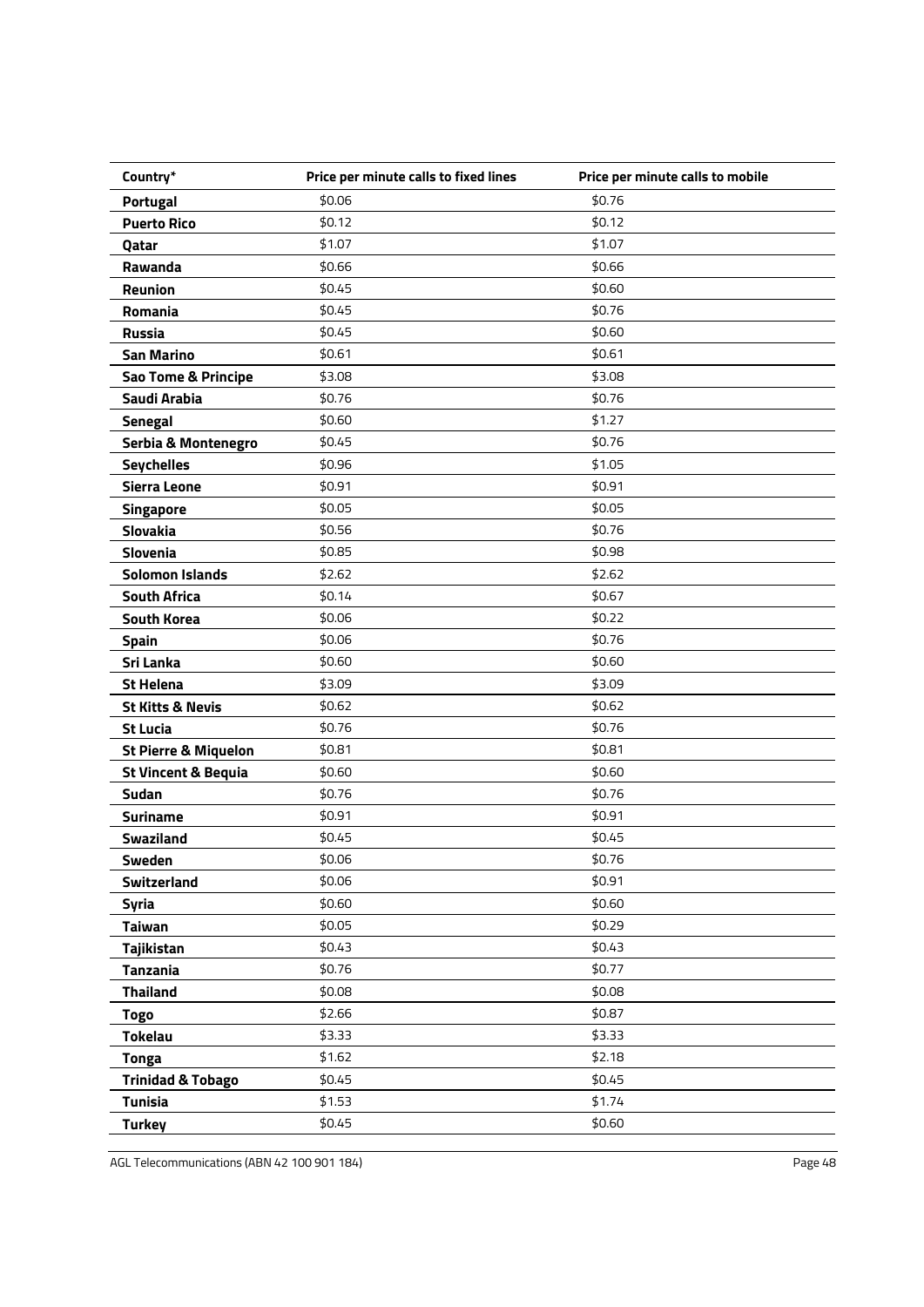| Country*                          | Price per minute calls to fixed lines | Price per minute calls to mobile |
|-----------------------------------|---------------------------------------|----------------------------------|
| <b>Turkmenistan</b>               | \$0.60                                | \$0.60                           |
| <b>Turks &amp; Caicos Islands</b> | \$0.74                                | \$2.50                           |
| Tuvalu                            | \$1.97                                | \$1.97                           |
| <b>Uganda</b>                     | \$0.45                                | \$0.70                           |
| <b>Ukraine</b>                    | \$0.45                                | \$0.56                           |
| <b>United Arab Emirates</b>       | \$0.76                                | \$0.76                           |
| <b>United Kingdom</b>             | \$0.05                                | \$0.60                           |
| <b>Uruguay</b>                    | \$0.45                                | \$0.45                           |
| <b>USA</b>                        | \$0.05                                | \$0.05                           |
| <b>Uzbekistan</b>                 | \$0.45                                | \$0.45                           |
| <b>Vanuatu</b>                    | \$1.38                                | \$1.69                           |
| <b>Vatican City</b>               | \$0.02                                | \$0.02                           |
| <b>Vietnam</b>                    | \$1.07                                | \$1.07                           |
| Venezuela                         | \$0.22                                | \$0.60                           |
| Virgin Islands (Br)               | \$0.58                                | \$0.58                           |
| <b>Virgin Islands (US)</b>        | \$0.03                                | \$0.03                           |
| <b>Wallis &amp; Futuna</b>        | \$6.00                                | \$6.00                           |
| <b>Western Samoa</b>              | \$1.18                                | \$2.18                           |
| Yemen                             | \$0.60                                | \$0.60                           |
| Zambia                            | \$0.81                                | \$0.81                           |
| Zimbabwe                          | \$0.22                                | \$1.00                           |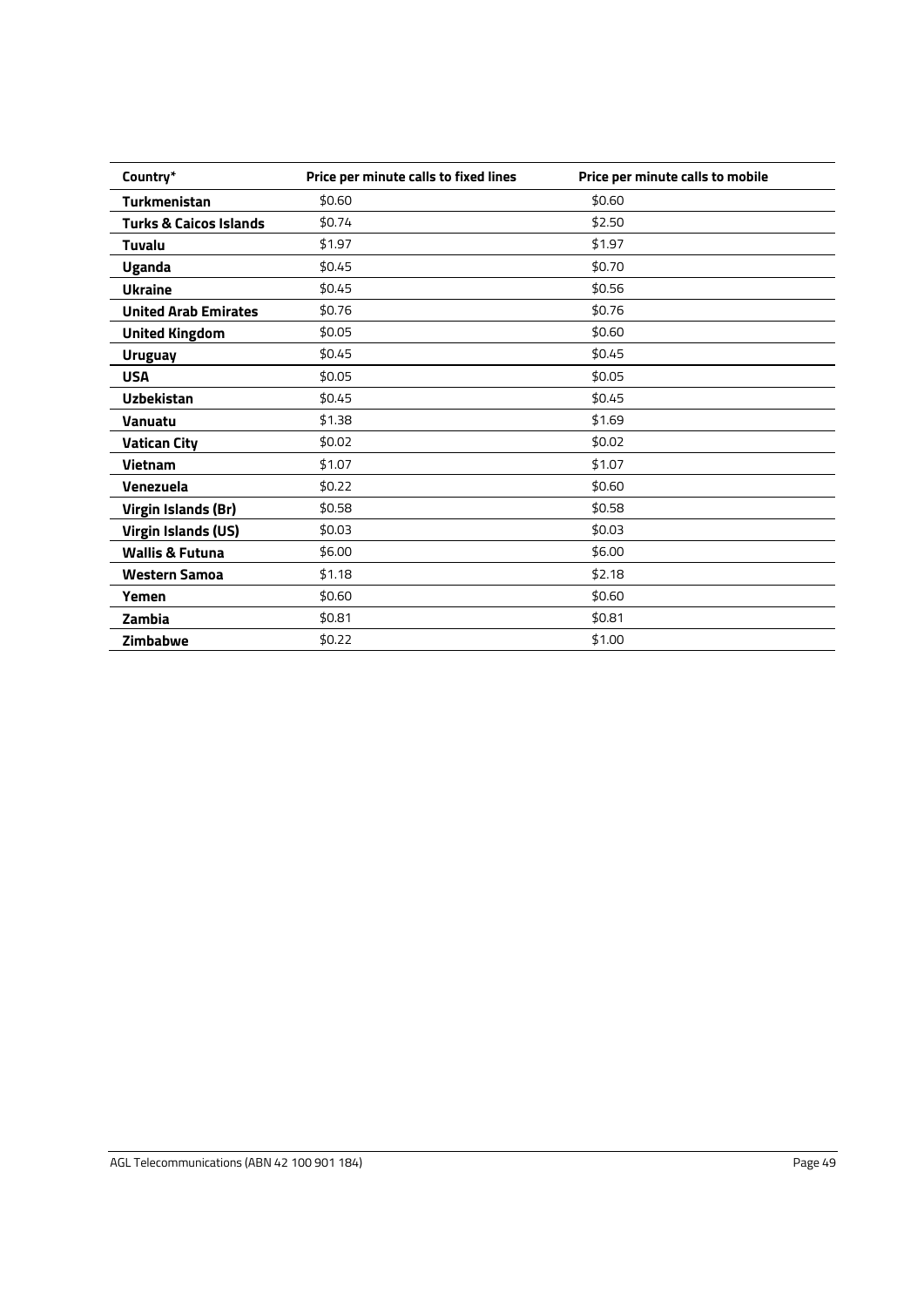# **Attachment B – AGL Home Phone fees and rates to make satellite calls**

The fees and rates below are current as at 29 June 2021 and include GST.

We may change these rates in accordance with our Customer Terms. Get in touch with us to check the most recent rates.

For voice calls to satellite numbers, a call connection fee of 40¢ applies to each call. Calls are charged in one minute blocks based on the per minute rates set out in the table below.

| <b>Satellite</b>         | Calls to satellite numbers (per minute) |
|--------------------------|-----------------------------------------|
| Satellite Inmarsat       | \$14.32                                 |
| Satellite Iridium        | \$8.59                                  |
| <b>Satellite Thuraya</b> | \$3.35                                  |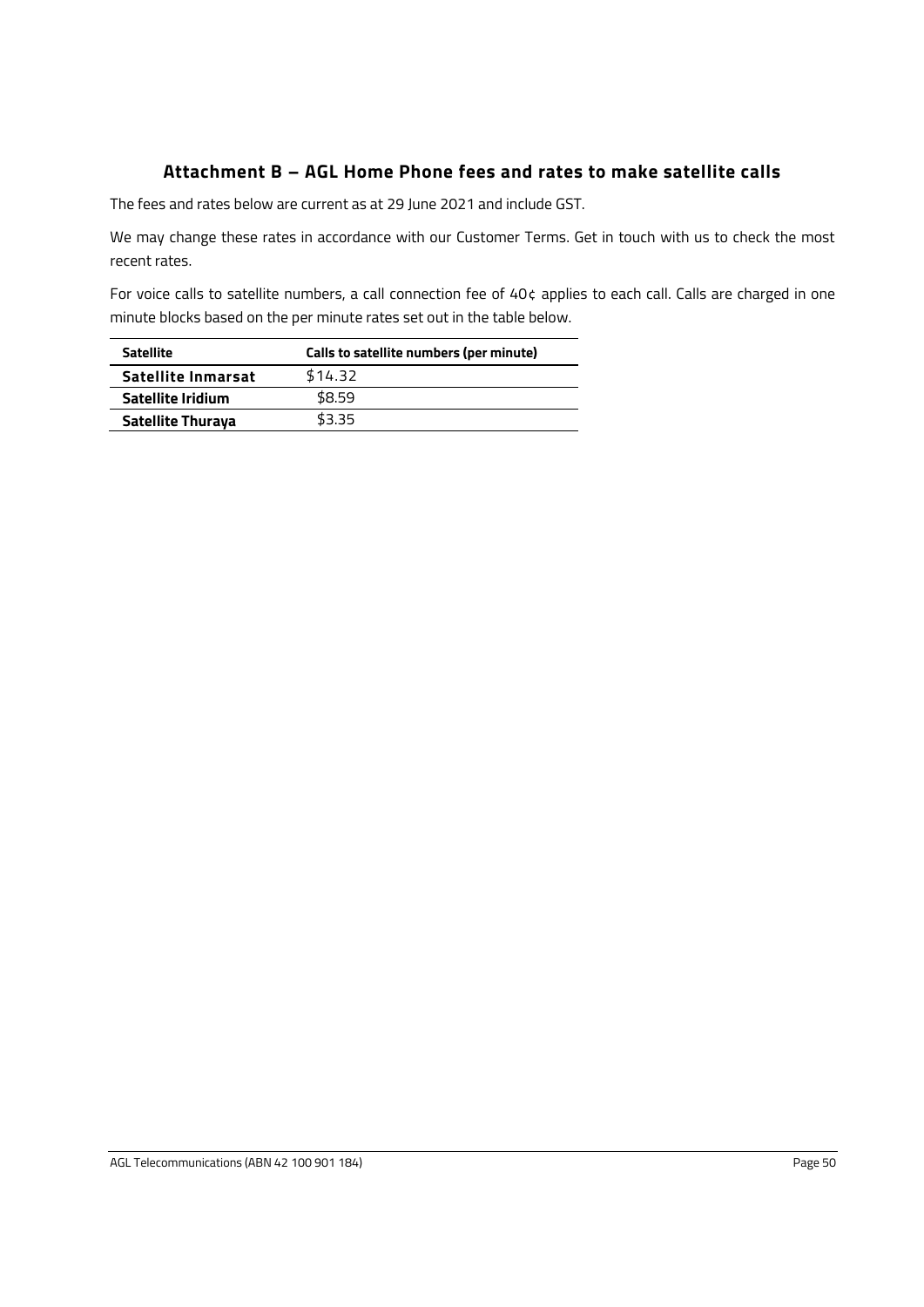# <span id="page-53-0"></span>**Section 1 – Service description**

# **1 A QUICK OVERVIEW**

This schedule set outs details about our mobile plans, which consist of:

- (a) mobile phone services (**mobile services**); and
- (b) optional services to add-on to our mobile services (**optional services**).

When we refer to "**mobile plan**" in this schedule, we mean the mobile services and any optional services you choose (unless the context indicates otherwise).

# **2 ABOUT OUR MOBILE PLANS**

#### **2.1 An outline of our mobile plans**

Our mobile plans offer the features below. Optional features are noted below. For further details about the specific mobile plan you've chosen, take a look at your order confirmation and Critical Information Summary.

Our mobile plans include the following:

| Item                              | <b>Features</b>                                                                                                                                                               |
|-----------------------------------|-------------------------------------------------------------------------------------------------------------------------------------------------------------------------------|
| <b>Post-paid mobile SIM plans</b> | A mobile phone service provided over the Optus<br>mobile network. You'll need to bring your own<br>unlocked mobile device that's compatible with<br>the Optus mobile network. |

You may also take up these optional services if offered with an eligible mobile plan:

| Item        | <b>Features</b> |
|-------------|-----------------|
| <b>None</b> | Not applicable. |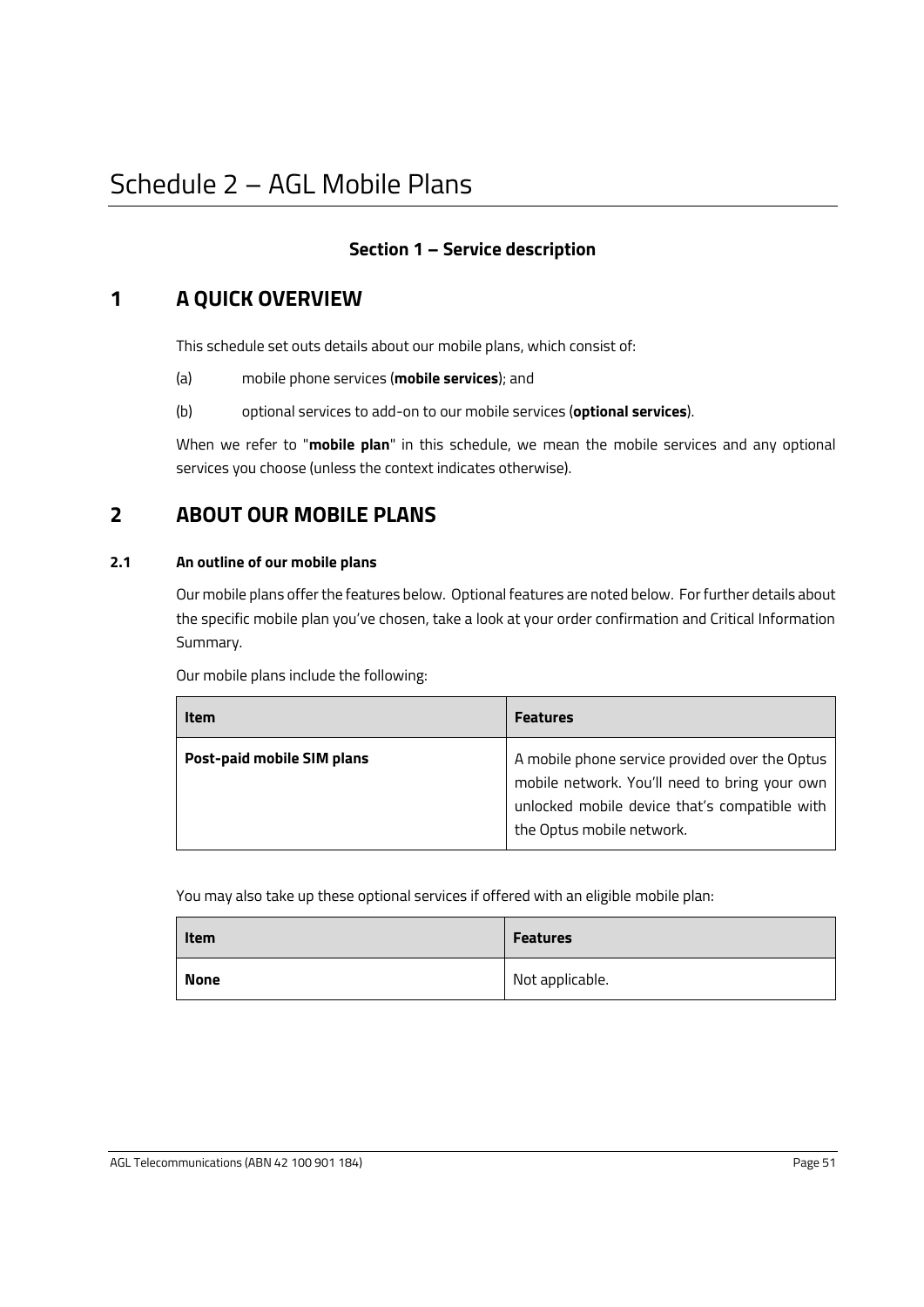#### **2.2 What's unique about our mobile plans**

Be mindful of the following limitations to our mobile plans:

| Item                   | <b>Description</b>                                                                                                                                                                                        |
|------------------------|-----------------------------------------------------------------------------------------------------------------------------------------------------------------------------------------------------------|
| <b>Exclusions</b>      | See your Critical Information Summary.                                                                                                                                                                    |
| International calls    | Unless your Critical Information Summary says<br>otherwise, you'll need to pay for international<br>calls. See the 'Fees and charges' section below<br>for rates and connection fees.                     |
| Voice over LTE (VoLTE) | Available for compatible devices to make and<br>receive voice calls in Australia over the Optus 4G<br>Plus network. See clause 8.4 below.                                                                 |
| WiFi calling           | Available for compatible devices to make and<br>receive calls, or send and receive SMS, where<br>there's limited mobile coverage but an<br>accessible WiFi service in Australia. See clause<br>8.4 below. |

# **Section 2 – Fees and charges**

# **3 MOBILE PLAN CHARGES**

The charges that apply to our mobile plans include:

| Type of charge                                       | <b>Charge (inc GST)</b>                                                                                                       |
|------------------------------------------------------|-------------------------------------------------------------------------------------------------------------------------------|
| Minimum monthly fee                                  | See your order confirmation and Critical<br>Information Summary.                                                              |
| Data charges                                         | See your order confirmation and Critical<br>Information Summary for details on our data<br>charges, including for Extra Data. |
| Calls, SMS and MMS to standard Australian<br>numbers | See your order confirmation and Critical<br>Information Summary.                                                              |
| International calls, SMS and MMS                     | See Attachment A to this schedule.                                                                                            |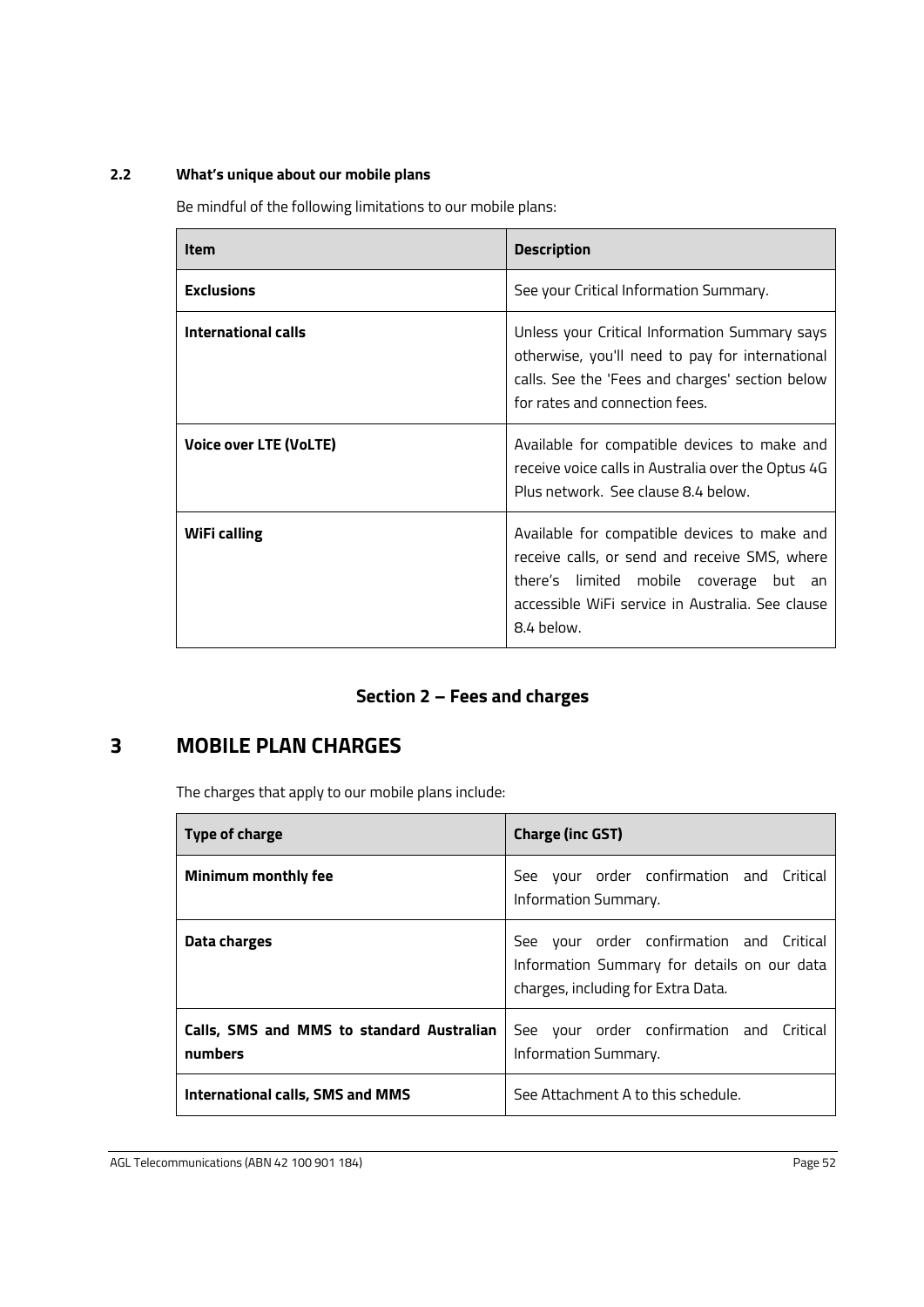| Type of charge             | <b>Charge (inc GST)</b>                                                                                              |
|----------------------------|----------------------------------------------------------------------------------------------------------------------|
| <b>Excluded call types</b> | Directory assistance 1223: 50¢ per call.<br>$\bullet$                                                                |
|                            | 124 Yes: \$1.75 per call.<br>$\bullet$                                                                               |
|                            | Video calls (national): 50¢ per minute<br>$\bullet$<br>(charged in one minute blocks).                               |
|                            | Video calls (international): 50¢ per minute<br>$\bullet$<br>(charged in one minute blocks).                          |
|                            | Call diversions (international): same as<br>$\bullet$<br>international calls (see Attachment A to this<br>schedule). |
| SIM card replacement fee   | See your order confirmation and Critical<br>Information Summary.                                                     |

# **4 THIRD PARTY CHARGES**

You may also need to pay Third Party Charges which we pass on to you, such as those listed below, plus some charges that arise in specific circumstances. Get in touch with us for more details about Third Party Charges.

| <b>Type of charge</b> | <b>Description</b>                                                                                                                       | <b>Charge (inc GST)</b>                                                         |
|-----------------------|------------------------------------------------------------------------------------------------------------------------------------------|---------------------------------------------------------------------------------|
| Port-out fee          | May apply if you transfer your mobile service to<br>another provider. This fee is charged by our<br>Supplier and we on-charge it to you. | See<br>order<br>vour<br>confirmation<br>and<br>Critical Information<br>Summary. |

# **5 CHANGING YOUR MOBILE PLAN**

You can make certain changes to your plan, such as change to another plan, or add or remove an optional service, subject to limitations (such as the number of changes we allow within a month). Your order confirmation and Critical Information Summary set out any additional charges, limitations and terms and conditions that apply. You can't change to another plan if your number is suspended or deactivated.

Fees may also apply if you change other aspects of your mobile plan. Such changes may be subject to our agreement or other conditions, so get in touch with us for details.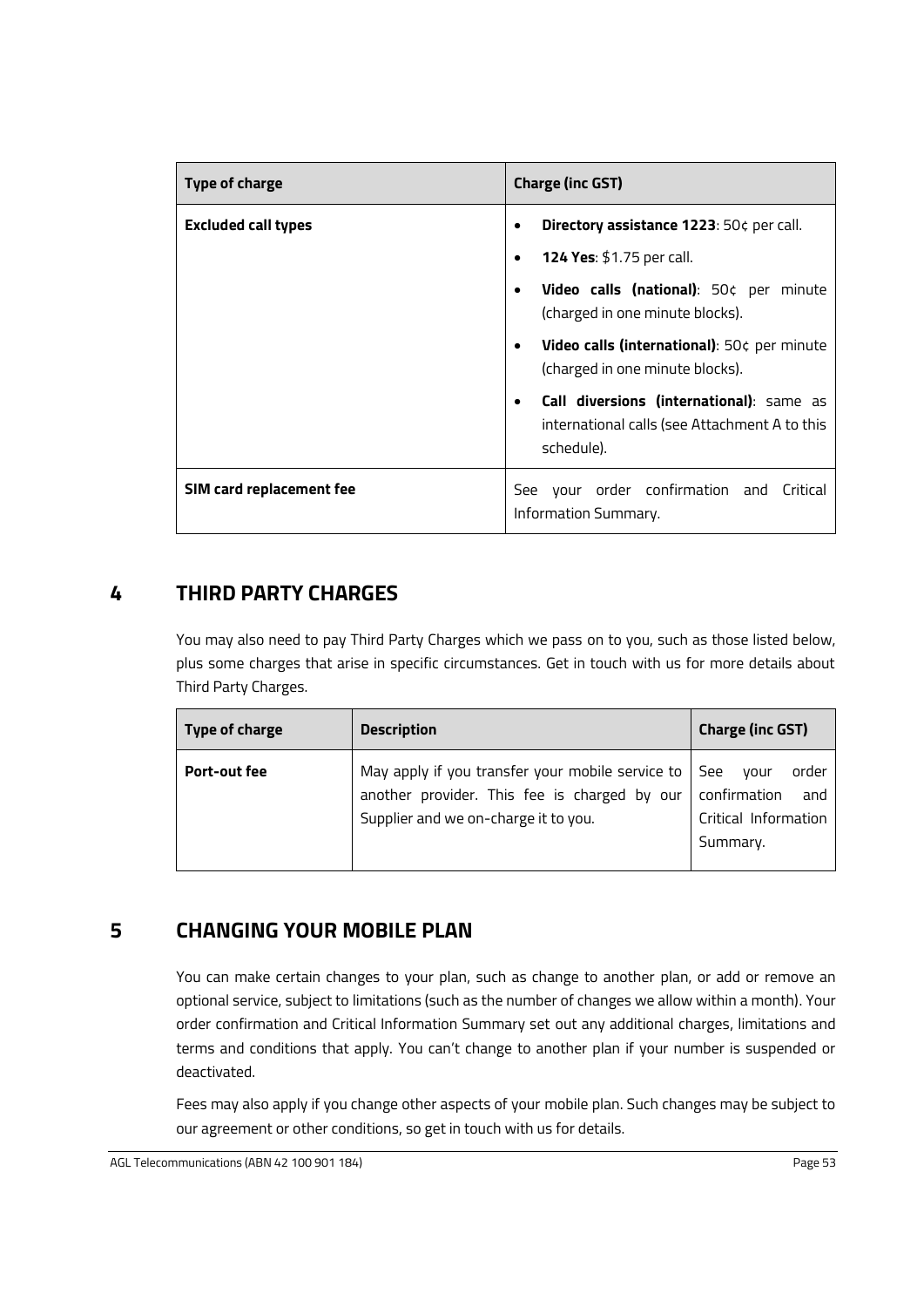# **Section 3 – Service-specific terms**

# **6 CONNECTING YOUR MOBILE PLAN – GENERAL**

#### <span id="page-56-0"></span>**6.1 Providing information to our Suppliers**

You consent to us sharing information about you with our Suppliers, so they can help supply services to you and manage their contract with us. This may include your full name, billing address, street address and details of the services, and additional information to port your number (if relevant), as set out in clause [7.2](#page-57-0) below. We'll only share information about you with our Suppliers in accordance with our privacy policy and in other circumstances where the law allows it.

#### **6.2 Additional products**

Unless we tell you otherwise, we won't provide a mobile device with your mobile plan or other products for any optional services. If we do, we may charge you for it.

#### **6.3 Value added services**

Value added services may be available with your mobile plan. A description of the value added services, including pricing, is set out in your order confirmation, Critical Information Summary or other location that we specify from time to time, and may be varied in accordance with clause 11 of the Customer Terms (Part 1).

If you choose any value added services, you acknowledge that:

- (a) you may incur Third Party Charges for the use of those value added services;
- (b) some value added services may require specific products (such as a compatible mobile device) – we'll let you know about these requirements on request; and
- (c) some value added services may require specific network coverage we'll let you know about these limitations on request.

Value added services are for your personal use (and also for non-commercial use, in the case of mobile content). You must not copy, publish, republish, re-distribute, re-communicate or otherwise commercially exploit any content made available through the value added services, including by framing, linking, posting in news groups or any other form of copying except as approved by us and our Suppliers.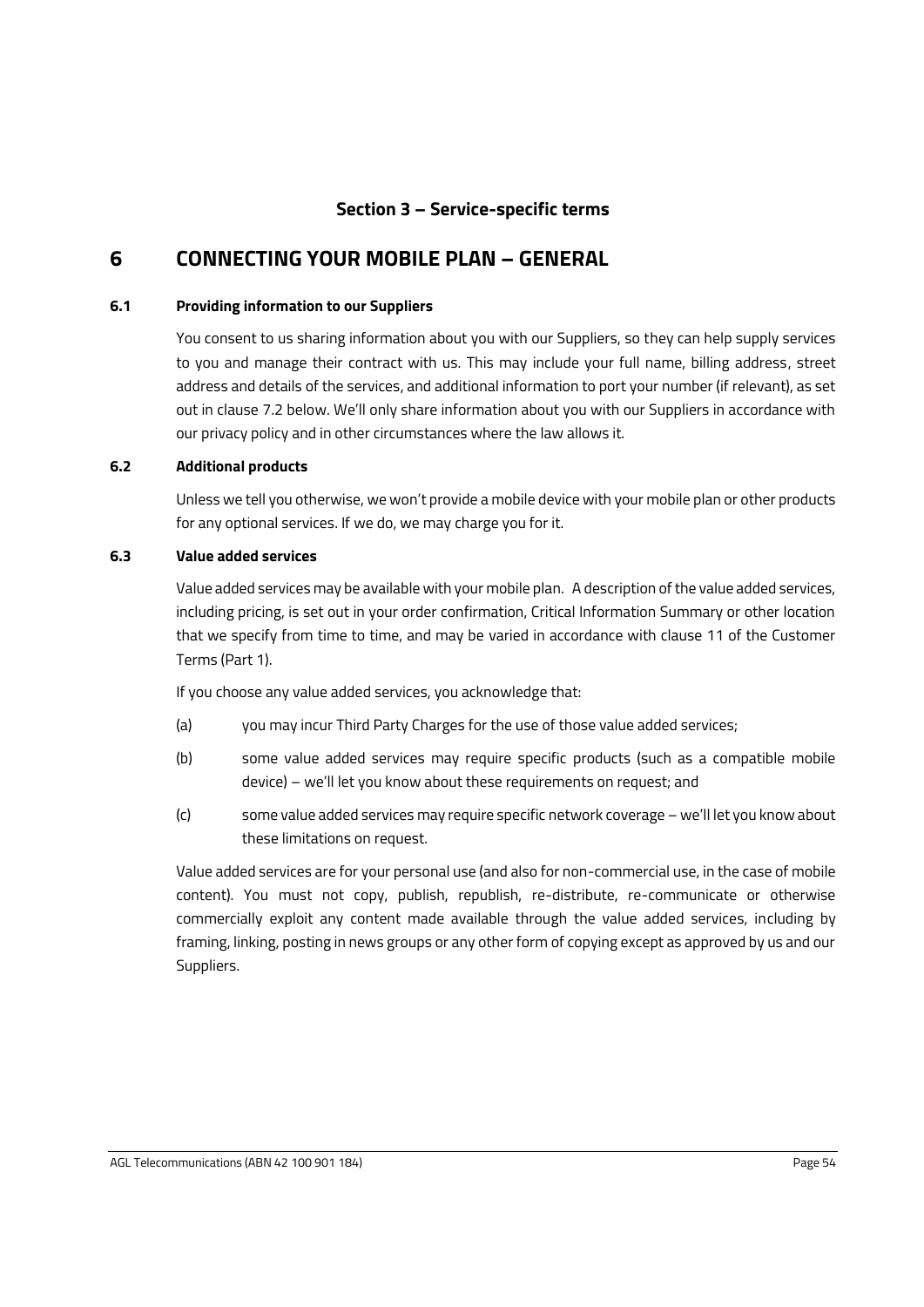# **7 CONNECTING YOUR MOBILE PLAN – HOW TO CONNECT**

#### **7.1 Your SIM card**

We'll send a SIM card to you when you sign up to a mobile plan. Once you receive the SIM card:

- a) if the SIM card relates to a new mobile number, we will activate the SIM card for you. More information can be found on our website; and
- b) if the SIM card relates to an existing mobile number, you will need to activate the SIM card by following the instructions we provide you.

SIM cards continue to be our Supplier's property. However, you'll be responsible for any loss or damage to the SIM card from the date that it's delivered to you. You mustn't damage or try to interfere with the SIM card. We may ask you to return the SIM card if we provide you with a replacement or you no longer need the SIM card.

If your SIM card has been lost or stolen, please let us know as soon as possible. You'll be responsible for all usage and charges until you tell us your SIM card is lost or stolen.

#### <span id="page-57-0"></span>**7.2 Your mobile number**

We can provide you with a mobile phone number when you activate your mobile plan. If we do, clause [9.6](#page-60-0) applies in addition to this clause [7.2.](#page-57-0)

We can also arrange for you to continue using your existing mobile number (if any) after you sign up with us, so long as the number is still active. Simply ask us to transfer (or 'port') the number to us when you sign up. The following will apply:

- (a) first, we'll need to verify that you have authority to port the number to us. Your existing service may be interrupted while we undertake this verification;
- (b) your existing provider may charge early termination fees to cancel your existing service. Any services not being ported to us will stay with your existing provider;
- (c) you'll need to ensure that your mobile device is unlocked and compatible with the Optus mobile network;
- (d) until we tell you that the porting is completed, your existing provider will be responsible for your existing service and you should contact them to discuss the service or any service faults;
- (e) we'll use reasonable efforts to let you know when the porting is completed;
- (f) we may need to disclose your personal information to other service providers, network providers and financial institutions for call routing, complaint handling, fraud prevention and investigations, or fault management. If we do, we'll do so in accordance with our privacy policy; and
- (g) if you have a complaint or inquiry about the transfer, or would like to check on progress, please get in touch with us.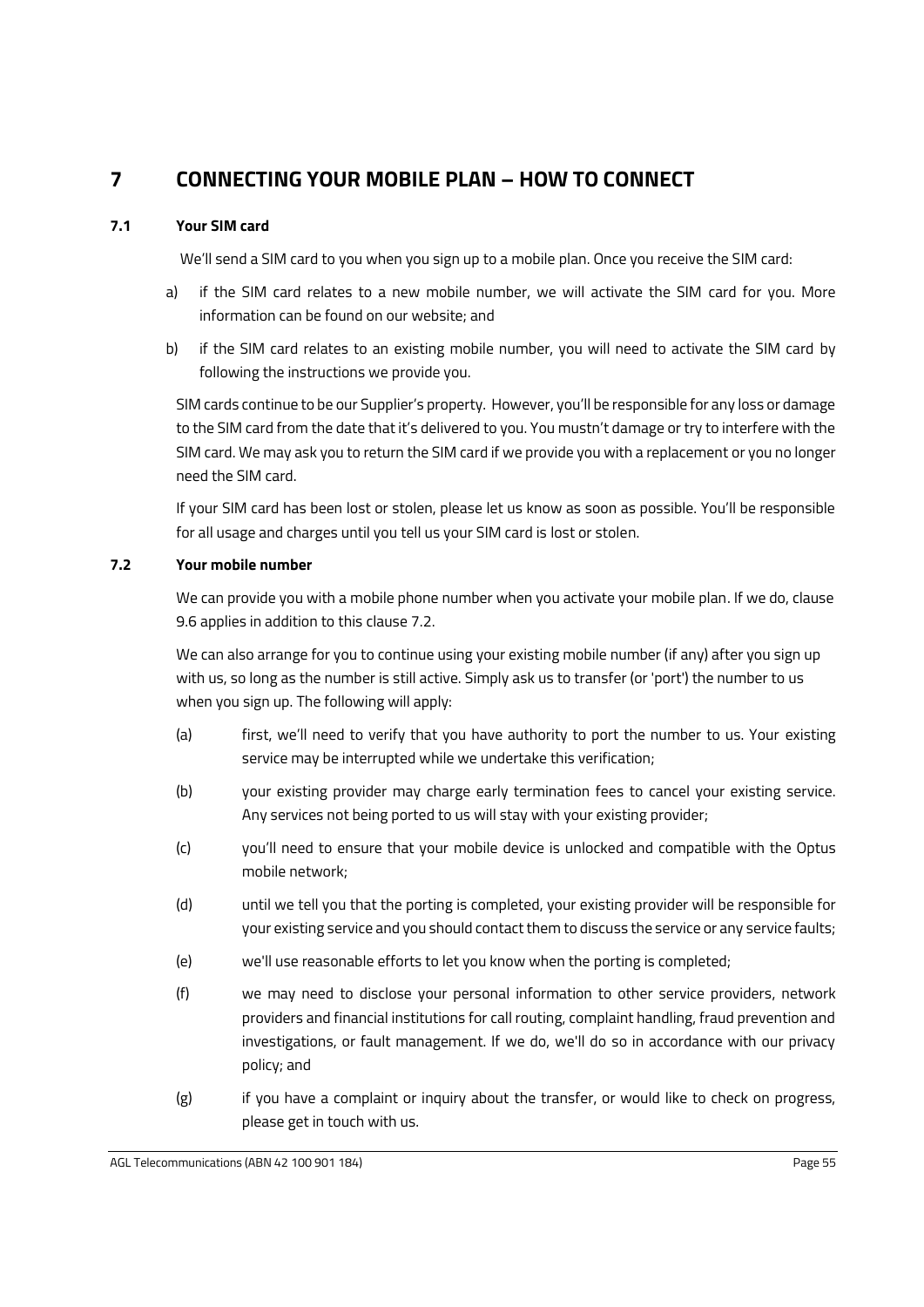If we're unable to verify your identity or complete the porting process, we'll get in touch with you to discuss your options.

# <span id="page-58-1"></span>**8 ADDITIONAL THINGS TO KNOW – MOBILE SERVICE**

#### **8.1 Mobile network**

Our mobile plans are available on the Optus mobile network. Check coverage at <https://www.agl.com.au/help-support/internet-mobile/network-and-coverages/mobile-coverage> based on your address.

With **3G devices**, you can access the Optus 3G 900 MHz network.

With **4G devices**, you can access the Optus 3G network plus some or all of the 4G Plus network. The Optus 4G Plus network uses multiple frequencies (LTE 700 /1800 / 2100 / 2300 / 2600 MHz) to provide coverage.

If we make our plans available on the **5G network**, coverage and speed will vary depending on your device and location.

#### **8.2 Disruptions to your connection**

Our mobile plans depend on the availability of the Optus mobile network. There may be disruptions or interruptions to your connection, due to things such as network congestion. Except as required by law (including the Australian Consumer Law), we can't guarantee that your mobile plan will always be available and without interruption.

#### **8.3 Fault reporting**

Before reporting a fault with the mobile services, ensure that it isn't caused by your products. We may charge you additional charges required by our Supplier if you make a fault report in relation to the Network or mobile services and our Supplier determines there was no fault with the Network or mobile services.

#### <span id="page-58-0"></span>**8.4 Voice over LTE (VoLTE) and WiFi calling**

Our mobile plans may be eligible for Voice over LTE (**VoLTE**) and WiFi calling.

- VoLTE enables you to make and receive mobile voice calls over the Optus 4G Plus network. VoLTE is only available in selected areas and for compatible mobile devices. Depending on your mobile device, some features may not be available via VoLTE and there may be service limitations.
- WiFi calling enables you to make and receive mobile voice calls over a local wifi network. WiFi calling is only available for compatible mobile devices. You'll need to arrange your own access to a wifi network to enable WiFi calling.

For VoLTE and WiFi calls, you'll be charged the applicable voice call charges (if any). You won't incur data charges for these calls. Additional charges may apply for excluded call types, such as premium numbers and international numbers.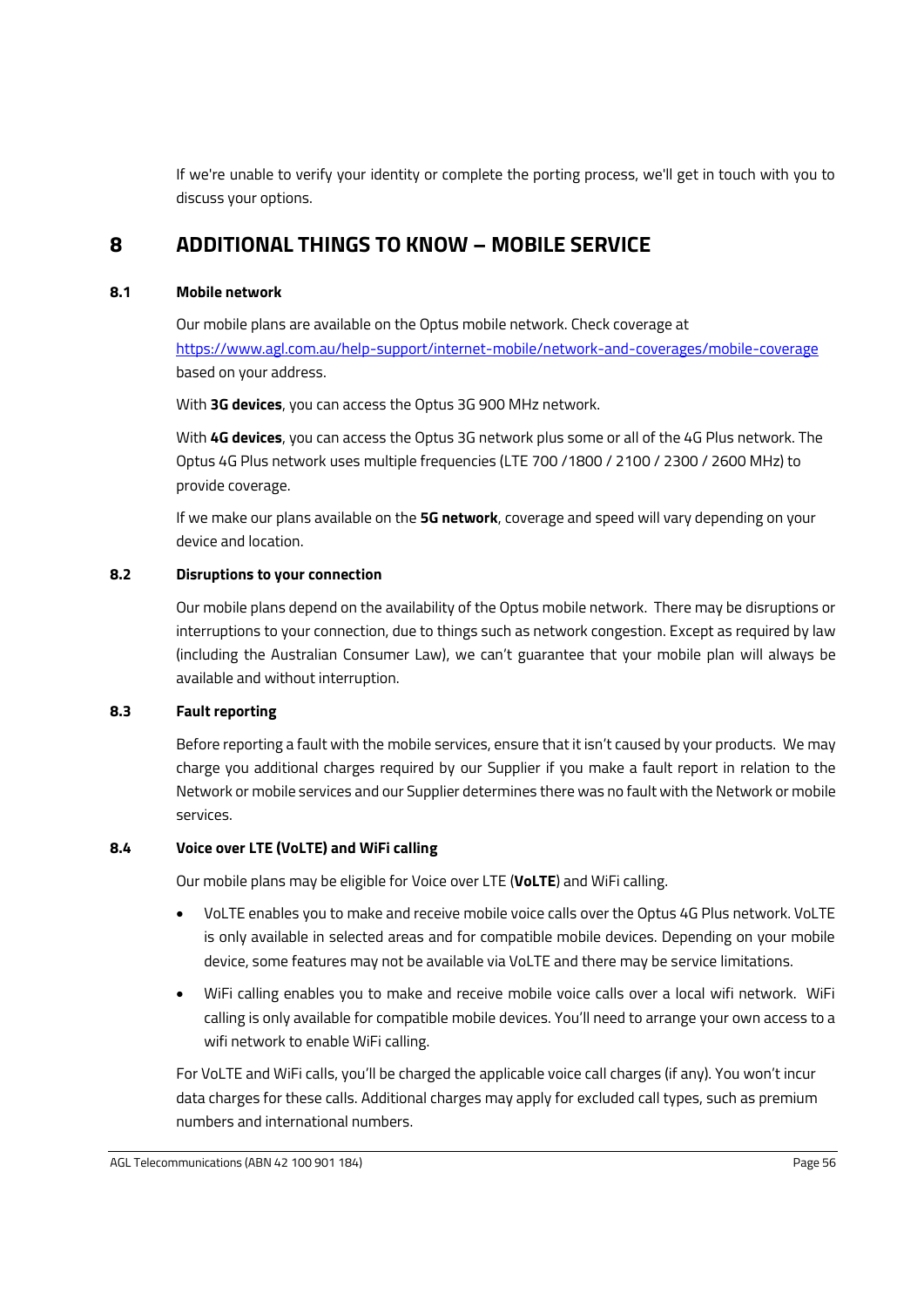# **9 USING YOUR MOBILE SERVICE – GENERAL**

### **9.1 Acceptable Use Policy**

You need to comply with our Acceptable Use Policy. We'll notify you if this policy changes, and our fair contracting promises in clause 11.5 of the Customer Terms (Part 1) will apply to these changes where applicable.

### **9.2 Your obligations**

In addition to your general obligations set out in clause 5.1 of the Customer Terms (Part 1), you must:

- (a) ensure that the products, networks or systems you use with the mobile services are used in accordance with law;
- (b) ensure that products provided to you by us or by our Supplier, to use with the mobile services, are maintained and you must notify us if the product becomes materially damaged or faulty;
- (c) comply with any additional instructions we give you about the use of the mobile services or any products (including any instructions set out in any operations manual that's made available to you);
- (d) follow our reasonable directions, policies and procedures about your use of, or the integrity of, the mobile services, our Network or any third party network or products; and
- (e) follow our reasonable directions, policies and procedures about protecting the health or safety of any person, or as required for us to comply with our obligations to our Suppliers.

### **9.3 Calling number display**

Calling number display (**CND**), also known as Caller ID, allows the recipient of your call, SMS or MMS to see who has called or sent the SMS or MMS. We provide CND at no extra cost with our mobile plans.

Contact us if you wish to block the display of your number so that people don't see it, either for individual calls or on a permanent basis. If you request permanent blocking, it may take 2 business days to implement. Your number will still be disclosed to emergency services or when sending a SMS or MMS message. You may not see another person's phone number if they've blocked display of their number, if the call or message is from an overseas number, if their network doesn't support CND or if the call is from a payphone.

If you receive an unwelcome or harassing call, SMS or MMS and need to know the other person's number, contact us to discuss your options.

### **9.4 Dynamic IP addresses**

Unless otherwise specified in your Agreement, we'll provide your mobile services with a dynamic (periodically changing) IP address. Some uses or applications that rely on a fixed IP address may not be supported.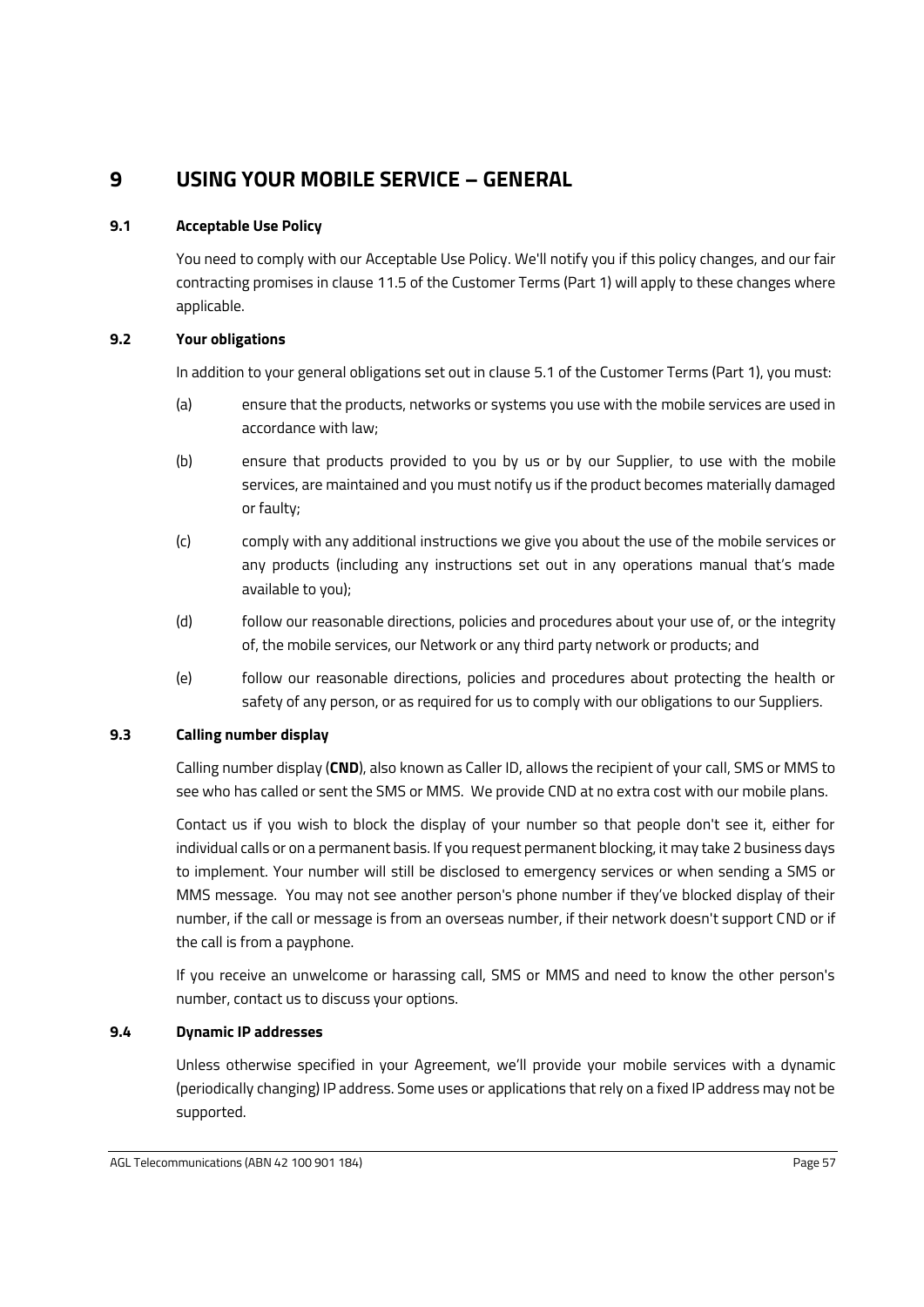#### **9.5 Allocation of IP addresses, email addresses and domain names**

You may be allocated with IP addresses or other internet identifiers in connection with your mobile services. You don't own the identifiers allocated to you and, except where you're permitted to transfer an identifier to another provider, you have no right to retain these identifiers when your Agreement ends.

Some of these internet identifiers are licensed and controlled by third party authorities that oversee the allocation of these identifiers, subject to separate rules and regulations. These authorities may change the rules and regulations that apply to the use of these identifiers. We aren't responsible for any changes to these rules or regulations or for any action by, or required by, these authorities.

You acknowledge that your IP address may be managed by network address translation (also known as NAT) and it may not be globally routable (that is, directly reachable by all other internet users). Some uses or applications that rely on inbound connections may not be supported.

#### <span id="page-60-0"></span>**9.6 Allocation of telephone numbers**

Any phone number which we provide to you is not owned by you and, except where you're permitted to transfer your mobile service to another provider and keep the phone number, you have no right to retain the number when your Agreement ends.

We're required to comply with the Numbering Plan, which sets out rules for issuing, transferring and changing telephone numbers. If we do something to comply with the Numbering Plan, such as changing or withdrawing a previously allocated number, you agree that you will have no claim against us. You mustn't do anything that causes us to breach the Numbering Plan or makes it more difficult for us to comply with the Numbering Plan, including to reallocate, reassign, or transfer any number except where we let you or you're permitted to by law.

# <span id="page-60-3"></span>**10 CANCELLING, SUSPENDING OR RESTRICTING YOUR MOBILE SERVICE**

In addition to any rights we have under the Customer Terms, and except as set out in clause 7.5 of the Customer Terms (Part 1), we may cancel, suspend, restrict or not renew, activate or port your services (or any part of your mobile plan) by notice to you (if practicable), in any of the following circumstances:

- (a) if you don't meet any of the requirements set out in clause [6.1](#page-56-0) (Providing information to our Suppliers) or the Use Policies;
- <span id="page-60-1"></span>(b) if our Supplier tells us that your conduct is in breach of your Agreement as it applies to the mobile services provided by that Supplier (including clause [6.1](#page-56-0) (Providing information to our Suppliers) or the Use Policies);
- <span id="page-60-2"></span>(c) if our Supplier tells us that it will be taking action:
	- (i) to reduce fraud, perform system or Network maintenance it determines necessary, to reduce or prevent interference with the Network, for reasons related to credit and debt management;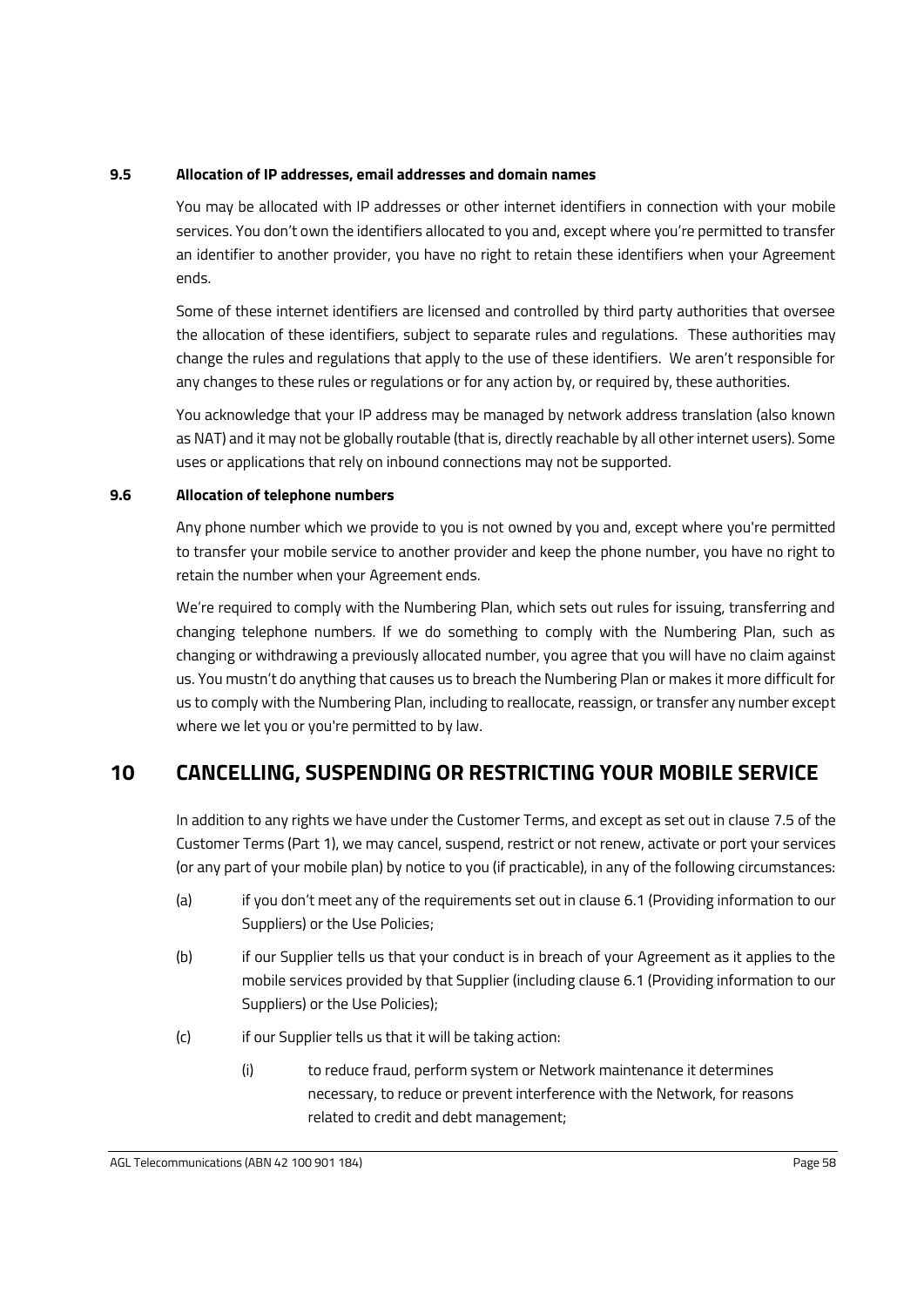- (ii) because there has been an unusually high use of the mobile service; or
- (iii) because it believes the mobile service is not being used (where there has been no use of the mobile service for 3 consecutive months);
- <span id="page-61-2"></span><span id="page-61-0"></span>(d) if we think the cancellation of your mobile plan is necessary, because our Supplier has told us that it will cease providing the underlying service to us due to a change in law, regulation, rule or government direction affecting your mobile plan, and we've given you at least 30 days' notice; or
- <span id="page-61-1"></span>(e) if we think that suspension or restriction of your mobile plan is necessary, because our Supplier has told us that it will be suspending or restricting any part of its services that we rely on to provide all or part of the mobile plan to you.

If we cancel, suspend or restrict your mobile plan (or any part of it) under clause [\(b\)](#page-60-1) or [\(c\),](#page-60-2) you agree that we can rely on our Supplier's report of your conduct and we don't have to complete our own investigation. However, you can notify us that you dispute an assessment and in that case we'll take reasonable steps to review the relevant circumstances.

If we cancel, suspend or restrict your mobile plan (or any part of it) under claus[e \(d\)](#page-61-0) or [\(e\)](#page-61-1), you won't be required to pay early termination fees (for cancellations) and we may provide you with a refund at our discretion (for suspensions or restrictions).

For cancellations under clauses [\(c\),](#page-60-2) [\(d\)](#page-61-0) or [\(e\)](#page-61-1), we'll try to tell you as soon as we can, but we may not be aware of these things happening until our Supplier tells us. For clause [\(c\)](#page-60-2)[\(iii\)](#page-61-2), we'll tell you in advance of the cancellation.

# **11 ADDITIONAL SUPPLIER REQUIREMENTS**

### <span id="page-61-3"></span>**11.1 Application of the Customer Terms**

This clause applies in addition to any limitations or exclusions set out in the Customer Terms – see clause 9 of the Customer Terms (Part 1).

You have important rights that can't be excluded under the Australian Consumer Law. For information about these rights, see clause 9 (Your Australian Consumer Law rights) of the Customer Terms (Part 1).

### **11.2 Protecting our Suppliers**

When you use the mobile services, you must:

- (a) meet all of the requirements set out in clause 5.1 of the Customer Terms (Part 1), as well as the Use Policies;
- (b) not make or receive calls, or send or receive content on the Network, other than for your own personal or business use (as applicable);
- (c) not wholesale or resell any service (including transit, refile or aggregate domestic or international traffic) on the Network;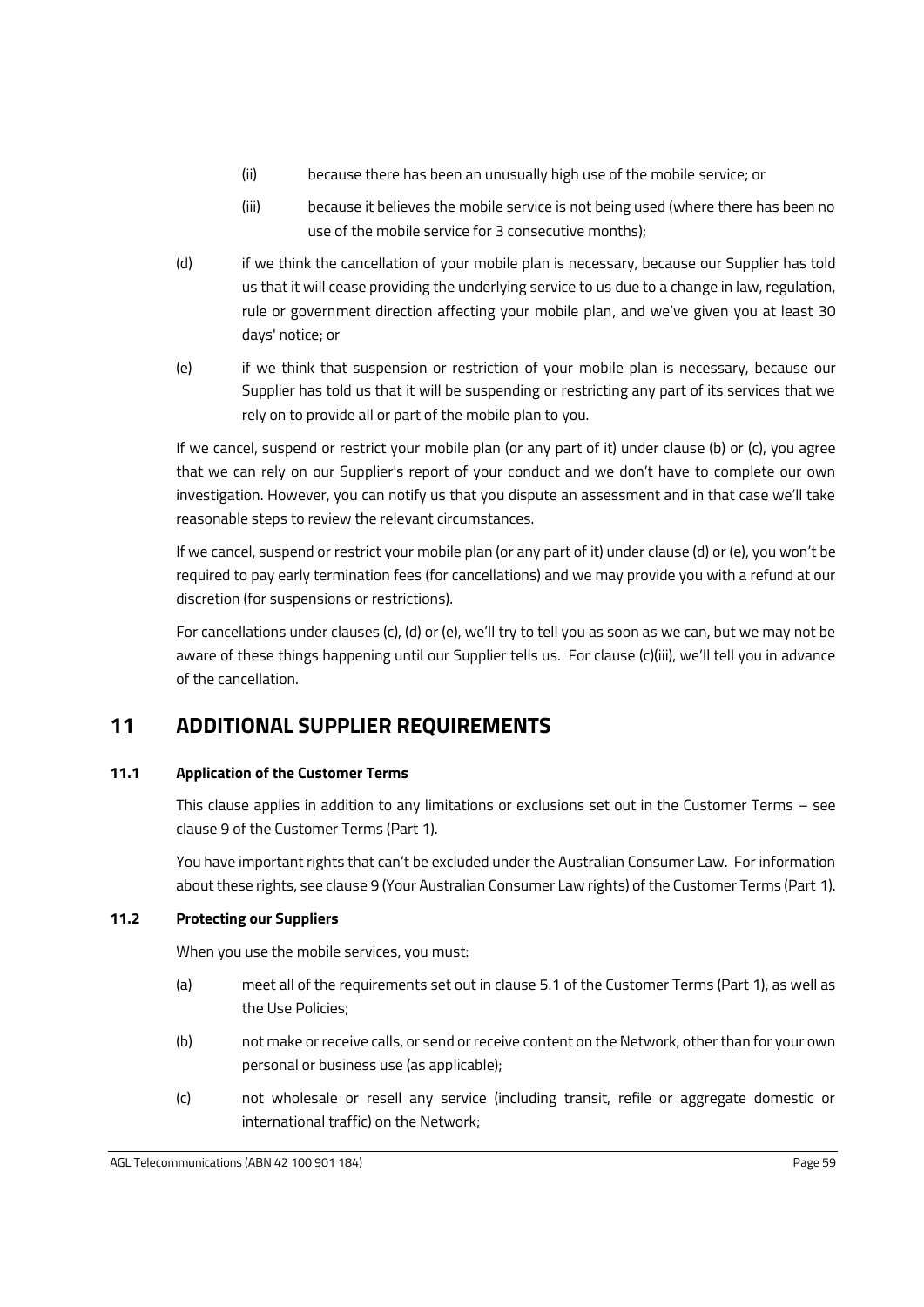- (d) not use the mobile services (including any SIM card) in connection with a device that switches or re-routes calls to or from the Network to the network of another supplier; and
- (e) not use the mobile services in a way that could cause us, any of our Suppliers or anyone else to do any of the things in clause 5.1 of the Customer Terms (Part 1), this clause 6.2 or the Use Policies.

#### <span id="page-62-0"></span>**11.3 Claims against our Suppliers**

Each of our Suppliers are providing underlying services to us, on a wholesale basis, so that we can provide the mobile services to you. As a result, your relationship is with us and not any of our Suppliers. Nothing in these terms gives you a right to anything provided by our Suppliers (including any network or products owned by any Supplier).

As a result, except as required by law (including the Australian Consumer Law), our Suppliers aren't responsible to you (including in negligence) for any loss or damage arising from the supply of, or your use of, the mobile services or our Supplier's networks. You acknowledge that you have no claim, and agree that you won't make such a claim, including in negligence, against our Suppliers, for any of these matters. Please see clause 10.3 of the Customer Terms (Part 1) for more information.

#### <span id="page-62-1"></span>**11.4 Co-operating with our Suppliers**

In addition to your responsibilities under clause 5.3 of the Customer Terms (Part 1), if our Supplier tells us that your conduct is in breach of your Agreement as it applies to the mobile services provided by that Supplier (including the Use Policies), you must cooperate with us and comply with our reasonable directions about your conduct, to enable us to meet our obligations to our Supplier.

#### <span id="page-62-2"></span>**11.5 Your responsibilities under this schedule**

In addition to your responsibilities under clause 5 of the Customer Terms (Part 1), you're responsible for and must reimburse, on demand from us, any costs or expenses incurred by us as a result of, or in connection with loss or damage caused by you, your agents or representatives to our Network or products owned by us or our Suppliers, as a result of a failure to comply with this schedule.

This clause applies except to the extent the loss or damage is caused by our (or our Supplier's) breach of consumer guarantees under the Australian Consumer Law or our (or our Supplier's) negligence.

#### <span id="page-62-3"></span>**11.6 Supplier intellectual property rights**

In addition to your obligations under clause 2.4(h) of the Customer Terms (Part 1), you must not use or promote our Suppliers' intellectual property rights, or the trade marks or names or any other person in conjunction or association with our Suppliers' intellectual property rights, without their consent.

#### <span id="page-62-4"></span>**11.7 Rights to use third party software**

If we notify you of certain terms that relate to third party software (an 'end user licence agreement' or EULA), you must comply with those terms.

#### **11.8 Supplier-specific end user terms**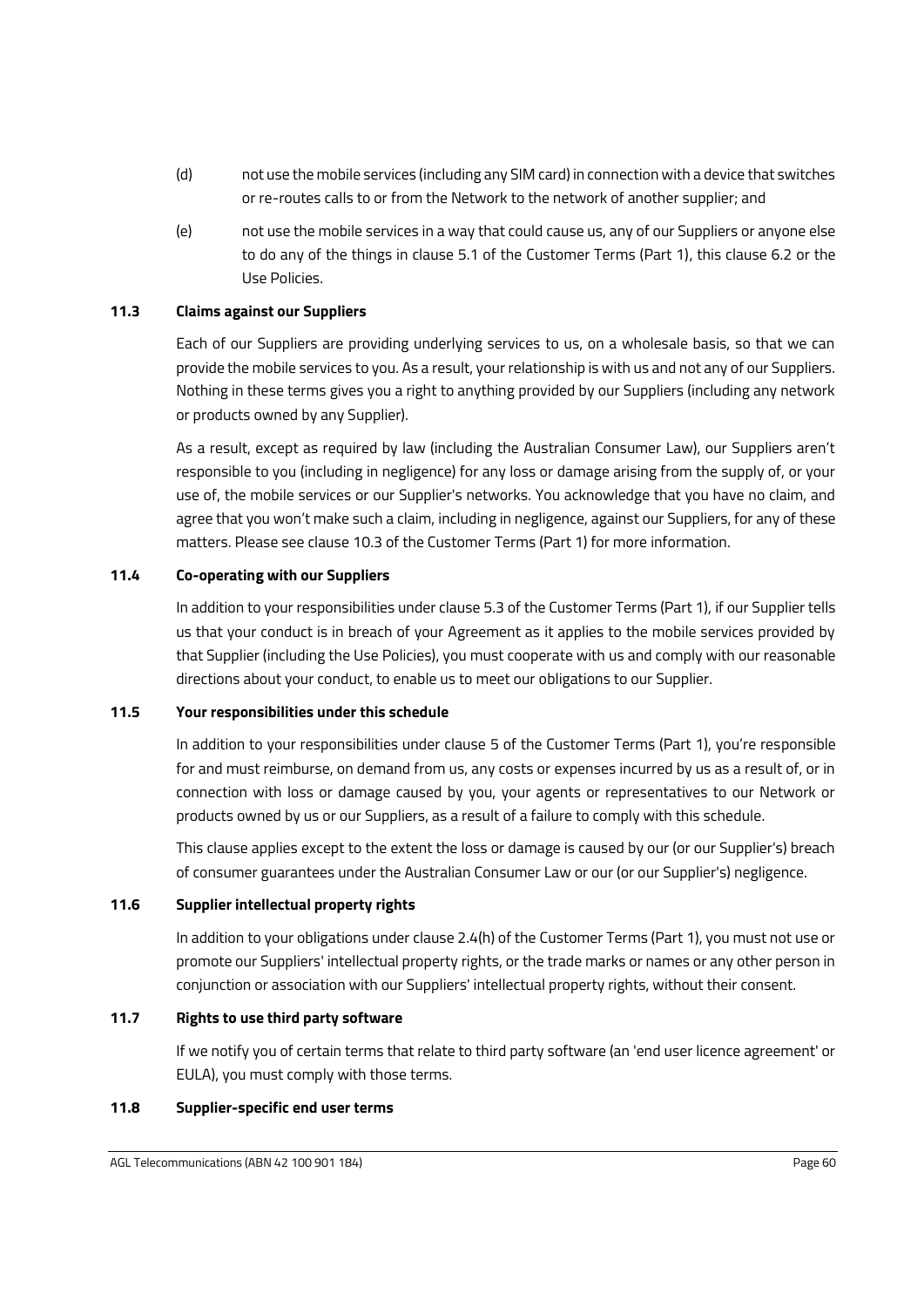In addition to any other obligations under the Customer Terms (Part 1) or this schedule, the following Supplier-specific end user terms apply to you if your mobile plan includes an underlying service that is provided to us by Optus:

- (a) **Assignment:** for the purposes of novation under clause 5.6 of the Customer Terms (Part 1), you agree to novate this Agreement from us to our Supplier on receipt of a notice from us or from our Supplier. This clause remains subject to clause 5.6 of the Customer Terms (Part 1) and our fair contracting promises in clause 11.5 of the Customer Terms (Part 1).
- <span id="page-63-0"></span>**(b) Privacy and marketing consents:** by entering into an Agreement for the provision of mobile services, you consent to allow us to disclose to our Supplier or its Related Companies certain end user details relating to your affairs or personal particulars or carriage services supplied to you (including any listed or unlisted telephone number, address and account history). You also consent to allow our Supplier or its Related Companies to use that information in order to facilitate the supply of carriage services to you by us and by our Supplier, and for marketing purposes. This clause remains subject to clause 13.1 of the Customer Terms (Part 1).
- **(c) Liability of our Supplier:** clause 6.3 above applies to our Supplier's liability to you.
- **(d) Carriers and carriage service providers:** if your mobile service is cancelled under clause 7.1 of the Customer Terms (Part 1) or clause 5 above because you are or have become a carrier or carriage service provider, the person that cancelled the service (us or our Supplier) will negotiate in good faith with you to enter into a new agreement for the supply of the mobile service, on terms to be agreed.

# **12 CLAUSES THAT CONTINUE TO APPLY**

Section 2 and clauses [8,](#page-58-1) [10,](#page-60-3) [11.1,](#page-61-3) [11.3,](#page-62-0) [11.4,](#page-62-1) [11.5,](#page-62-2) [11.6,](#page-62-3) [11.7](#page-62-4) and [11.8\(b\)](#page-63-0) of Section 3 to thi[s Schedule](#page-28-1)  [1](#page-28-1) will survive termination or expiry.

# **13 EXPLAINING WORDS IN PLAIN ENGLISH**

To help clarify specific terms or words you've read in this schedule, we're explaining them clearly and simply right here, so you know exactly what they mean.

The following words have the meaning set out below. If a capitalised word isn't defined below, it may have the meaning set out in the Customer Terms (Part 1) instead.

| <b>EULA</b> | End user licence agreement which sets out terms and conditions that apply to |
|-------------|------------------------------------------------------------------------------|
|             | use of third party software made available to you.                           |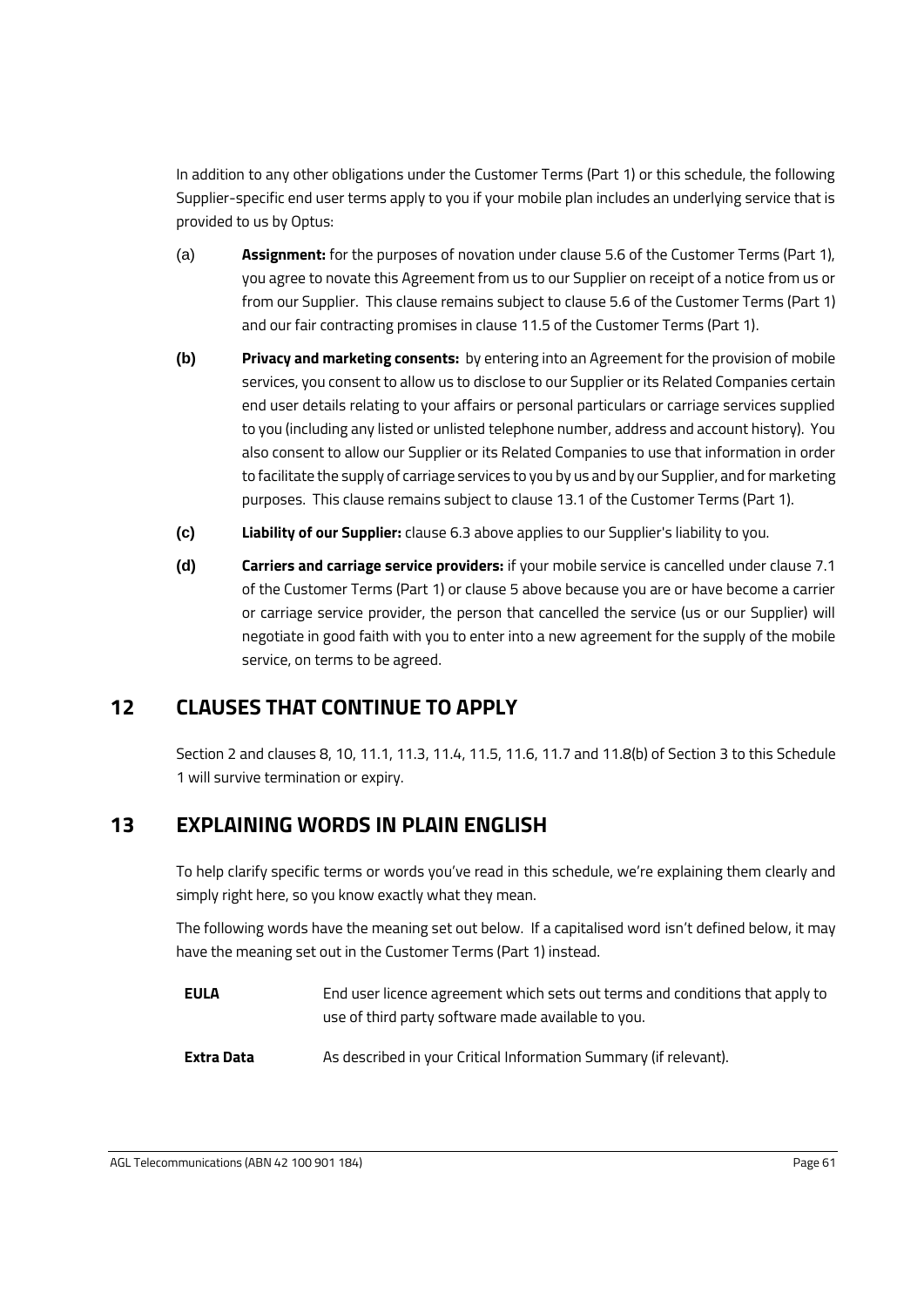| Gigabyte (GB),        | Data use (uploads and downloads) is measured in Kilobytes (KB). 1 Megabyte                                                                                                             |
|-----------------------|----------------------------------------------------------------------------------------------------------------------------------------------------------------------------------------|
| Megabyte (MB)         | $(MB) = 1024$ KB and 1 Gigabyte (GB) = 1024 MB.                                                                                                                                        |
| and Kilobyte (KB)     |                                                                                                                                                                                        |
| <b>Numbering Plan</b> | Telecommunications Numbering Plan 2015 or its replacement.                                                                                                                             |
| <b>Optus</b>          | Optus Networks Pty Limited (ACN 008 570 330).                                                                                                                                          |
| <b>Supplier</b>       | In this schedule, our Suppliers include Optus and any other third party supplier<br>who provides services to us to enable the provision of the services described<br>in this schedule. |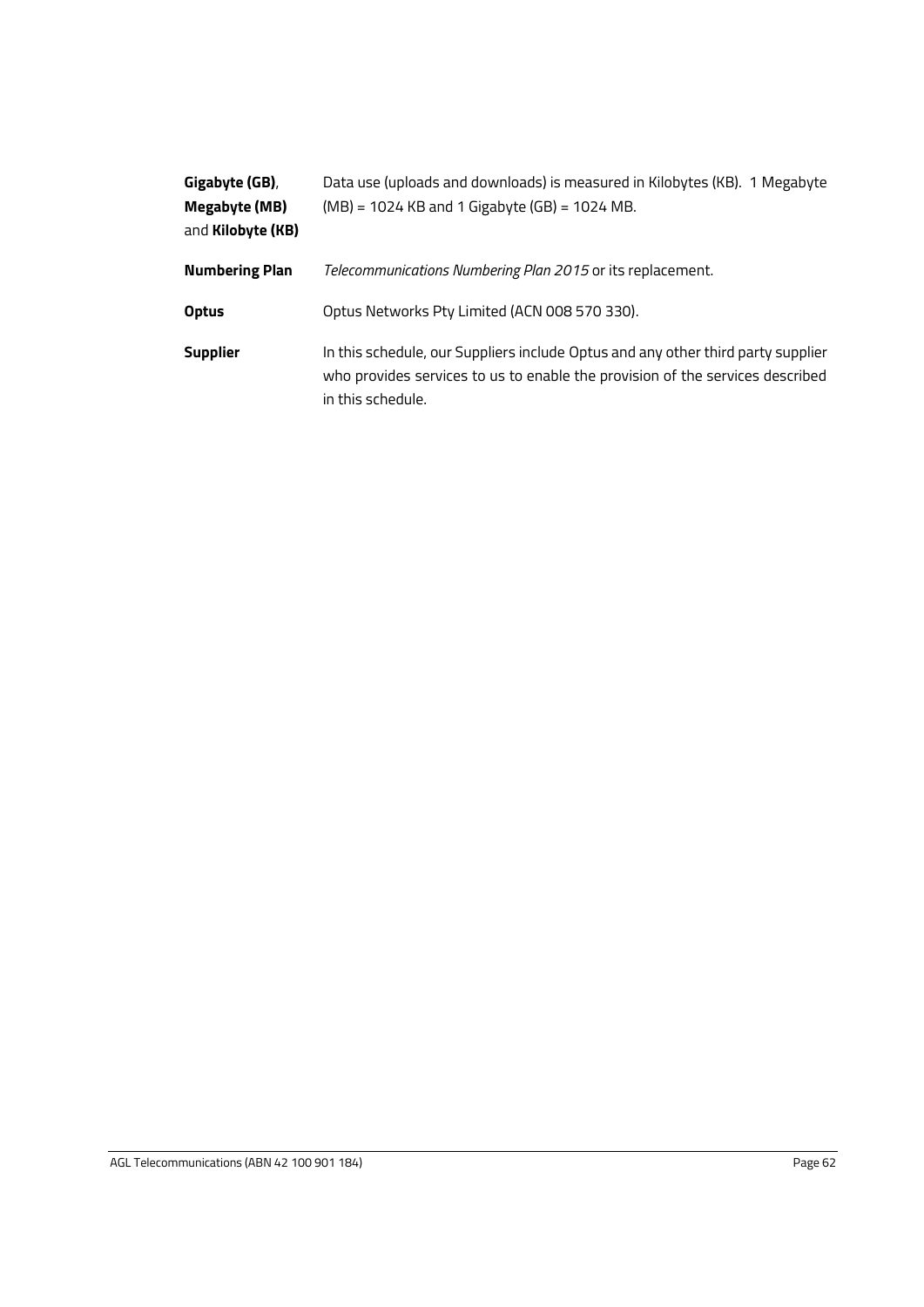# **Attachment A – AGL Mobile fees and rates for international calls, SMS and MMS**

The fees and rates below are current as at 4 November 2021 and include GST.

We may change these rates in accordance with our Customer Terms. Get in touch with us to check the most recent rates.

For SMS and MMS to standard international landline and mobile numbers, we charge 55¢ for each SMS and 77¢ for each MMS.

For voice calls to standard international landline and mobile numbers, a call connection fee of 40¢ applies to each call. Calls are charged in one minute blocks based on the per-minute rates set out in the table below.

Rates exclude premium numbers, satellite numbers and video calls.

| Country                 | Calls to standard landlines and mobiles (per minute) |
|-------------------------|------------------------------------------------------|
| Afghanistan             | \$2.12                                               |
| <b>Albania</b>          | \$2.04                                               |
| <b>Algeria</b>          | \$1.95                                               |
| <b>American Samoa</b>   | \$2.42                                               |
| <b>Andorra</b>          | \$2.82                                               |
| <b>Angola</b>           | \$2.04                                               |
| Anguilla                | \$1.95                                               |
| Antarctica              | \$9.92                                               |
| Antigua & Barbuda       | \$2.04                                               |
| <b>Argentina</b>        | \$1.83                                               |
| <b>Armenia</b>          | \$2.63                                               |
| <b>Aruba</b>            | \$1.95                                               |
| <b>Ascension Island</b> | \$4.95                                               |
| <b>Austria</b>          | \$1.73                                               |
| Azerbaijan              | \$1.82                                               |
| <b>Bahamas</b>          | \$0.62                                               |
| <b>Bahrain</b>          | \$0.90                                               |
| <b>Bangladesh</b>       | \$0.87                                               |
| <b>Barbados</b>         | \$2.17                                               |
| <b>Belarus</b>          | \$2.59                                               |
| <b>Belgium</b>          | \$1.86                                               |
| <b>Belize</b>           | \$2.52                                               |
| <b>Benin</b>            | \$2.13                                               |
| <b>Bermuda</b>          | \$0.81                                               |
| <b>Bhutan</b>           | \$1.25                                               |
| <b>Bolivia</b>          | \$1.61                                               |
| Bosnia & Herzegovina    | \$2.38                                               |
| <b>Botswana</b>         | \$2.20                                               |
| <b>Brazil</b>           | \$1.71                                               |
|                         |                                                      |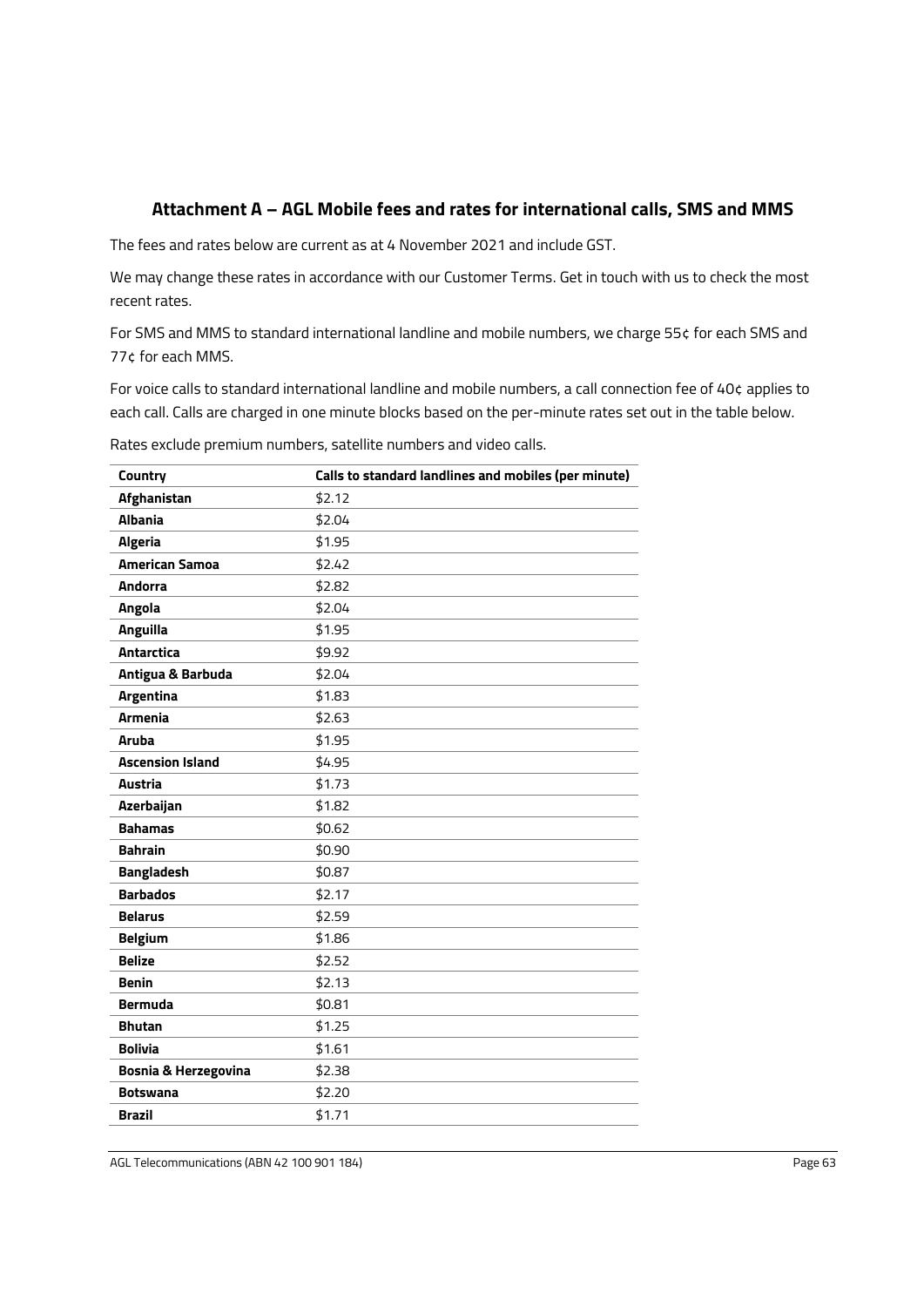| Country                             | Calls to standard landlines and mobiles (per minute) |
|-------------------------------------|------------------------------------------------------|
| <b>British Virgin Is</b>            | \$2.07                                               |
| <b>Brunei</b>                       | \$0.87                                               |
| <b>Bulgaria</b>                     | \$4.11                                               |
| <b>Burkina Faso</b>                 | \$2.49                                               |
| <b>Burundi</b>                      | \$2.82                                               |
| Cambodia                            | \$1.29                                               |
| <b>Cameroon</b>                     | \$2.53                                               |
| Canada                              | \$0.40                                               |
| <b>Cape Verde</b>                   | \$2.92                                               |
| <b>Cayman Islands</b>               | \$1.82                                               |
| <b>Central African Republic</b>     | \$3.78                                               |
| Chad                                | \$1.39                                               |
| <b>Chile</b>                        | \$1.40                                               |
| China                               | \$1.07                                               |
| Colombia                            | \$1.03                                               |
| <b>Comoros</b>                      | \$2.68                                               |
| <b>Cook Islands</b>                 | \$5.15                                               |
| <b>Costa Rica</b>                   | \$0.81                                               |
| Croatia                             | \$1.73                                               |
| Cuba                                | \$9.52                                               |
| <b>Cyprus</b>                       | \$0.72                                               |
| <b>Czech Republic</b>               | \$2.39                                               |
| <b>Denmark</b>                      | \$1.42                                               |
| <b>Democratic Republic of Congo</b> | \$2.65                                               |
| Diego Garcia                        | \$9.00                                               |
| <b>Djibouti</b>                     | \$3.29                                               |
| <b>Dominica Islands</b>             | \$2.20                                               |
| <b>Dominican Republic</b>           | \$1.00                                               |
| <b>East Timor</b>                   | \$14.23                                              |
| <b>Ecuador</b>                      | \$1.82                                               |
| Egypt                               | \$1.50                                               |
| <b>El Salvador</b>                  | \$2.30                                               |
| <b>Equatorial Guinea</b>            | \$2.52                                               |
| <b>Eritrea</b>                      | \$2.82                                               |
| <b>Estonia</b>                      | \$3.10                                               |
| <b>Ethiopia</b>                     | \$2.50                                               |
| <b>Falkland Islands</b>             | \$4.95                                               |
| <b>Faroe Islands</b>                | \$2.72                                               |
| <b>Fiji</b>                         | \$1.19                                               |
| <b>Finland</b>                      | \$1.25                                               |
| <b>France</b>                       | \$0.74                                               |
| <b>French Guiana</b>                | \$4.32                                               |
| <b>French Polynesia</b>             | \$2.65                                               |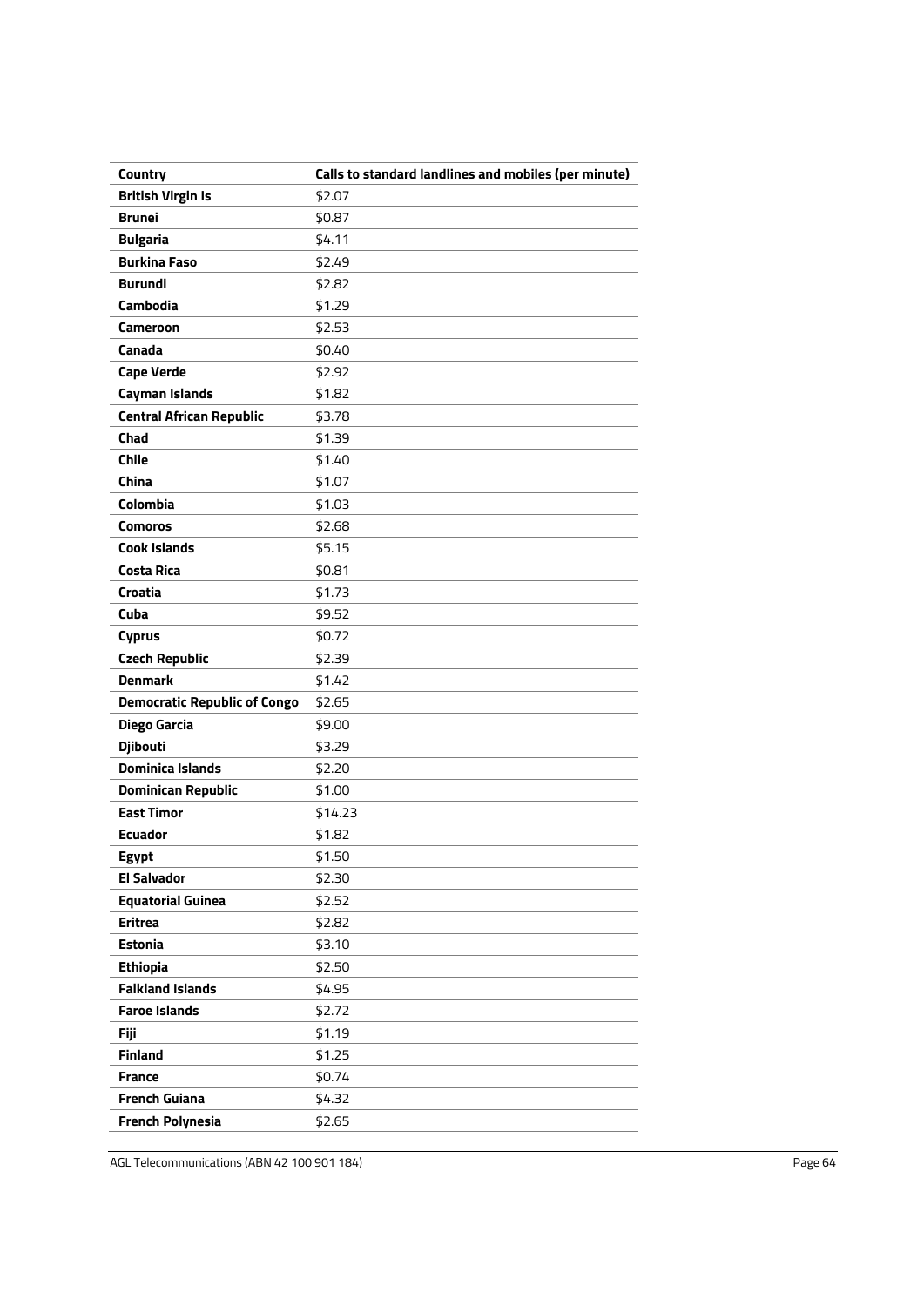| Country                | Calls to standard landlines and mobiles (per minute) |
|------------------------|------------------------------------------------------|
| Gabon                  | \$1.91                                               |
| Gambia                 | \$3.03                                               |
| Georgia                | \$1.40                                               |
| Germany                | \$0.74                                               |
| Ghana                  | \$1.46                                               |
| Gibraltar              | \$3.10                                               |
| <b>Greece</b>          | \$0.67                                               |
| Greenland              | \$5.49                                               |
| Grenada                | \$2.20                                               |
| Guadeloupe             | \$4.95                                               |
| Guam                   | \$0.43                                               |
| Guantanamo Bay         | \$0.31                                               |
| Guatemala              | \$1.10                                               |
| <b>Guinea Bissau</b>   | \$4.79                                               |
| <b>Guinea Republic</b> | \$2.20                                               |
| Guyana                 | \$2.19                                               |
| <b>Haiti</b>           | \$2.38                                               |
| <b>Honduras</b>        | \$1.82                                               |
| <b>Hong Kong</b>       | \$0.57                                               |
| Hungary                | \$1.44                                               |
| Iceland                | \$2.04                                               |
| India                  | \$1.20                                               |
| Indonesia              | \$0.94                                               |
| Iran                   | \$1.27                                               |
| Iraq                   | \$1.12                                               |
| Ireland                | \$0.62                                               |
| <b>Israel</b>          | \$0.87                                               |
| Italy                  | \$0.74                                               |
| <b>Ivory Coast</b>     | \$2.04                                               |
| <b>Jamaica</b>         | \$2.07                                               |
| Japan                  | \$0.77                                               |
| Jordan                 | \$0.91                                               |
| Kazakhstan             | \$1.43                                               |
| Kenya                  | \$1.30                                               |
| Kiribati               | \$5.18                                               |
| Kuwait                 | \$0.95                                               |
| Kyrgyzstan             | \$1.30                                               |
| Laos                   | \$0.75                                               |
| Latvia                 | \$1.75                                               |
| Lebanon                | \$1.29                                               |
| Lesotho                | \$2.13                                               |
| Liberia                | \$2.82                                               |
| Libya                  | \$2.56                                               |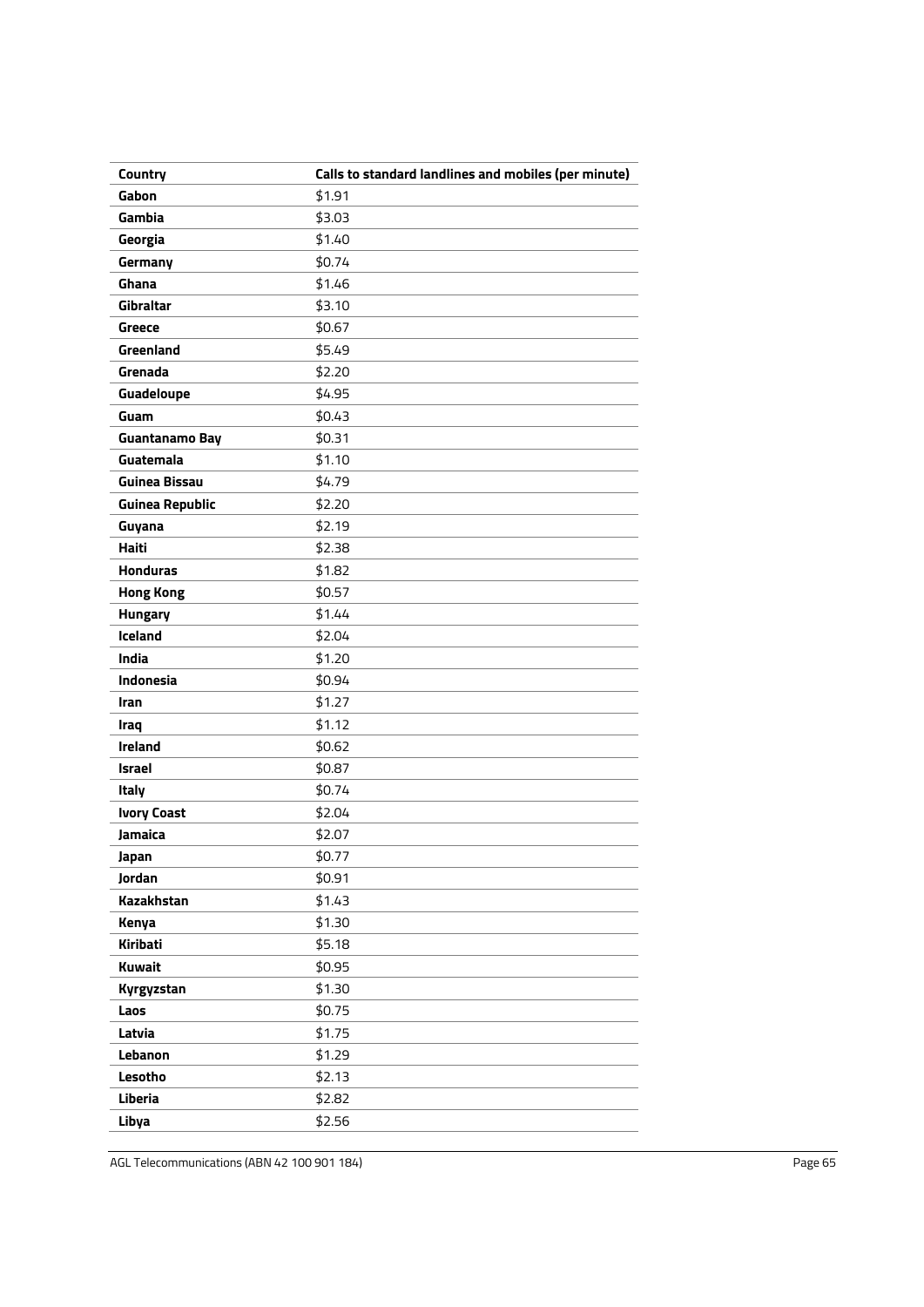| Country                     | Calls to standard landlines and mobiles (per minute) |
|-----------------------------|------------------------------------------------------|
| Liechtenstein               | \$3.95                                               |
| Lithuania                   | \$1.67                                               |
| Luxembourg                  | \$1.76                                               |
| Macau                       | \$0.65                                               |
| <b>Macedonia (FYR)</b>      | \$2.28                                               |
| Madagascar                  | \$3.07                                               |
| <b>Malawi</b>               | \$1.60                                               |
| <b>Malaysia</b>             | \$0.74                                               |
| <b>Maldives</b>             | \$2.12                                               |
| Mali                        | \$2.45                                               |
| <b>Malta</b>                | \$2.38                                               |
| <b>Mariana Islands</b>      | \$0.62                                               |
| <b>Marshall Islands</b>     | \$2.42                                               |
| <b>Martinique</b>           | \$3.29                                               |
| <b>Mauritania</b>           | \$2.04                                               |
| <b>Mauritius</b>            | \$1.27                                               |
| <b>Mayotte Island</b>       | \$2.68                                               |
| <b>Mexico</b>               | \$1.52                                               |
| <b>Micronesia</b>           | \$2.07                                               |
| <b>Moldova</b>              | \$1.58                                               |
| <b>Monaco</b>               | \$3.05                                               |
| <b>Mongolia</b>             | \$1.40                                               |
| Montenegro                  | \$1.65                                               |
| <b>Montserrat</b>           | \$4.97                                               |
| <b>Morocco</b>              | \$2.95                                               |
| Mozambique                  | \$2.11                                               |
| <b>Myanmar</b>              | \$2.92                                               |
| <b>Namibia</b>              | \$2.12                                               |
| <b>Nauru</b>                | \$9.44                                               |
| <b>Nepal</b>                | \$2.04                                               |
| <b>Netherlands</b>          | \$1.41                                               |
| <b>Netherlands Antilles</b> | \$1.63                                               |
| <b>New Caledonia</b>        | \$2.23                                               |
| <b>New Zealand</b>          | \$0.51                                               |
| Nicaragua                   | \$1.95                                               |
| <b>Niger</b>                | \$1.35                                               |
| <b>Nigeria</b>              | \$1.17                                               |
| <b>Niue Island</b>          | \$6.25                                               |
| <b>Norfolk Island</b>       | \$8.47                                               |
| <b>North Korea</b>          | \$8.49                                               |
| <b>Norway</b>               | \$1.32                                               |
| <b>Oman</b>                 | \$1.85                                               |
| <b>Pakistan</b>             | \$1.80                                               |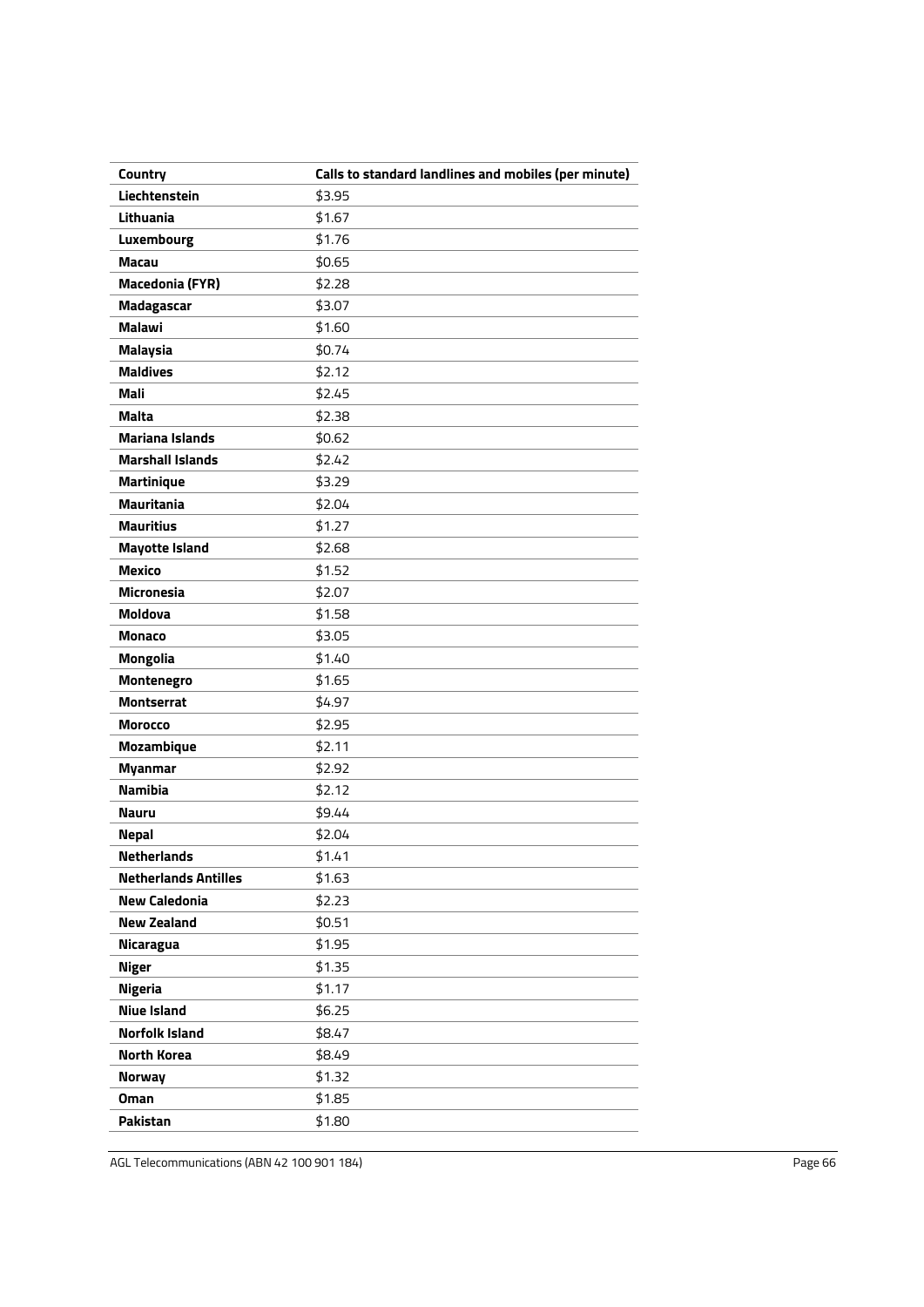| Country                         | Calls to standard landlines and mobiles (per minute) |
|---------------------------------|------------------------------------------------------|
| Palau                           | \$2.43                                               |
| <b>Palestine</b>                | \$1.38                                               |
| Panama                          | \$1.10                                               |
| <b>Papua New Guinea</b>         | \$2.35                                               |
| <b>Paraguay</b>                 | \$0.94                                               |
| Peru                            | \$1.42                                               |
| <b>Philippines</b>              | \$0.91                                               |
| <b>Piticairn Is</b>             | \$2.42                                               |
| <b>Poland</b>                   | \$1.65                                               |
| <b>Portugal</b>                 | \$2.61                                               |
| <b>Puerto Rico</b>              | \$0.53                                               |
| Qatar                           | \$1.80                                               |
| <b>Republic of Congo</b>        | \$2.04                                               |
| Reunion                         | \$2.15                                               |
| Romania                         | \$1.55                                               |
| <b>Russia</b>                   | \$0.65                                               |
| Rwanda                          | \$1.58                                               |
| <b>San Marino</b>               | \$0.73                                               |
| Sao Tome & Principe             | \$8.89                                               |
| Saudi Arabia                    | \$1.23                                               |
| <b>Senegal</b>                  | \$2.10                                               |
| <b>Serbia</b>                   | \$1.22                                               |
| <b>Seychelles</b>               | \$1.03                                               |
| Sierra Leone                    | \$3.37                                               |
| <b>Singapore</b>                | \$0.61                                               |
| <b>Slovakia</b>                 | \$1.69                                               |
| <b>Slovenia</b>                 | \$3.43                                               |
| <b>Solomon Islands</b>          | \$7.46                                               |
| <b>Somalia</b>                  | \$4.50                                               |
| <b>South Africa</b>             | \$0.88                                               |
| South Korea                     | \$0.97                                               |
| <b>South Sudan</b>              | \$3.50                                               |
| <b>Spain</b>                    | \$1.68                                               |
| Sri Lanka                       | \$1.03                                               |
| <b>St Helena</b>                | \$5.69                                               |
| <b>St Kitts &amp; Nevis</b>     | \$2.19                                               |
| <b>St Lucia</b>                 | \$2.08                                               |
| <b>St Pierre &amp; Miquelon</b> | \$2.57                                               |
| <b>St Vincent &amp; Bequia</b>  | \$1.95                                               |
| Sudan                           | \$0.95                                               |
| <b>Suriname</b>                 | \$2.01                                               |
| <b>Swaziland</b>                | \$1.95                                               |
| <b>Sweden</b>                   | \$1.42                                               |